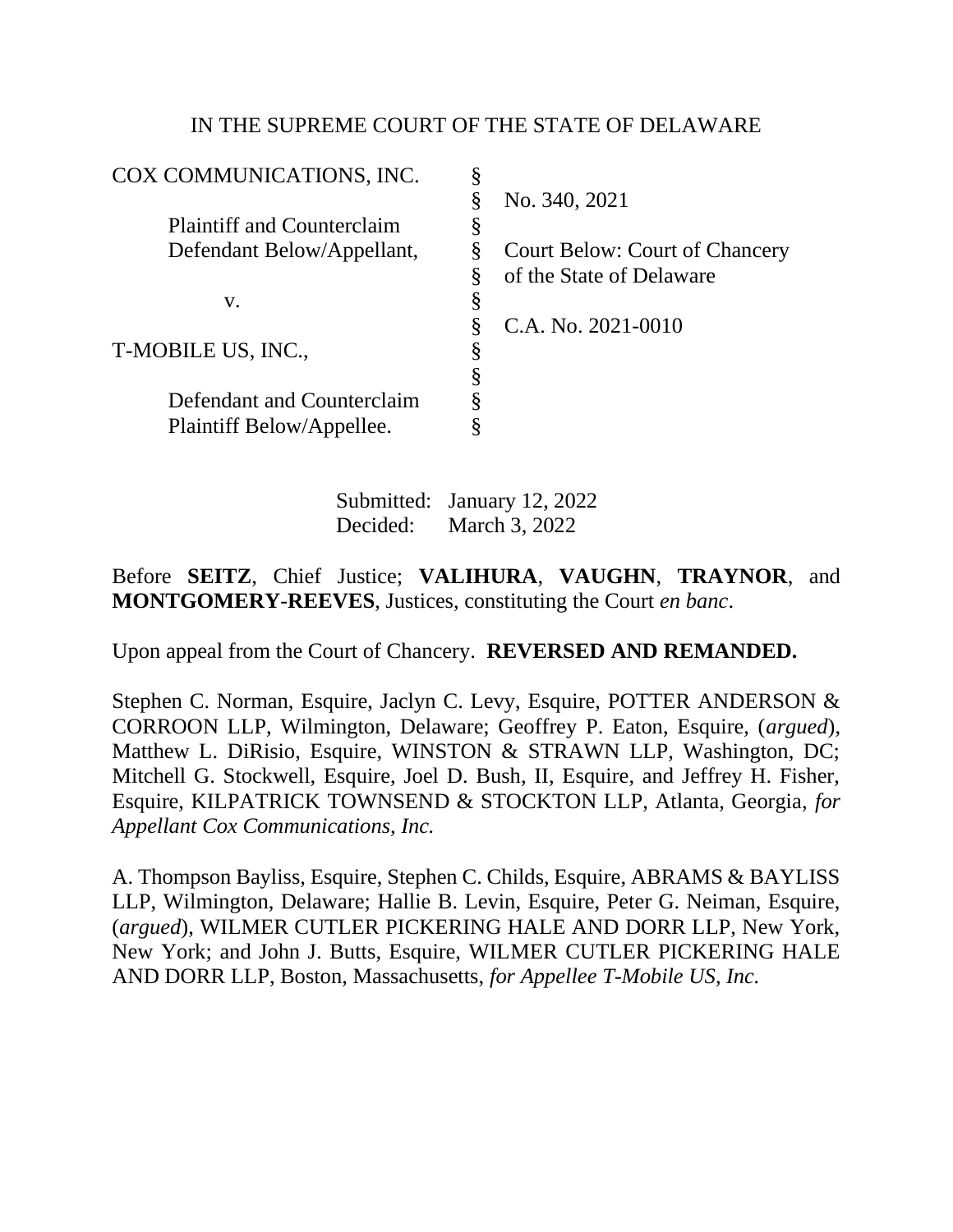#### **TRAYNOR**, Justice, for the Majority:

In this appeal, we review the Court of Chancery's interpretation of a single term—Section 9(e)—of a settlement agreement (the "Settlement Agreement") between Cox Communications and Sprint Corporation, T-Mobile U.S., Inc.'s predecessor-in-interest. In Section 9(e), Cox agreed that, before it offered wireless mobile services to its customers, it would enter into a "definitive" exclusive provider agreement with Sprint "on terms to be mutually agreed upon between the parties for an initial period of 36 months[.]" In industry parlance, Cox would be a mobile virtual network operator ("MVNO") reselling wireless mobile services from Sprint, a mobile network operator ("MNO"). Cox and Sprint never entered into such a partnership. After T-Mobile finalized a purchase of Sprint in April 2020, the combined entity bid for Cox's business, but Cox decided to partner with Verizon. After hearing that it would not be Cox's exclusive partner, T-Mobile accused Cox of breaching the Settlement Agreement.

Seeking peace of mind as it ramped up its relationship with Verizon, Cox sued T-Mobile in the Court of Chancery. Cox's complaint seeks a declaration that Section 9(e) is either an unenforceable "agreement to agree" or a Type II preliminary agreement requiring Cox and T-Mobile to negotiate in good faith. According to Cox, it is free to partner with Verizon because these good-faith negotiations failed. Shortly before trial, Cox also suggested that whatever Section 9(e) means, T-Mobile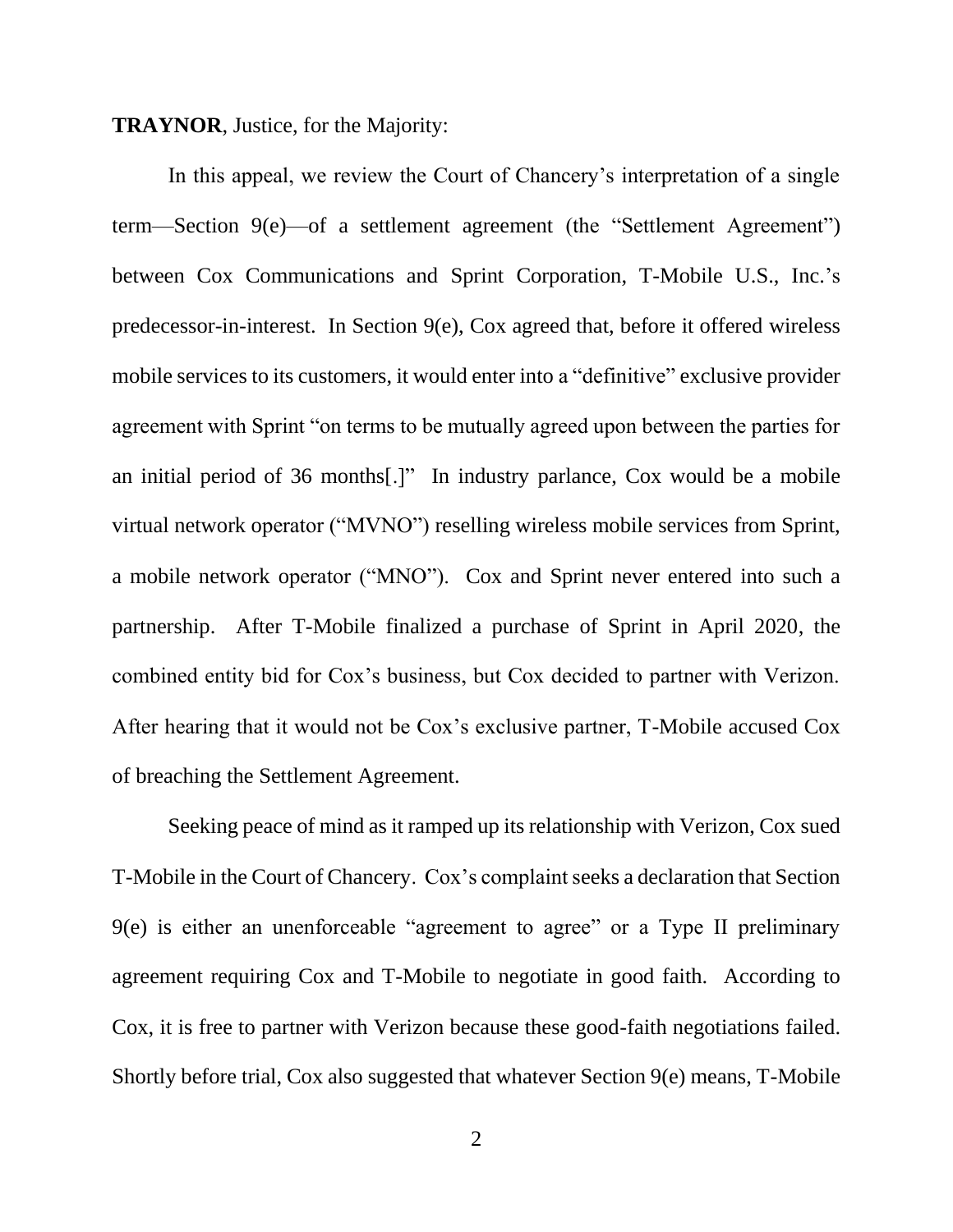cannot enforce it because the Settlement Agreement was between Cox and Sprint, and Cox never consented to an assignment.

Forced into court by Cox, T-Mobile filed a compulsory counterclaim for breach of contract. In support of this claim, T-Mobile offered that Section 9(e) means that, although Cox is not obligated to provide wireless mobile services, if it wishes to do so, it must first enter into an exclusive provider agreement with T-Mobile as the conceded successor-in-interest to Sprint. For T-Mobile, the failure of the parties' attempt to negotiate the definitive terms of the agreement means that Cox may not enter the wireless mobile market at all.

The Court of Chancery agreed with T-Mobile and permanently enjoined Cox from "partnering with any mobile network operator other than T-Mobile to provide Wireless Mobile Service before entering into an MVNO agreement with T-Mobile."<sup>1</sup> We disagree. Although Cox repeatedly conceded T-Mobile's standing to enforce the Settlement Agreement, Section 9(e) leaves open various material terms of the future "definitive" agreement that it explicitly contemplates. As such, it is a Type II preliminary agreement that obligates the parties to negotiate open items in good faith. We therefore reverse the decision below, vacate the injunction against Cox, and remand the case so that the Court of Chancery can determine whether Cox and T-Mobile have discharged their obligations to negotiate in good faith.

<sup>&</sup>lt;sup>1</sup> Final Order and J.  $\P$  4, Ex. A to Opening Br.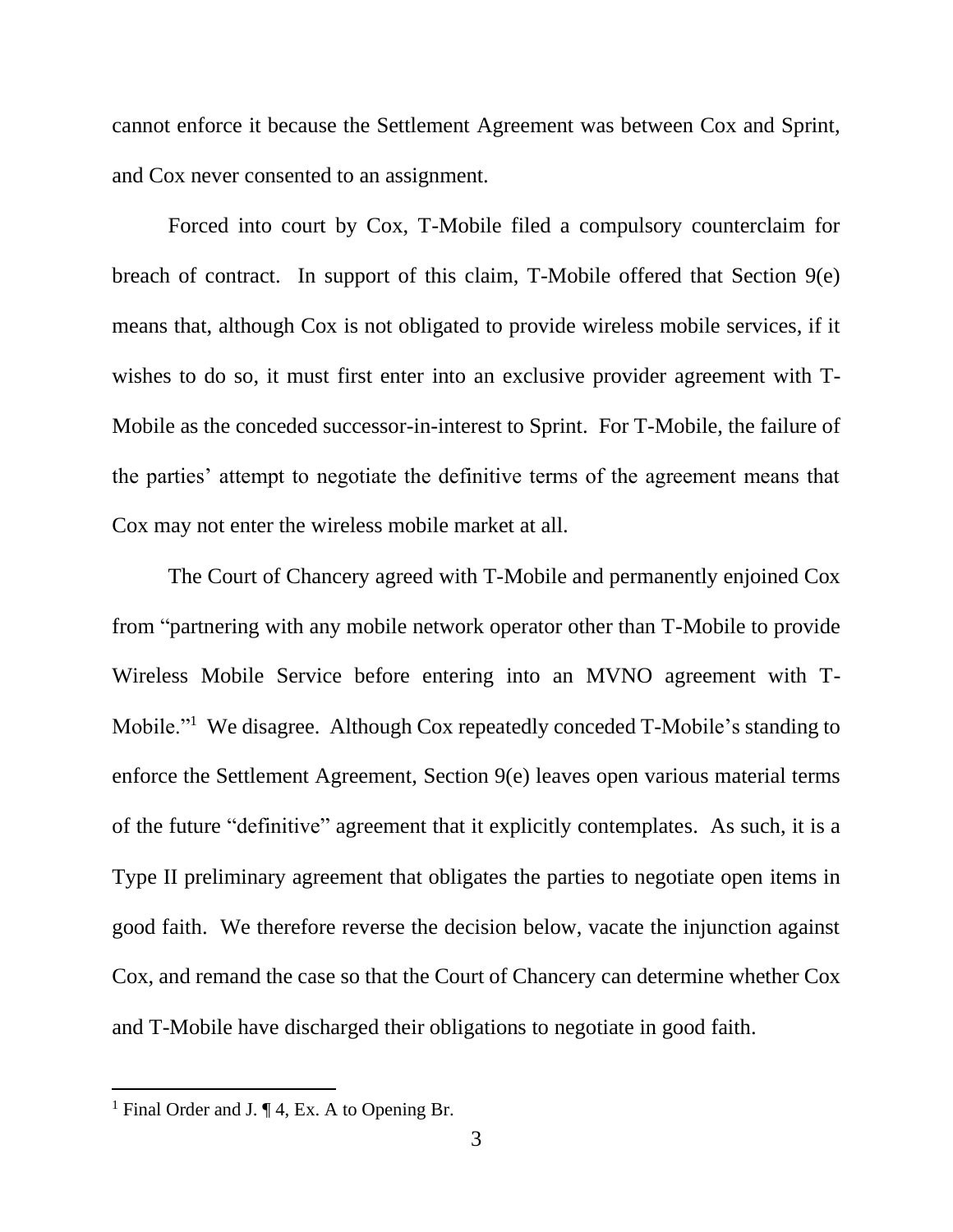A

On December 6, 2017, Cox and Sprint signed the Settlement Agreement, which resolved two lawsuits between the parties. In the first, Sprint sought \$167 million in damages—with the potential for a treble multiplier—from Cox for the alleged infringement of two patents.<sup>2</sup> In the second, Cox joined a subsidiary in an action seeking damages from Sprint for the alleged infringement of another patent.<sup>3</sup> In exchange for Sprint's dismissal of its claims against Cox, Cox agreed to withdraw as a party in the case against Sprint and to provide additional consideration.<sup>4</sup>

One piece of this consideration was memorialized in Section 9(e) of the Settlement Agreement. The first sentence of Section 9(e) is the crux of this dispute. It provides:

> Before Cox or one of its Affiliates (the "Cox Wireless Affiliate"), begins providing Wireless Mobile Service (as defined below), the Cox Wireless Affiliate will enter into a definitive MVNO agreement with a Sprint Affiliate (the "Sprint MVNO Affiliate") identifying the Sprint MVNO Affiliate as a "Preferred Provider" of the Wireless Mobile Service for the Cox Wireless Affiliate, on terms to be mutually agreed upon between the parties for an initial period of 36 months (the "Initial Term").<sup>5</sup>

<sup>2</sup> *Sprint Communications, Inc., LP, et al. v. Cox Communications, Inc., et al.*, No. 12-cv-0487 (D. Del.); App. to Opening Br. at A396–97.

<sup>3</sup> *TC Tech. LLC v. Sprint Corp.*, *et al.*, No. 1:16-cv-153 (D. Del.); App. to Opening Br. at A396– 97, 1209.

<sup>4</sup> App. to Opening Br. at A1213–22

<sup>5</sup> *Id.* at A1220–21.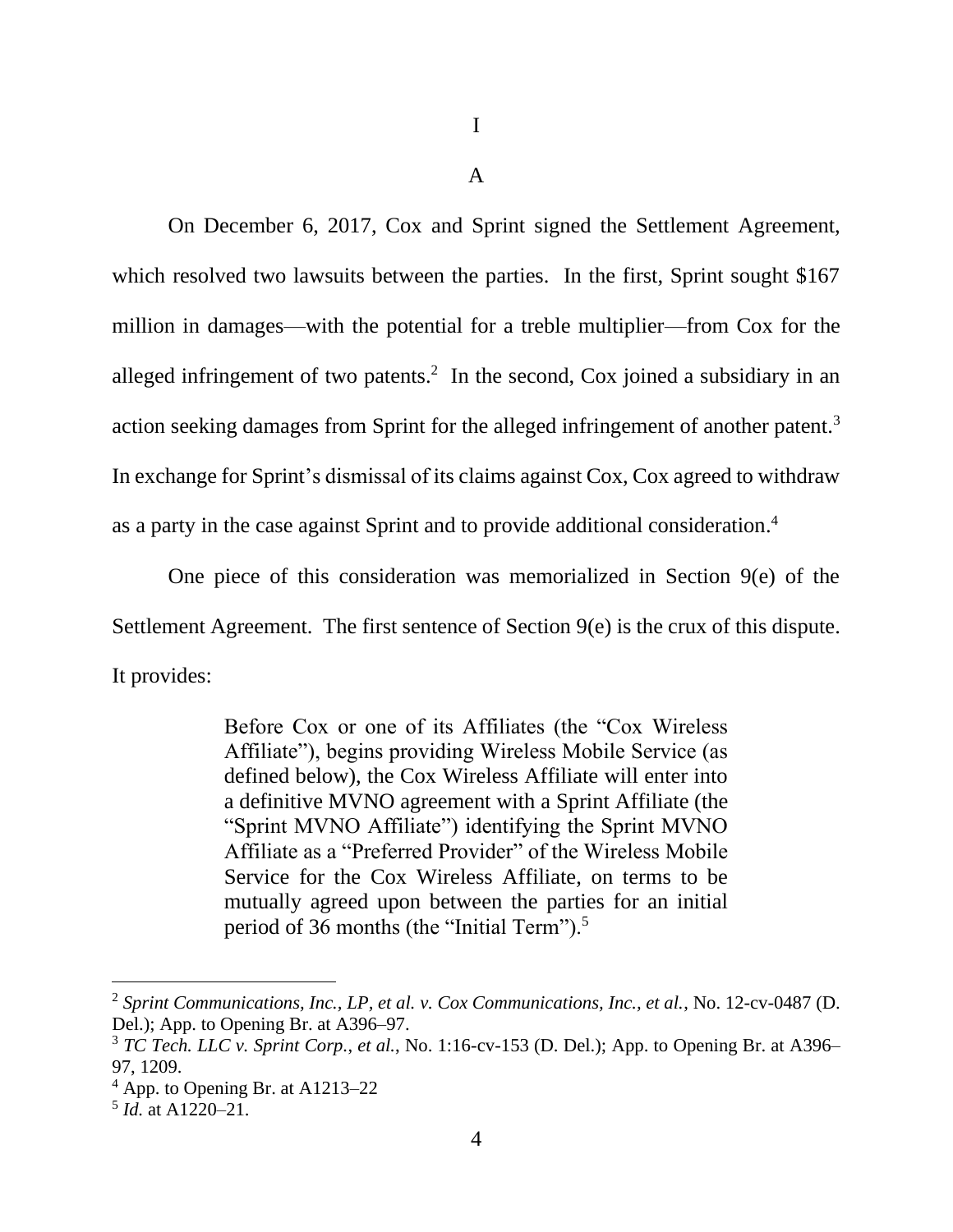The second sentence of Section 9(e) defines "Preferred Provider" as an exclusive partner with Cox in the MVNO business.<sup>6</sup>

#### B

After the settlement, Cox continued to study a potential entry into the wireless mobile market. It requested information from major providers—including premerger Sprint and T-Mobile—in 2019, but decided not to move forward.<sup>7</sup> Meanwhile, T-Mobile finalized its purchase of Sprint on April 1, 2020. On April 9, Cox launched a formal RFP seeking an exclusive MNO to power its entry into the wireless mobile market.<sup>8</sup> Verizon and T-Mobile both made offers, but T-Mobile's was significantly more expensive, even accounting for potential discounts, and it was for four years.<sup>9</sup> Ernst & Young, consulting for Cox, advised that T-Mobile's proposal was "significantly higher than Verizon and will break the business case easily."<sup>10</sup> Cox asked T-Mobile to reconsider its pricing, but T-Mobile responded that "we were pretty set on pricing" and also "[r]eminded [Cox] of their PPO

<sup>&</sup>lt;sup>6</sup> *Id.* ("As a Preferred Provider, the Cox Wireless Affiliate will exclusively purchase Wireless Mobile Service from the Sprint MVNO Affiliate within the coverage area of the Sprint Network for resale in the Cox Wireless Affiliate's Markets[.]"). The Settlement Agreement also defines Affiliate as follows: "with respect to any Person, any other Person that directly or indirectly controls, is controlled by, or is under common control with such Person, whether now or in the future. For purposes of this definition, 'control' means the possession, directly or indirectly, of the power to direct or cause the direction of management or policies of a Person whether through the ownership of 50% or more of the voting securities, by contract or otherwise." *Id.* at A1209. <sup>7</sup> *Id.* at A1589; App. to Answering Br. at B12.

<sup>8</sup> App. to Opening Br. at A1613.

<sup>9</sup> *Id.* at A1650, A1656.

<sup>10</sup> *Id.* at A1647.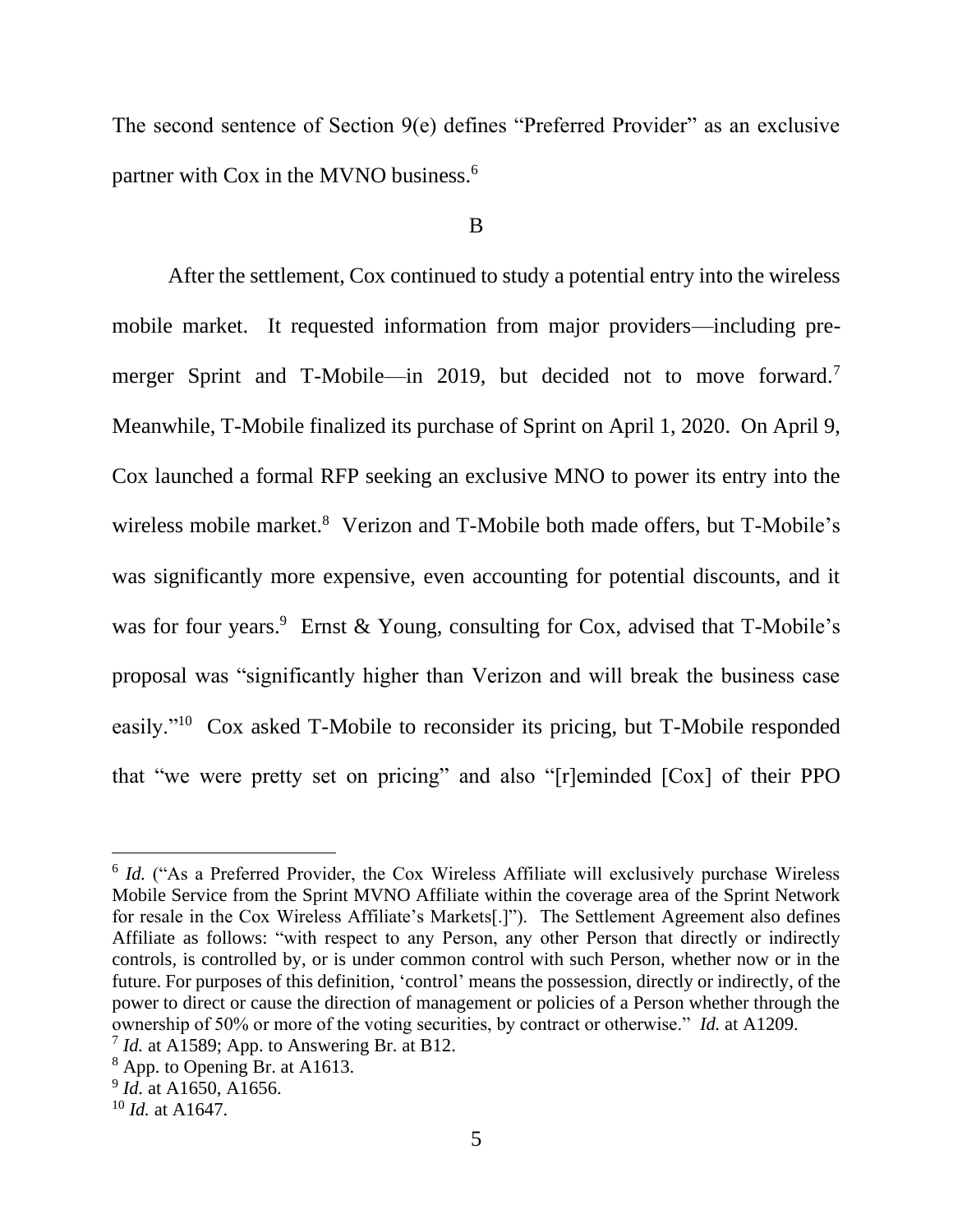commitment," referring to Section  $9(e)$ .<sup>11</sup> After Cox challenged T-Mobile's pricing again, T-Mobile invoked Section 9(e), asserting in a letter to Cox that the provision:

> requires Cox to utilize T-Mobile should Cox choose to provide a wireless service offering. There is no exception to this requirement for lower prices received from another carrier until 36 months after Cox launches its offering utilizing T-Mobile and even then it is subject to T-Mobile's right to match (as further detailed in the Section). $^{12}$

Nevertheless, T-Mobile sent Cox a revised offer on September 16, increasing the term to four-and-a-half years and compromising slightly on price.<sup>13</sup> Cox estimated that this offer was \$90 million more expensive than Verizon's, which was also for a shorter three-and-a-half-year term.<sup>14</sup> Cox chose Verizon on September 24, 2020.<sup>15</sup>

After Cox informed T-Mobile that it had selected Verizon, T-Mobile responded that Cox was in "direct breach" of Section 9(e) and threatened litigation.<sup>16</sup> T-Mobile accompanied its threat of litigation with a new offer, this one for three years.<sup>17</sup> In an accompanying email, T-Mobile wrote that "[w]e understand that perhaps the length of the initial Term has great importance to Cox."<sup>18</sup> This was T-

<sup>11</sup> *Id.* at A1657.

<sup>&</sup>lt;sup>12</sup> *Id.* at A1682–83. In its September 14, 2020 letter, T-Mobile also refused to "provide a revised pricing proposal as the previously provided pricing is very competitive[.]" *Id*. at A1683. *See also*  Tr. at 30–31.

 $13$  App. to Opening Br. at A1663.

<sup>14</sup> *Id.*

<sup>15</sup> *Id.* at A356.

<sup>16</sup> *Id.* at A1691–92.

 $17$  App. to Answering Br. at B1315.

<sup>18</sup> *Id.* at B1314.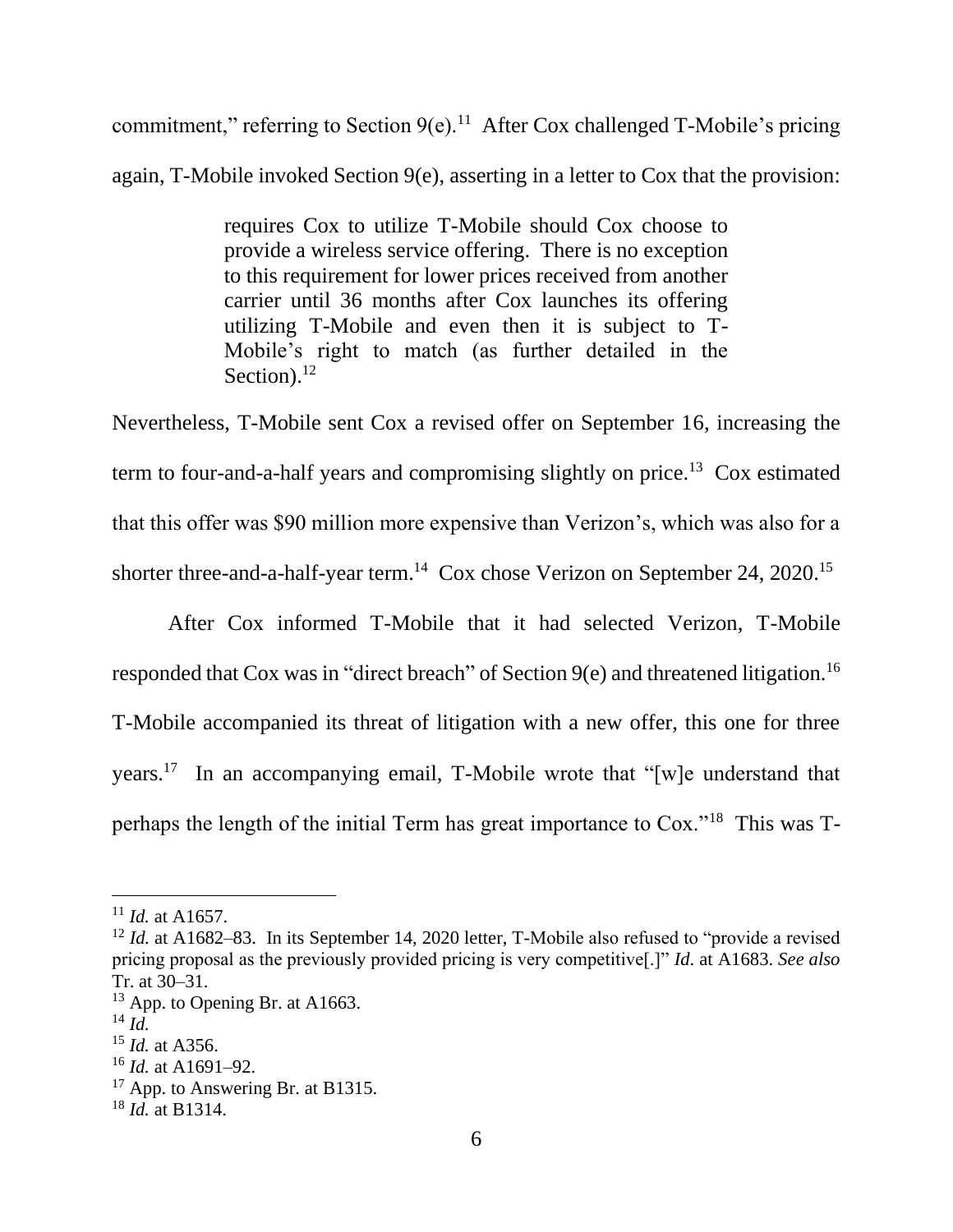Mobile's first offer that included an initial term of 36 months.<sup>19</sup> Nevertheless, Cox and Verizon finalized their agreement on January 20, 2021.<sup>20</sup> Cox planned to launch its new service in three markets on October 15, 2021.<sup>21</sup>

 $\overline{C}$ 

Cox filed this action—naming T-Mobile, as Sprint's successor in interest, as

the sole defendant—on January 6,  $2021<sup>22</sup>$  Cox's complaint seeks

a declaration that Section  $9(e)$  is an "agreement to agree" and is either (a) unenforceable because it does not include any material terms or (b) at most requires the parties to negotiate mutually agreeable terms in good faith. T-Mobile US, Inc. ("T-Mobile"), Sprint's successor-ininterest, claims Section 9(e) requires Cox to enter into an MVNO agreement with T-Mobile, even though T-Mobile's proposed pricing is unacceptable because it exceeds the pricing of a competitor's proposal by over \$90 million. $23$ 

T-Mobile counterclaimed and alleged that Cox had breached the Settlement

Agreement.<sup>24</sup> T-Mobile also requested a "permanent injunction prohibiting Cox

from violating Section  $9(e)$ ."<sup>25</sup>

<sup>19</sup> *Id.*

<sup>20</sup> *Id.* at A357.

<sup>&</sup>lt;sup>21</sup> Opening Br. at 14; App. to Opening Br. at A437; Tr. at 6.

 $22$  App. to Answering Br. at B26.

<sup>23</sup> *Id.* at B3.

 $24$  App. to Opening Br. at A93–94.

<sup>&</sup>lt;sup>25</sup> *Id.* T-Mobile also alleged that Cox breached the implied covenant of good faith and fair dealing and, in the alternative, brought claims for promissory estoppel and unjust enrichment. *Id.* at A131– 35.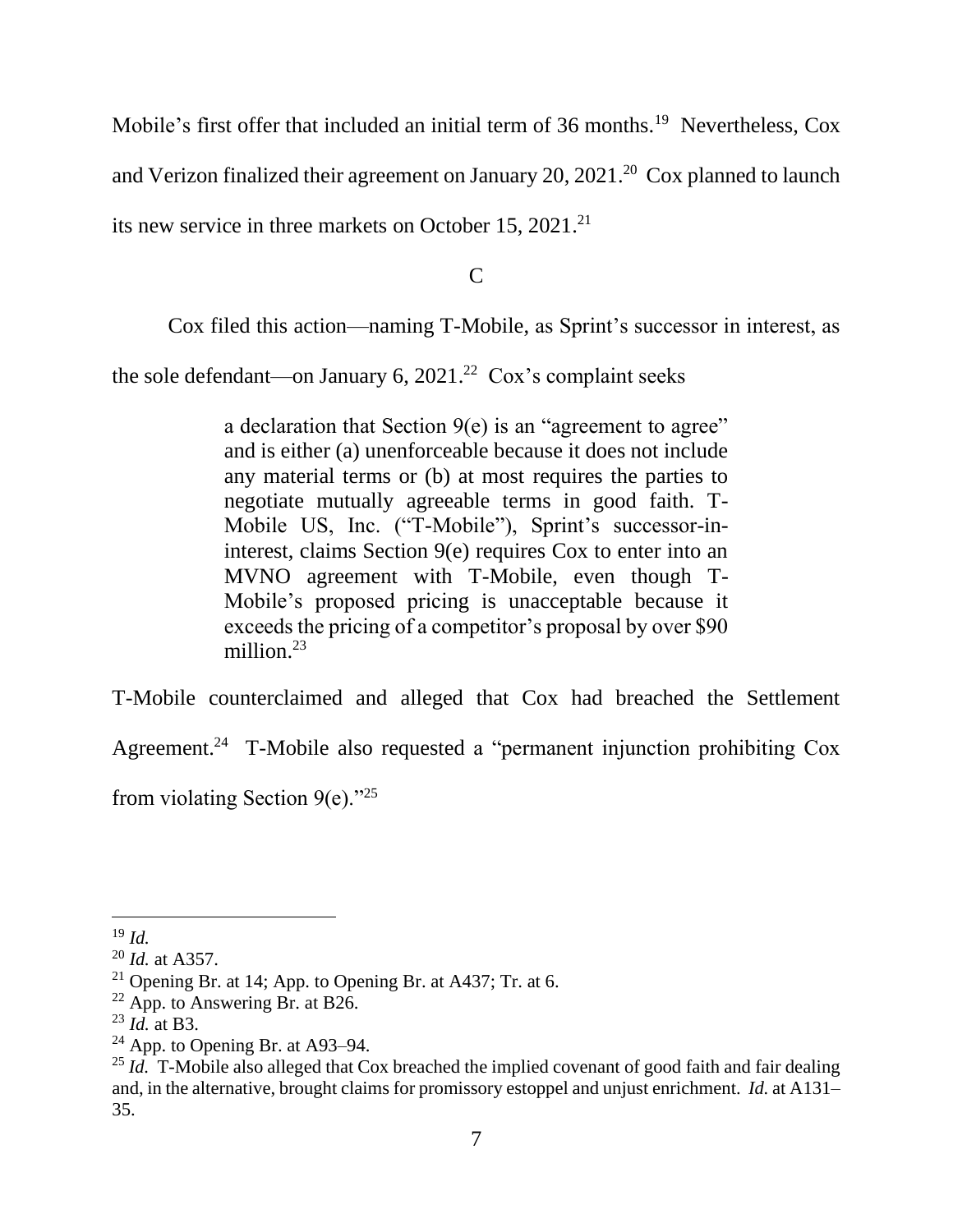With Cox set to launch with Verizon on October 15, 2021, the Court of Chancery agreed to expedite the proceedings.<sup>26</sup> Initially, Cox continued to assert, as it had in its complaint, that T-Mobile was bound by Section 9(e) but that the provision lacked material terms. In March 2021, Cox moved for judgment on the pleadings and argued that this was appropriate in part because "this dispute is not about the enforceability of the Settlement Agreement, it is about how one narrow section of the Settlement Agreement is to be interpreted and (potentially) enforced."<sup>27</sup> Cox further explained that "[if] a contract's meaning is unambiguous and the underlying facts necessary to its application are not in dispute, judgment on the pleadings is . . . appropriate<sup>[1]</sup><sup>28</sup> Similarly, Cox later sought documents in discovery by arguing that they were "central to Cox's bad faith, unclean hands, and antitrust defenses."<sup>29</sup> These defenses appeared to stem from Cox's conceded position that T-Mobile had certain rights under Section  $9(e).$ <sup>30</sup>

After all this, Cox attempted to recant its manifold admissions ten days before trial. It dedicated two pages of its 90-page pretrial brief to the new claim that T-Mobile had no right to enforce Section 9(e) because Cox had not consented in

<sup>&</sup>lt;sup>26</sup> Tr. at 6; Ch. Ct. Docket Item 35 [hereinafter D.I. at  $\Box$ .

 $27$  D.I. 28 at 32.

<sup>&</sup>lt;sup>28</sup> *Id.* at 13. The court eventually denied Cox's motion for judgment on the pleadings. Tr. at 36.  $29$  D.I. 62 at 2.

<sup>&</sup>lt;sup>30</sup> The court granted Cox's motion as to two of the three sets of materials it requested. D.I. 116.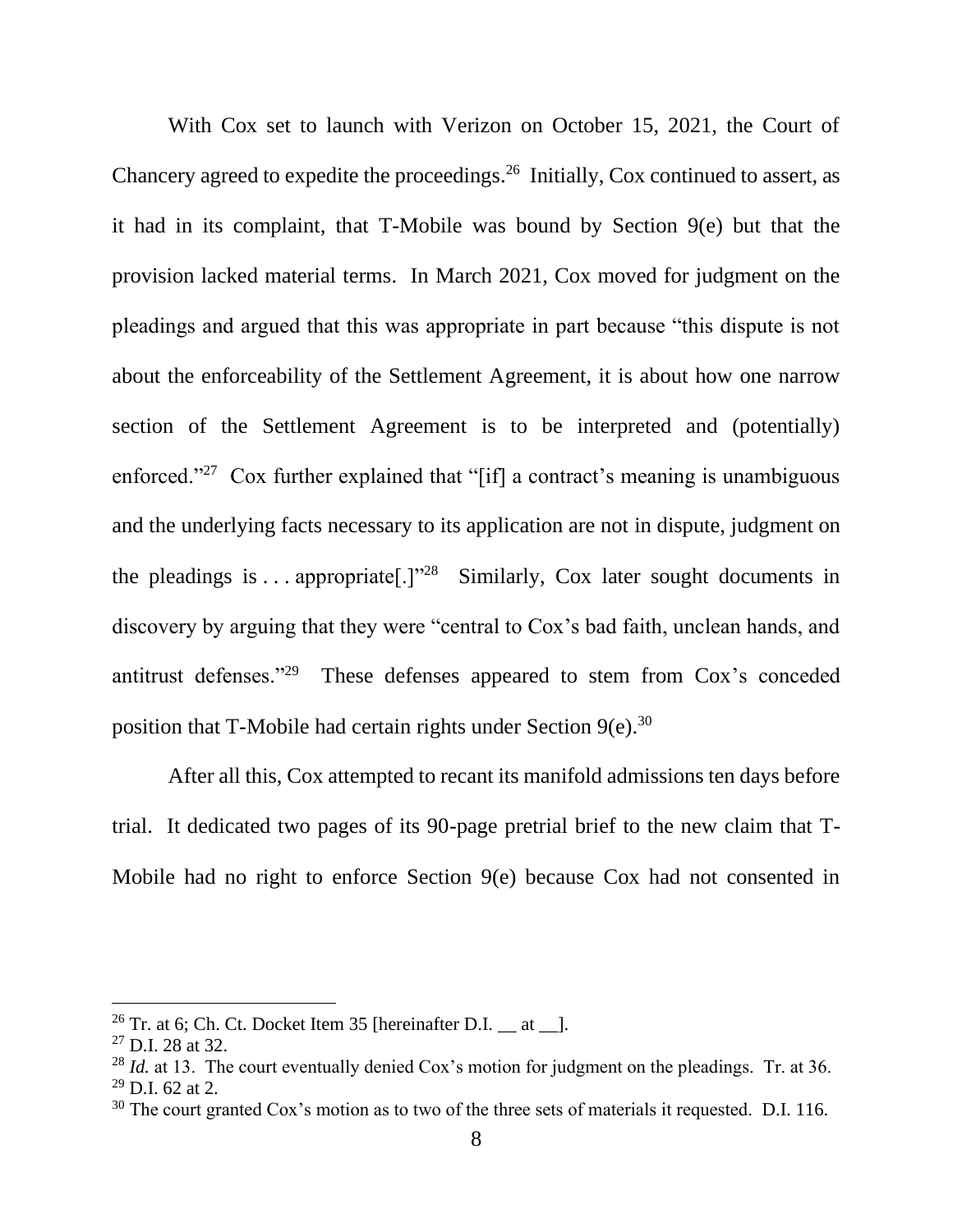writing as purportedly required by Section 19 of the Settlement Agreement.<sup>31</sup> Because the parties' pretrial briefs were simultaneously exchanged,  $32$  T-Mobile could not address Cox's belatedly advanced argument at the time. Four days after Cox submitted its pre-trial brief, the parties filed their Joint Pre-Trial Stipulation and [Proposed] Order. Cox did not specify that T-Mobile's right to enforce Section 9(e) was an open issue of fact or law, but it did repeat its request for a declaration that it had fulfilled its obligation "to negotiate in good faith toward a definitive MVNO agreement. . . with Sprint and later T-Mobile."33

## D

Following a five-day trial in August 2021, the Court of Chancery determined that T-Mobile had standing to enforce the Settlement Agreement and that Cox had breached Section 9(e). In the trial court's view, Section 9(e) contains two promises. First, it "imposes on Cox a present obligation, immediately applicable, that it either refrain from entering the Wireless Mobile Services Market or make a deal with Sprint."<sup>34</sup> Second, it includes a Type II preliminary agreement that kicks in once

<sup>31</sup> App. to Opening Br. at A238–40; *id.* at A1225–26 ("19. Assignability[:] Except as set forth in Section 144, neither this Settlement Agreement nor any rights hereunder may be assigned or otherwise transferred by any Party, in whole or in part, whether voluntarily or by operation of Applicable Law, without the prior written consent of the other Parties. Any purported assignment or other transfer of this Settlement Agreement in contravention of this Section 19 shall be null and void ab initio.").

<sup>32</sup> *Id.* at A275; *see also* D.I. 200.

<sup>33</sup> App. to Opening Br. at 286 (emphasis added).

 $34$  Tr. at 47.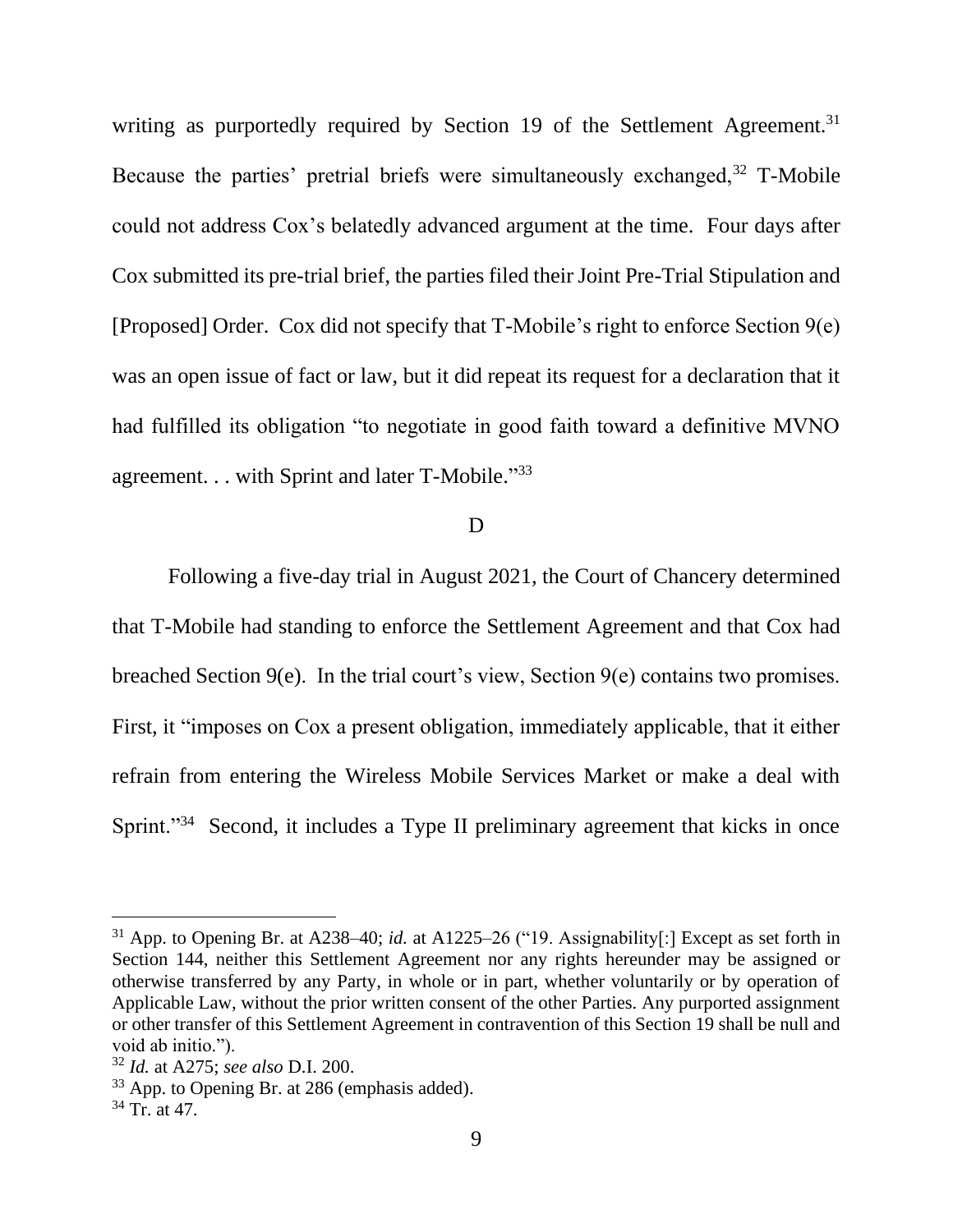Cox enters an exclusive relationship with T-Mobile and requires both parties to negotiate open issues in good faith.<sup>35</sup>

The court explained that its interpretation reflects the fact that Section 9(e) served as consideration for Sprint's agreement to drop the patent suit against Cox. According to the court, if we were to read Section  $9(e)$  as "simply an agreement to negotiate in good faith, Section 9(e) would be nearly worthless to Sprint."<sup>36</sup> Instead, the trial court interpreted the Settlement Agreement to allow "T-Mobile [to] hold Cox to its original promise: provide Wireless Mobile Services with T-Mobile, or not at all."<sup>37</sup>

In fashioning a remedy for Cox's breach, the Court of Chancery considered extrinsic evidence.<sup>38</sup> It found that, when they signed the Settlement Agreement, "both Cox and Sprint understood that Section 9(e) meant that if Cox wanted to become an MVNO . . . it had to reach an exclusive agreement with Sprint."<sup>39</sup> It also found that T-Mobile's damages were uncertain and noted that the Settlement Agreement contains a stipulation providing that any violations would justify

<sup>35</sup> *Id.* at 53.

<sup>36</sup> *Id.* at 52.

<sup>37</sup> *Id.* at 53.

<sup>&</sup>lt;sup>38</sup> The court found facts "not to inform the unambiguous contract language, but because they inform the equities of remedying Cox's breach[.]" *Id.* at 10. Because we hold that Section 9(e) unambiguously creates a Type II preliminary agreement—and nothing more—we do not consider extrinsic evidence.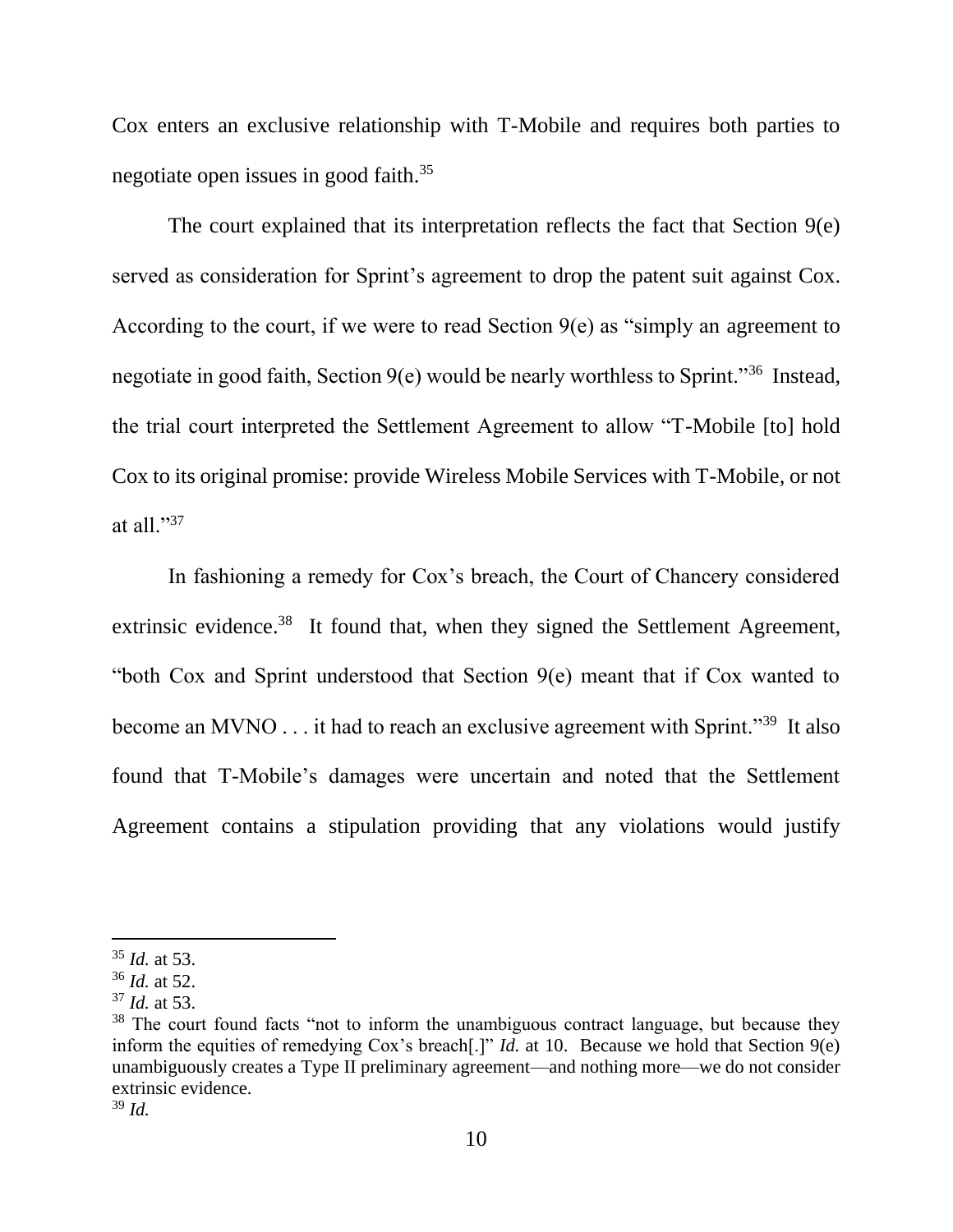"preliminary and permanent injunctive relief." $40$  For these reasons, the court permanently enjoined Cox from violating Section 9(e). The implementing order states:

> Cox is hereby permanently enjoined from offering Wireless Mobile Service (as defined in Section 9(e) of the Settlement Agreement and explained in the Ruling) by partnering with any mobile network operator other than T-Mobile to provide Wireless Mobile Service before entering into an MVNO agreement with T-Mobile.<sup>41</sup>

Cox timely appealed. We granted the parties' request for expedited proceedings on October 27, 2021, and heard oral argument according to the schedule proposed by the parties on January 12, 2022.

# II

Cox asks us to reverse the Court of Chancery and vacate the injunction preventing it from moving forward with its Verizon partnership. Cox raises three arguments. First, it asserts that Section 9(e) is properly read as either an "agreement to agree" or a Type II preliminary agreement that only required Cox and T-Mobile to negotiate in good faith.<sup>42</sup> Cox says that it discharged this obligation but acknowledges that the Court of Chancery did not make a specific finding to that

<sup>&</sup>lt;sup>40</sup> Section 30 of the agreement includes a stipulation that a "violation of the provisions contained in this Settlement Agreement shall cause a Party to suffer immediate and irreparable harm for which there is no adequate remedy at law [and] the non-breaching party shall be entitled to preliminary and permanent injunctive relief[.]" App. to Opening Br. at A1229.

 $^{41}$  Final Order and J. ¶ 4, Ex. A to Opening Br.

<sup>42</sup> Opening Br. at 16.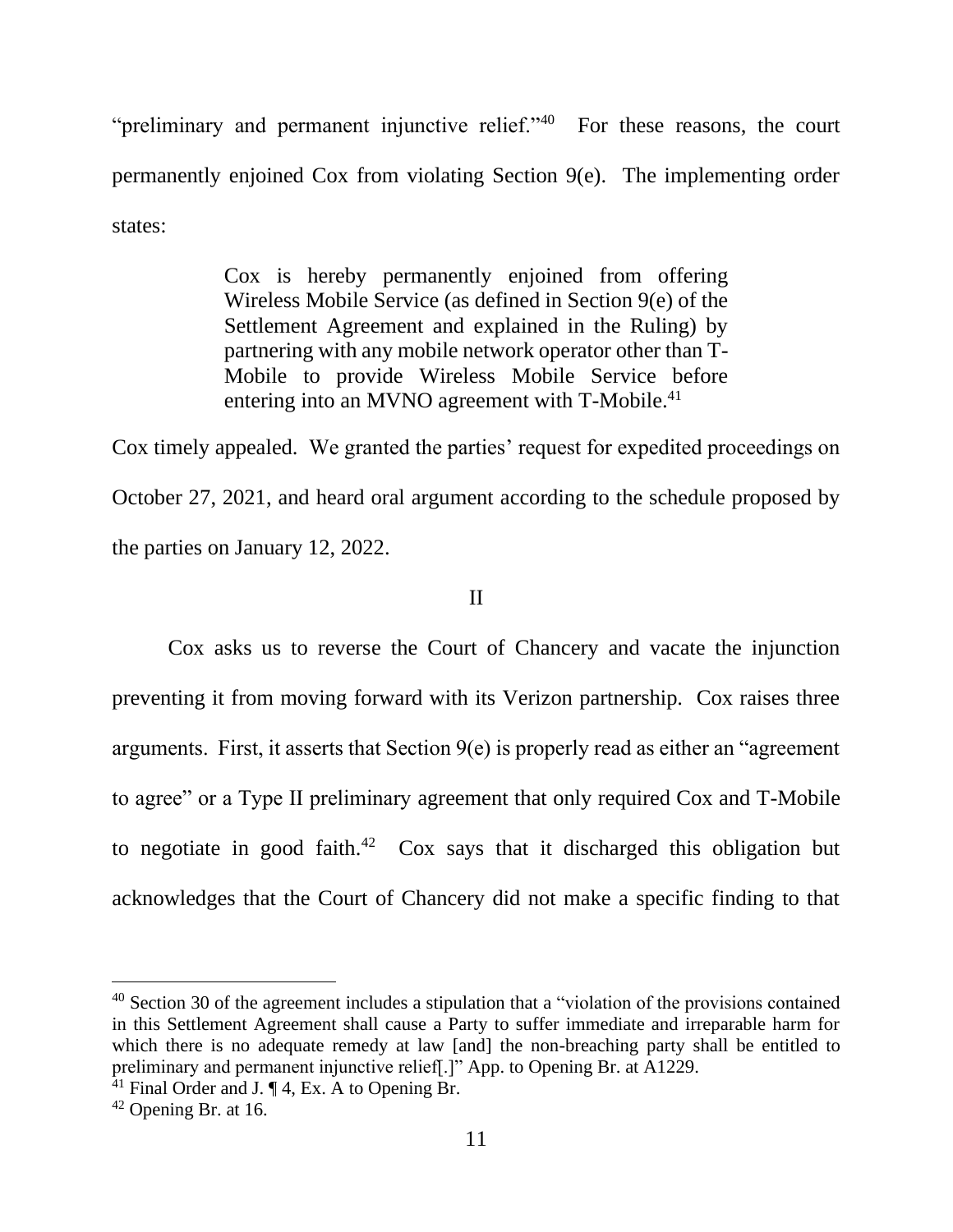effect. We agree with Cox's contractual interpretation and conclude that a remand is necessary so that the trial court can make the required factual findings.

Second, Cox claims—in an argument raised on the eve of trial and contradicted by its own complaint—that T-Mobile has no rights under Section 9(e) because Cox did not consent to an assignment of the Settlement Agreement.<sup>43</sup> We decline to reach the merits of this argument. We agree with the Court of Chancery that Cox's concessions of T-Mobile's standing over months of litigation preclude it from now arguing that T-Mobile is a stranger to Section 9(e).

Third, Cox maintains that the Court of Chancery abused its discretion by permanently enjoining Cox from partnering with any provider other than T-Mobile.<sup>44</sup> We do not reach this issue given our decision to reverse the trial court's contractual interpretation, vacate the injunction, and remand the case for further proceedings. Our reasoning for these holdings follows.

# A

Our chief task in this appeal is the interpretation of the first sentence of Section 9(e) of the Settlement Agreement. We review questions of contract interpretation *de novo*, <sup>45</sup> with the objective of determining the intent of the parties from the

<sup>43</sup> *Id.* at 30.

<sup>44</sup> *Id.* at 39.

<sup>45</sup> *Exelon Generation Acq., LLC v. Deere & Co.*, 176 A.3d 1262, 1267 (Del. 2017).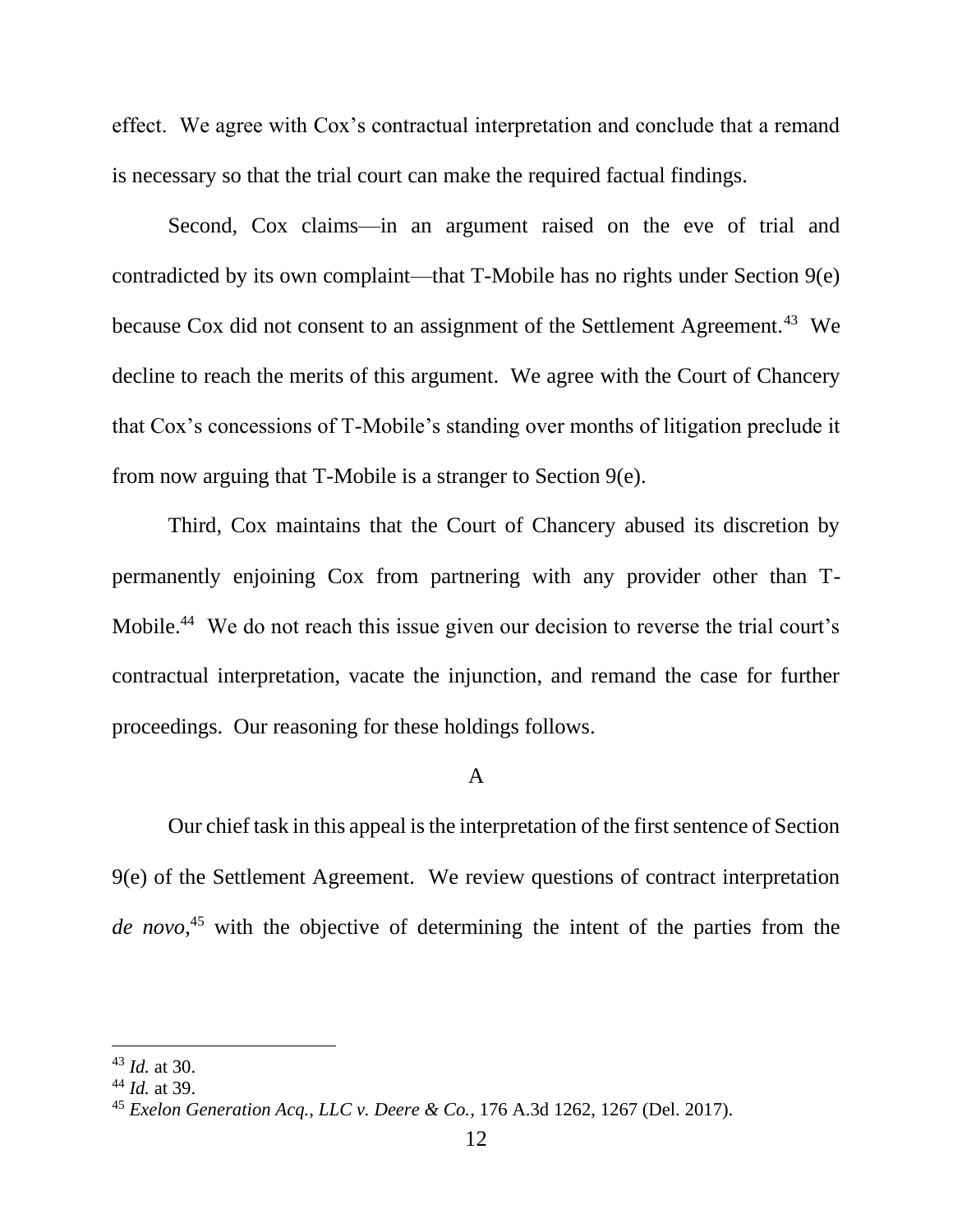language of the contract.<sup>46</sup> Delaware adheres to an objective theory of contracts, meaning that a "contract's construction should be that which would be understood by an objective, reasonable third party."<sup>47</sup> This approach places great weight on the plain terms of a disputed contractual provision, and "we 'interpret clear and unambiguous terms according to their ordinary meaning."<sup>48</sup> We do not consider extrinsic evidence unless we find that the text is ambiguous.<sup>49</sup> Ambiguity is present "only when the provisions in controversy are reasonably or fairly susceptible of different interpretations or may have two or more different meanings."<sup>50</sup> Critically, a contractual provision is "not rendered ambiguous simply because the parties in litigation differ" as to the proper interpretation.<sup>51</sup>

We cannot reconcile the Court of Chancery's reading with the plain contractual text. In particular, we do not see two promises in the first sentence of Section 9(e). Instead, we read the provision as a single promise that unambiguously contemplates a future "definitive" agreement but leaves many terms open, "to be mutually agreed upon between the parties[.]" Because it leaves material terms open to future negotiations, Section 9(e) is a paradigmatic Type II agreement of the kind

<sup>46</sup> *Id.*

<sup>47</sup> *Id.* (quoting *Osborn ex rel. Osborn v. Kemp*, 991 A.2d 1153, 1159 (Del. 2010)).

<sup>48</sup> *Leaf Invenergy Co. v. Invenergy Renewables LLC*, 210 A.3d 688, 696 (Del. 2019) (quoting *GMG Capital Invs., LLC v. Athenian Venture Partners I, L.P.*, 36 A.3d 776, 780 (Del. 2012)).

<sup>49</sup> *Exelon*, 176 A.3d at 1267.

<sup>50</sup> *Rhone–Poulenc Basic Chems. Co. v. Am. Motorists Ins. Co.*, 616 A.2d 1192, 1196 (Del. 1992).

<sup>51</sup> *City Investing Co. Liquidating Trust v. Cont'l Cas. Co.*, 624 A.2d 1191, 1198 (Del. 1993).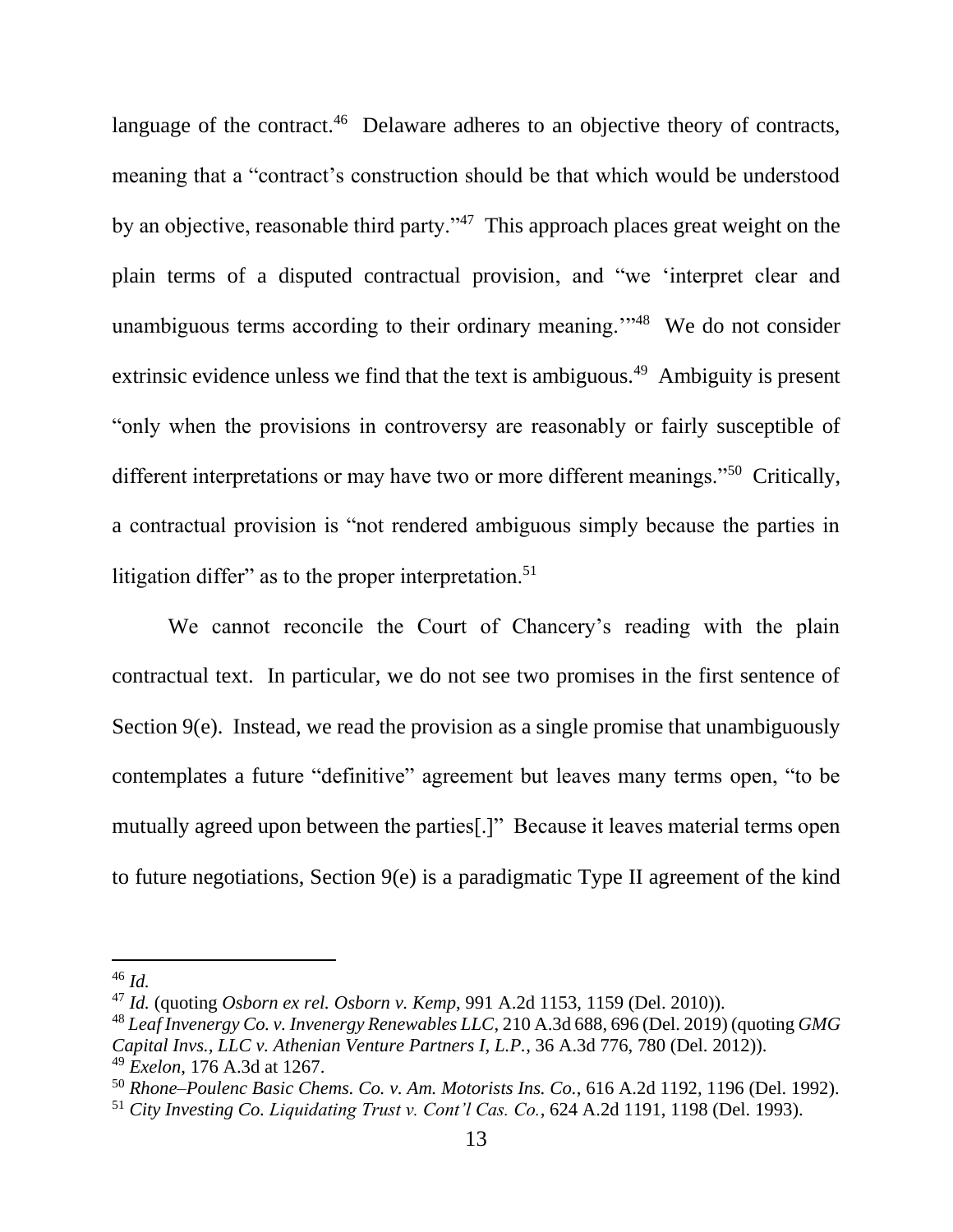we recognized in *SIGA v. PharmAthene*. 52 Parties to such agreements must negotiate the open terms in good faith, but they are not required to make a deal.

1

Delaware law has long recognized "that parties may make an agreement to make a contract . . . if the agreement specifies all the material and essential terms including those to be incorporated in the future contract."<sup>53</sup> Under the traditional rule, the absence or indefiniteness of material terms generally rendered an agreement unenforceable.<sup>54</sup> In *SIGA I*, however, we recognized that parties could enter into two types of enforceable preliminary agreements. Type I agreements reflect a consensus "on all the points that require negotiation" but indicate the mutual desire to memorialize the pact in a more formal document.<sup>55</sup> In Type II agreements, the parties "'agree on certain major terms, but leave other terms open for future negotiation."<sup>56</sup> Type I agreements are fully binding; Type II agreements "do[] not

<sup>52</sup> *SIGA Techs., Inc. v. PharmAthene, Inc.*, 67 A.3d 330, 349 (Del. 2013) (*SIGA I*); *see also Siga Techs., Inc. v. PharmAthene, Inc.*, 132 A.3d 1108, 1119 (*SIGA II*); *and see id.* at 1140–1142 ("Type II preliminary agreements are commitments that are binding only to a certain degree, as parties to such instruments agree on certain major terms, but leave other terms open for further negotiation.") (Valihura, J., dissenting) (internal citations and quotation marks omitted).

<sup>53</sup> *Vale v. Atl. Coast & Inland Corp.*, 99 A.2d 396, 399 (Del. Ch. 1953) (Seitz, C.); *see also Raisler Sprinkler Co. v. Automatic Sprinkler Co. of Am.*, 171 A. 214, 219 (Del. Super. Ct. 1934); *accord Heritage Homes of De La Warr, Inc. v. Alexander*, 2005 WL 2173992, at \*3 (Del. Ch. Sep. 1, 2005).

<sup>54</sup> *Hindes v. Wilmington Poetry Soc.*, 138 A.2d 501, 503 (Del. Ch. 1958).

<sup>55</sup> *SIGA I*, 67 A.3d at 349 & n.82.

<sup>56</sup> *Id.* (quoting *Adjustrite Sys., Inc. v. GAB Bus. Servs.*, *Inc.*, 145 F.3d 543, 548 (2d Cir.1998)).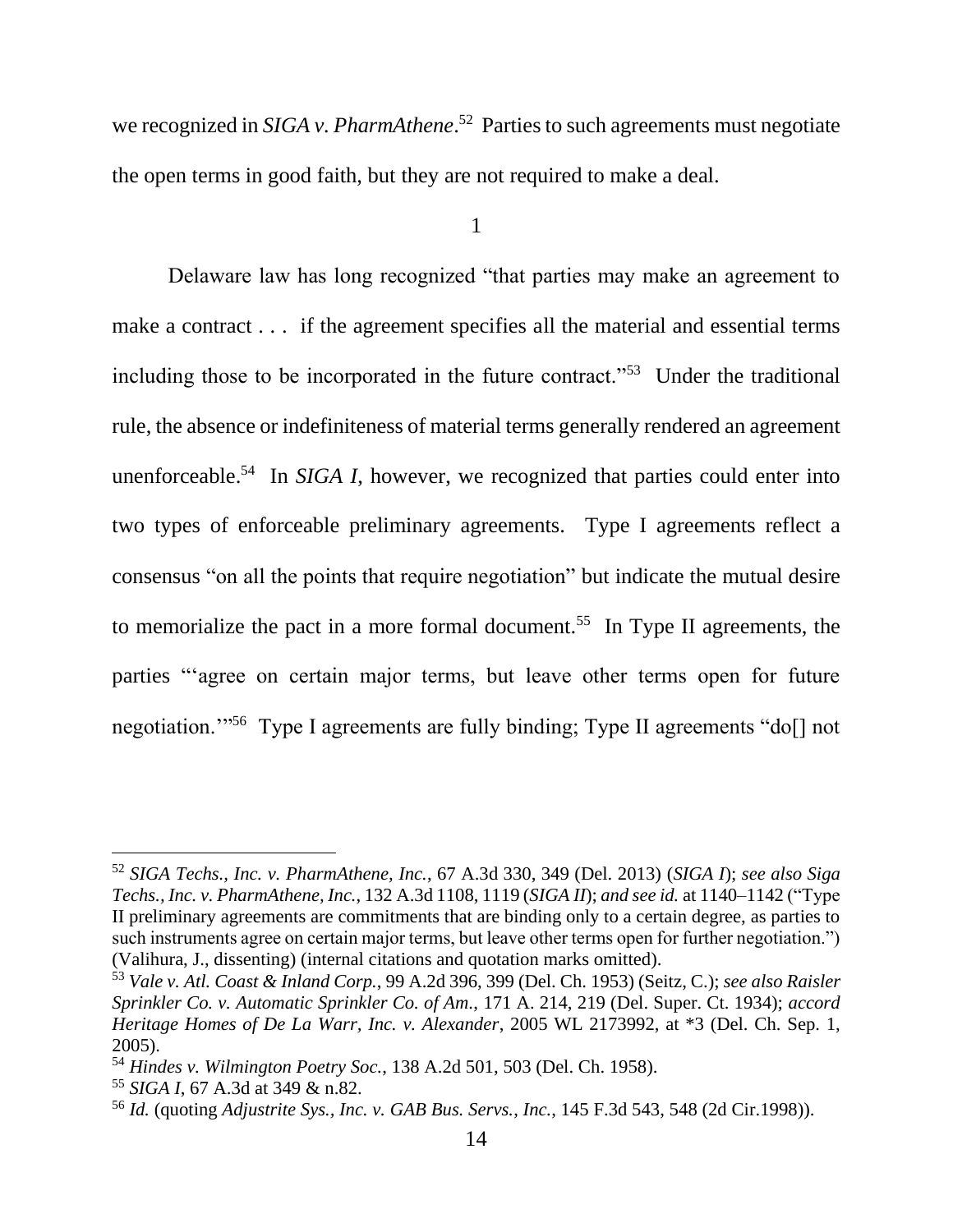commit the parties to their ultimate contractual objective but rather to the obligation

to negotiate the open issues in good faith[.] $v<sup>57</sup>$ 

Cox argues that the first sentence of Section  $9(e)$  is a Type II agreement.<sup>58</sup> The sentence, repeated for the reader's convenience, provides:

> Before Cox or one of its Affiliates (the "Cox Wireless Affiliate"), begins providing Wireless Mobile Service (as defined below), the Cox Wireless Affiliate will enter into a definitive MVNO agreement with a Sprint Affiliate (the "Sprint MVNO Affiliate") identifying the Sprint MVNO Affiliate as a "Preferred Provider" of the Wireless Mobile Service for the Cox Wireless Affiliate, on terms to be mutually agreed upon between the parties for an initial period of 36 months (the "Initial Term").<sup>59</sup>

Through its plain terms, this contractual text establishes some parameters of a future MVNO relationship between Cox and Sprint. Any agreement will come "[b]efore" Cox becomes an MVNO, it will be "definitive," Sprint will be a "Preferred Provider," the initial duration will be "36 months," and open terms will be "mutually agreed upon between the parties[.]"

Section 9(e) does not reflect consensus "on all the points that require negotiation[.]"<sup>60</sup> It is not a Type I agreement because it leaves a number of terms open, such as price. Indeed, the text of Section 9(e) recognizes as much when it

<sup>57</sup> *SIGA I*, 67 A.3d at 349.

<sup>58</sup> Opening Br. at 17.

<sup>59</sup> App. to Opening Br. at A1221.

<sup>60</sup> *SIGA I*, 67 A.3d at 349 & n.82.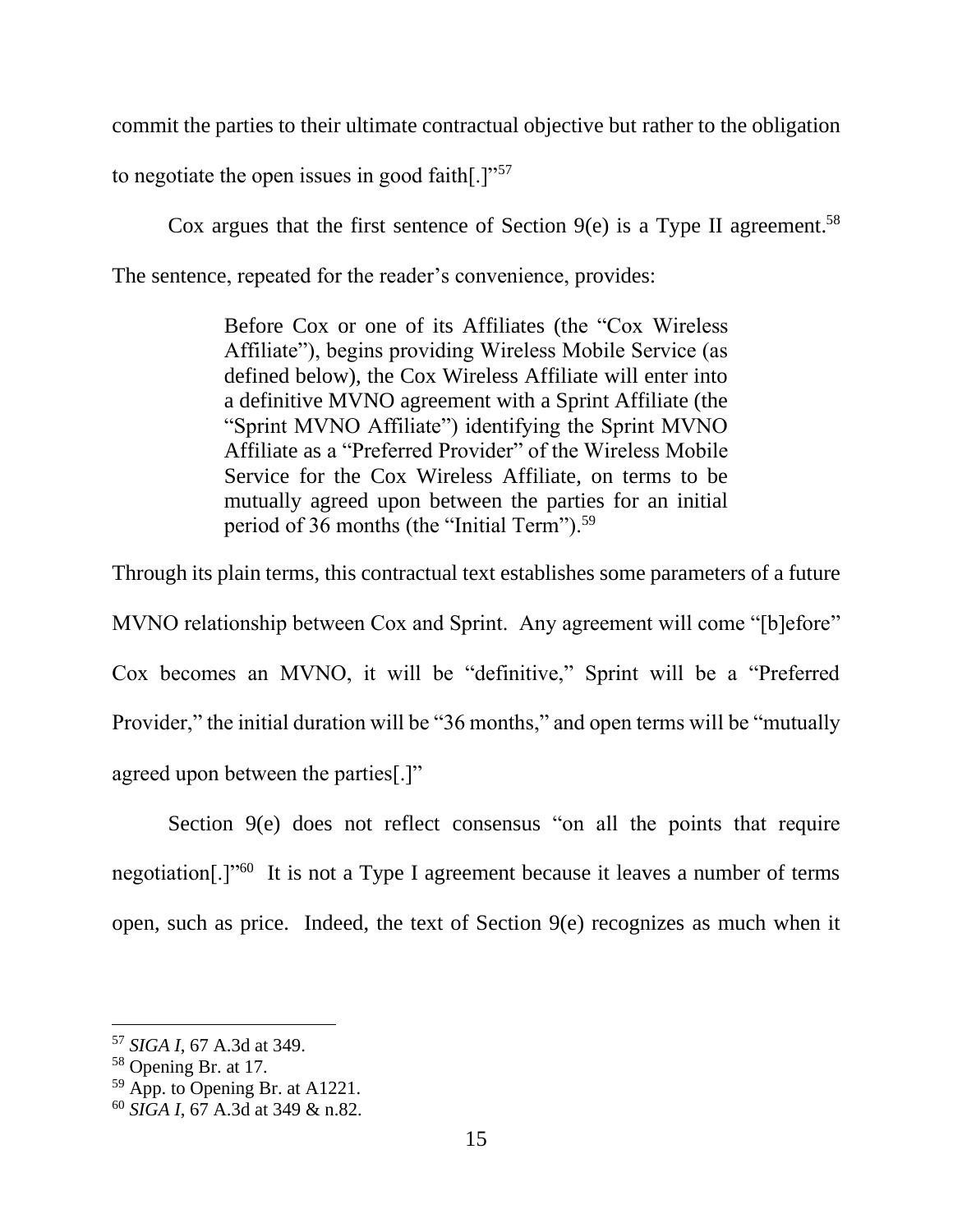contemplates a future "definitive" agreement and provides that open terms will "be mutually agreed upon between the parties[.]" At the same time, Section 9(e) is not completely open-ended, as it requires that any agreement will identify Sprint as a "Preferred Partner" and run "for an initial period of 36 months." Because Section 9(e) reflects "agree[ment] on certain major terms, but leave[s] other terms open for future negotiation," we agree with Cox that it is a Type II preliminary agreement.

The consequences of Type II agreements are straightforward: they do not bind parties to anything more than "the obligation to negotiate the open issues in good faith . . . within the agreed framework."<sup>61</sup> In this case, the "agreed framework" is that any MVNO partnership between Cox and Sprint will be exclusive for three years.<sup>62</sup> Cox's only obligation under Section  $9(e)$  is to negotiate open terms in good faith within the bounds of a 36-month exclusive relationship with Sprint. As we recognized in *SIGA I*, "[a] Type II agreement 'does not guarantee' the parties will reach agreement on a final contract because [] 'good faith differences in the negotiation of the open issues' may preclude final agreement."<sup>63</sup>

<sup>61</sup> *Id.*

 $62$  App. to Opening Br. at A1221.

<sup>63</sup> *SIGA I*, 67 A.3d at 349 n.85 (quoting *Teachers Ins. & Annuity Ass'n. of Am. v. Tribune Co.*, 670 F.Supp. 491, 498 (S.D.N.Y. 1987) (Leval, J.)).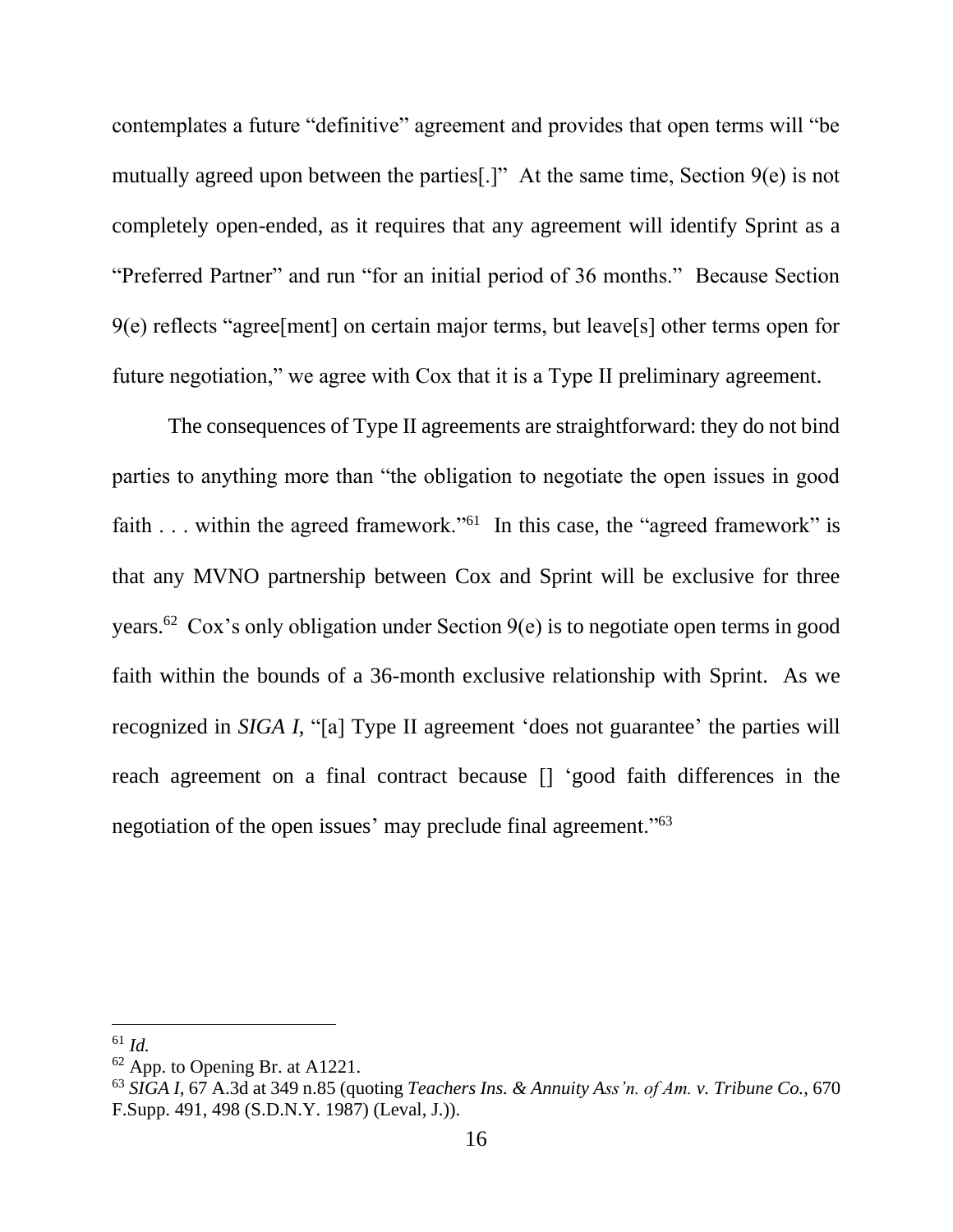Up to this point, our understanding of Section 9(e) coincides—at least in part—with the Court of Chancery's interpretation; after all, the court agreed that the first sentence of Section 9(e) includes a Type II agreement that only binds the parties to good-faith negotiations on open terms.<sup>64</sup> Where we part ways with the Court of Chancery is in its conclusion that the provision includes an additional "prohibitory promise"<sup>65</sup> that "imposes on Cox a present obligation, immediately applicable, [to] either refrain from entering the Wireless Mobile Services market or make a deal with Sprint."<sup>66</sup> Applying this construction, the court held that Cox breached Section 9(e) by partnering with Verizon in violation of the prohibitory promise.<sup>67</sup>

Cox argues that the first sentence of Section  $9(e)$  is best read as a single promise and that bifurcating it into two commitments conflicts with the provision's plain language.<sup>68</sup> T-Mobile responds that the trial court's interpretation is the only way to give meaning to all the terms of the provision.<sup>69</sup> It also asserts that the commercial context of the Settlement Agreement supports the Court of Chancery's

 $64$  Tr. at 46.

<sup>65</sup> *Id.* at 52.

<sup>66</sup> *Id.* at 47.

<sup>67</sup> *Id.* at 53 ("[Cox] must honor its promise to go with T-Mobile, or not at all.").

<sup>68</sup> Opening Br. at 19–20.

 $69$  Answering Br. at 19–22.

<sup>17</sup>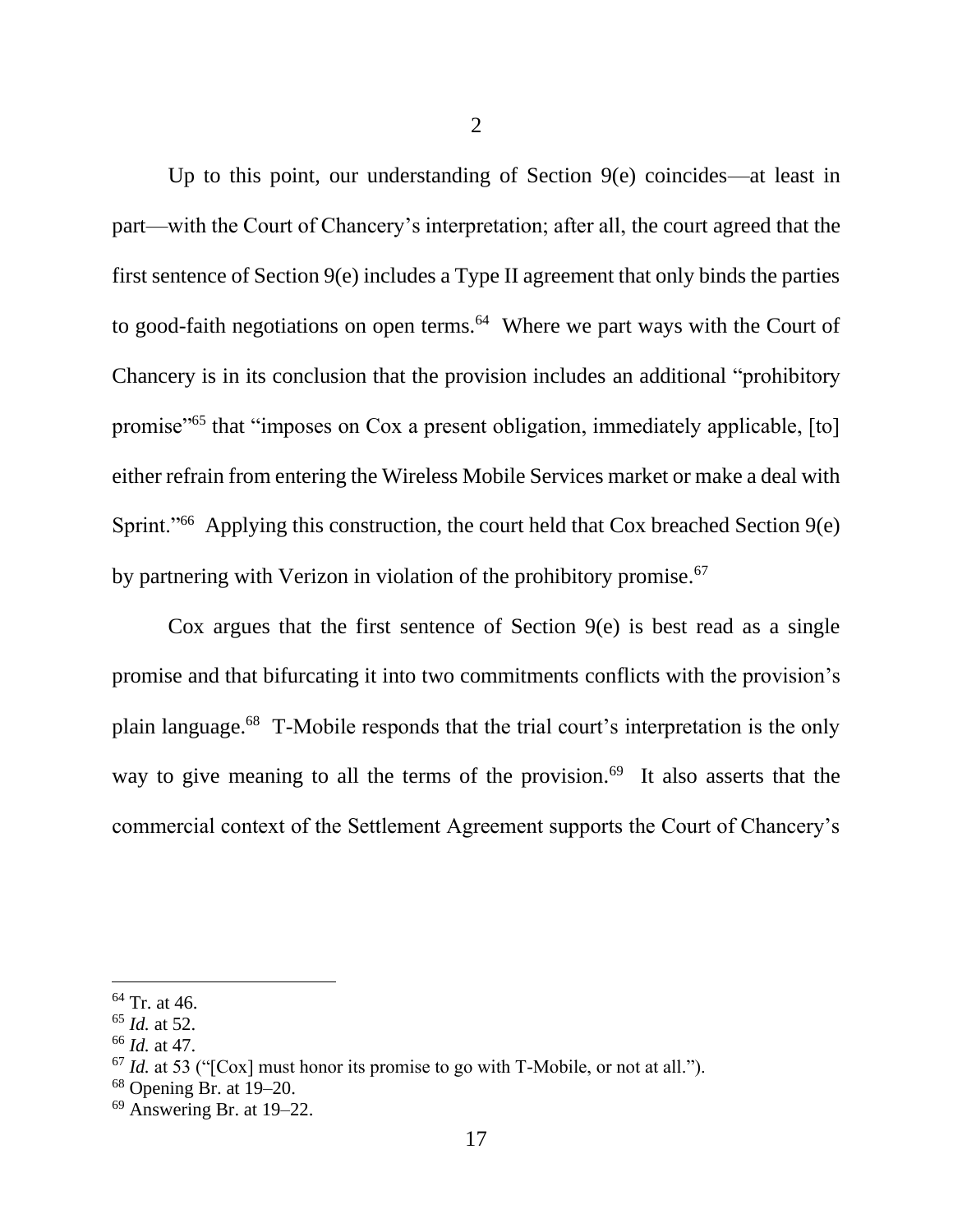reading.<sup>70</sup> We agree with Cox and conclude that the Court of Chancery's interpretation is inconsistent with the plain text of the first sentence of Section 9(e).<sup>71</sup>

Returning to the terms of the first sentence of Section 9(e), the parties agreed

that

Before Cox or one of its Affiliates (the "Cox Wireless Affiliate"), begins providing Wireless Mobile Service (as defined below), the Cox Wireless Affiliate will enter into a definitive MVNO agreement with a Sprint Affiliate (the "Sprint MVNO Affiliate") identifying the Sprint MVNO Affiliate as a "Preferred Provider" of the Wireless Mobile Service for the Cox Wireless Affiliate, on terms to be mutually agreed upon between the parties for an initial period of 36 months (the "Initial Term").<sup>72</sup>

<sup>70</sup> *Id.* at 23.

 $71$  Our dissenting colleagues maintain that our contractual interpretation, "although reasonable on its face . . . is out of synch with the evidentiary record." Dissent at 7. Because we hold that Section 9(e) unambiguously creates a Type II preliminary agreement—and nothing more—we need not resort to extrinsic evidence to divine Section 9(e)'s meaning. *Exelon*, 176 A.3d at 1267. We note, even so, that there is compelling record evidence supporting Cox's contention that it did not understand Section 9(e) to include a binding prohibitory promise when it signed the Settlement Agreement. For example, during the final edits to the Settlement Agreement, Cox requested that the phrase "on terms to be mutually agreed upon" be moved to the first sentence of Section 9(e), where it modifies the "definitive MVNO agreement[.]" App. to Opening Br. at A1190. In an email transmitting this change to Sprint, a lawyer for Cox explained that, "we put back the MVNO language. . . . It's basically an agreement to agree." *Id.* at A1178. The Cox lawyer also attached a comment bubble to Section 9(e), which read: "[t]here is not a separate MVNO agreement, so we believe that this language should be inserted in this agreement. We are, in essence, agreeing to agree[.]" *Id.* at A1191. Thus, the record shows that Cox described its understanding of Section 9(e)—in terms that are in direct conflict with T-Mobile's and the Court of Chancery's interpretation—to Sprint in the days preceding the signing of the Settlement Agreement, and Sprint did not take exception. This exchange, virtually contemporaneous with the execution of the Settlement Agreement, could reasonably be viewed as more probative of the parties' intent than "backward-looking evidence gathered after the time of contracting." *See Eagle Indus., Inc. v. DeVilbiss Health Care, Inc.,* 702 A.2d 1228, 1233 n.11 (Del 1997). <sup>72</sup> *Id.* at A1221.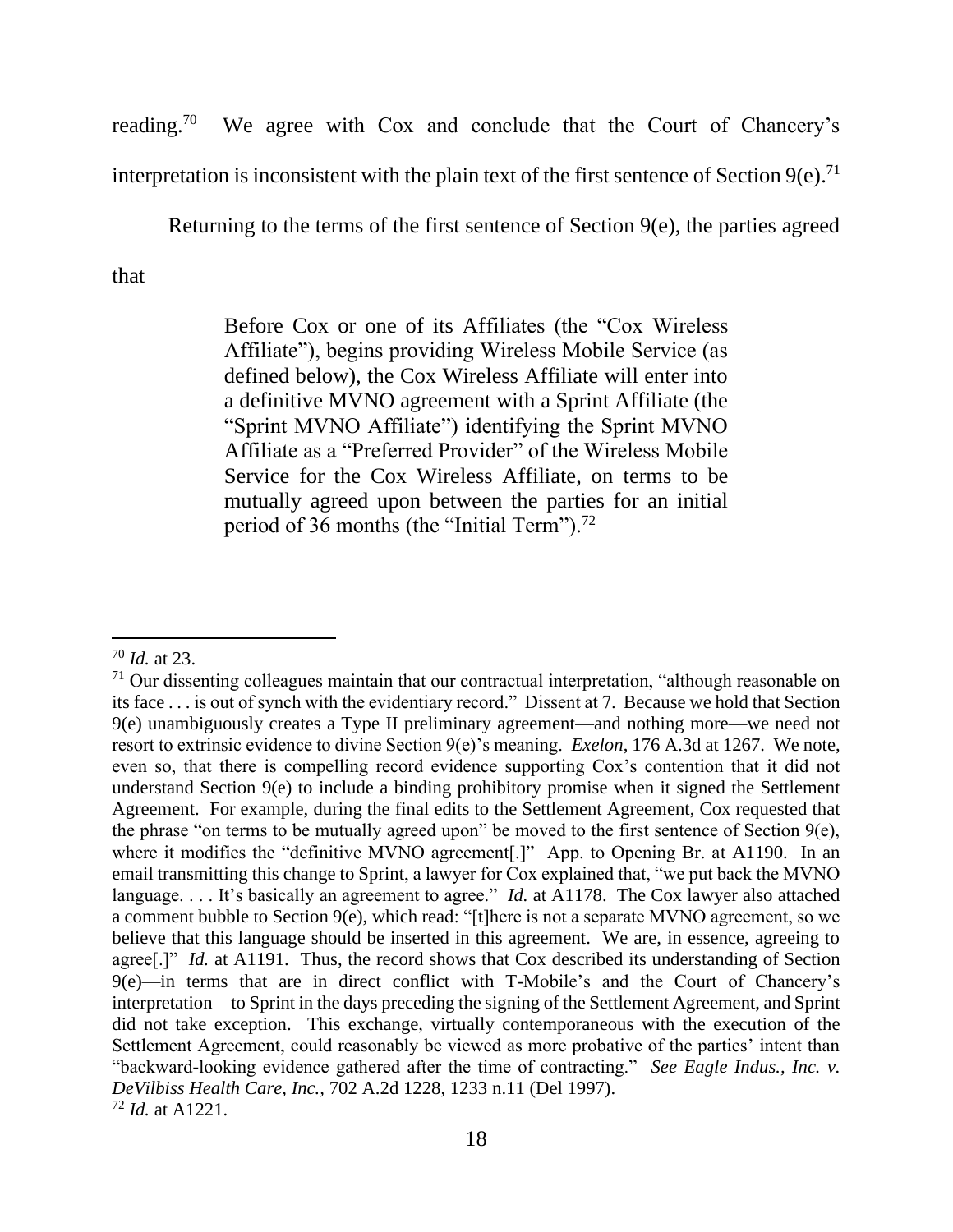Conspicuously absent from this sentence is any textual indicator—"and," "also," "additionally," etc.—that it contains more than a single promise. The sentence has a single subject ("the Cox Wireless Affiliate," a defined term), a single predicate ("will enter into"), and a single object ("a definitive MVNO agreement"). The phrase "Before Cox . . . begins providing Wireless Mobile Service" modifies the predicate, identifying when the definitive MVNO agreement will be executed. The remaining clauses modify the "definitive MVNO agreement": it will name Sprint a "Preferred Provider,"<sup>73</sup> run for "an initial period of 36 months," and otherwise be "on terms to be mutually agreed upon[.]" This is a single promise with multiple attributes, something altogether common in modern contracting.

The Court of Chancery rejected this interpretation for two reasons. First, the court determined that "Cox's interpretation . . . is inconsistent with the plain use of the word 'before."<sup>74</sup> To be sure, under Section  $9(e)$  any "definitive MVNO agreement" is required to come "[b]efore" Cox launches its service. That agreement would be "definitive" and "for an initial period of 36 months," it would be exclusively with Sprint, and the remaining items must "be mutually agreed upon between the parties[.]"<sup>75</sup> But the fact that these modifiers describe the scope of the

<sup>&</sup>lt;sup>73</sup> The second sentence of Section  $9(e)$  defines "Preferred Provider" as an exclusive partner with Cox in the MNO business. *Id.* at A1221–22.

 $74$  Tr. at 46.

<sup>75</sup> App. to Opening Br. at A1221–22.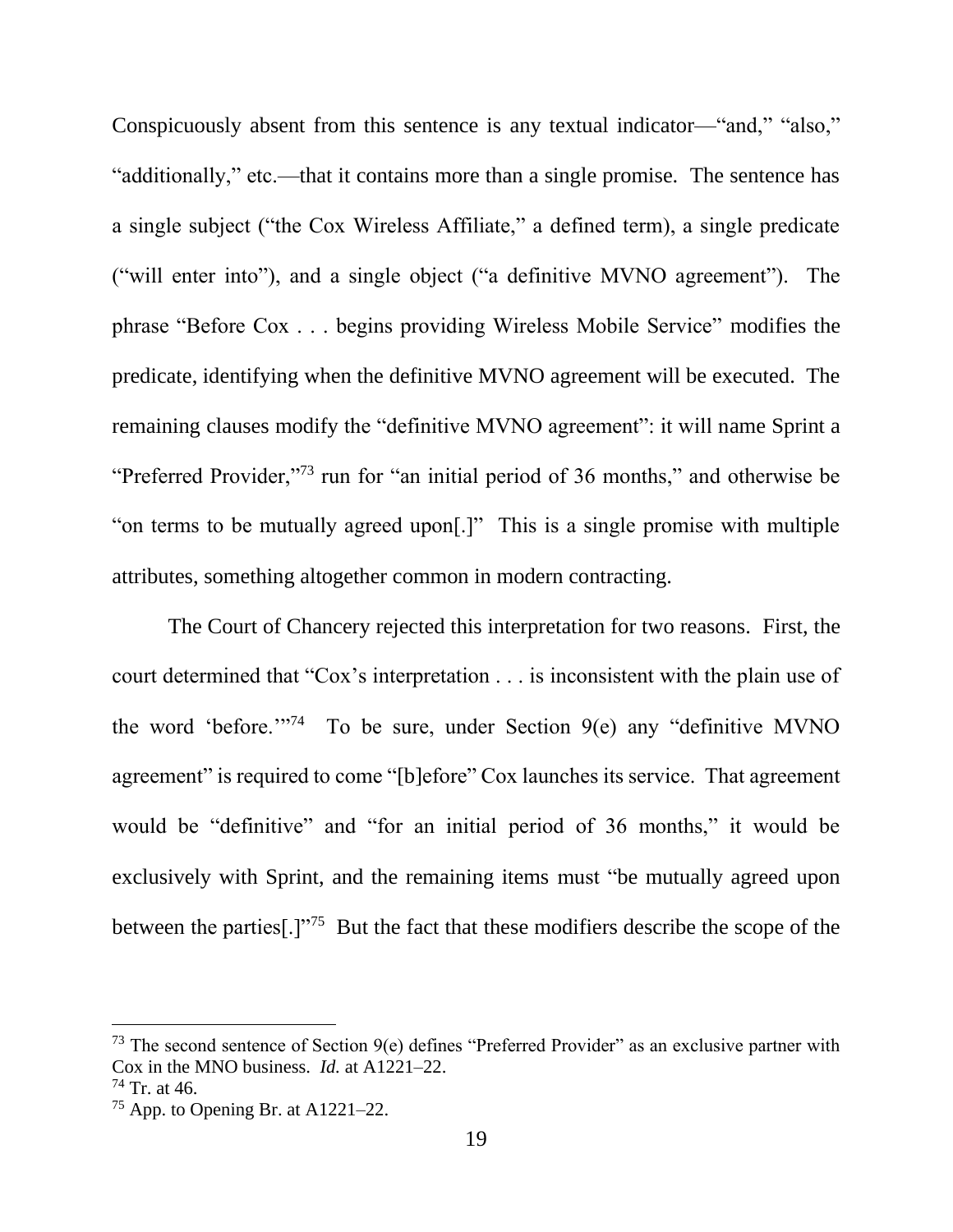promise, while the opening "Before" phrase indicates when the promised action will occur, does not manifest an intent to create two freestanding promises. Instead, the sentence, in our view, contains a single promise with multiple constraints.

Moreover, we cannot reconcile the trial court's identification of two promises with the contractual text of the first sentence of Section 9(e). The Court of Chancery explained that "[t]he first sentence of Section  $9(e)$  states that before Cox begins providing Wireless Mobile Service, it must enter an MVNO agreement with Sprint, now T-Mobile."<sup>76</sup> This is true as far as it goes. But it omits key terms of the first sentence, such as Sprint's Preferred Provider status, the contemplation of a future "definitive agreement," the proviso that any agreement would be "on terms to be mutually agreed upon between the parties," and the three-year term. The trial court accounted for these terms in its "second promise," but did not explain how they could operate independently of the sentence's only subject and predicate.<sup>77</sup> Put another way, the trial court's two promises do not correspond to the words used in Section  $9(e)$ .<sup>78</sup>

 $76$  Tr. at 46.

<sup>77</sup> *See id.* at 49.

<sup>&</sup>lt;sup>78</sup> T-Mobile commits the same error in its briefing, representing that "Section  $9(e)$ 's plain language" is "unambiguous and straightforward" in requiring that Cox "will enter into a contract with a Sprint affiliate before [becoming an MVNO]." Answering Br. at 19–20. And, for good measure, T-Mobile took the same tack at oral argument before this Court when it stated that "the contract says, before Cox begins providing wireless mobile services, it will do something. What is the thing it has to do? It has to enter into a definitive agreement with a Sprint Affiliate." Oral Argument at 24:00–36, *Cox Communications, Inc. v. T-Mobile US, Inc.* (No. 340, 2021) https://livestream.com/accounts/5969852/events/9949794/videos/228670605.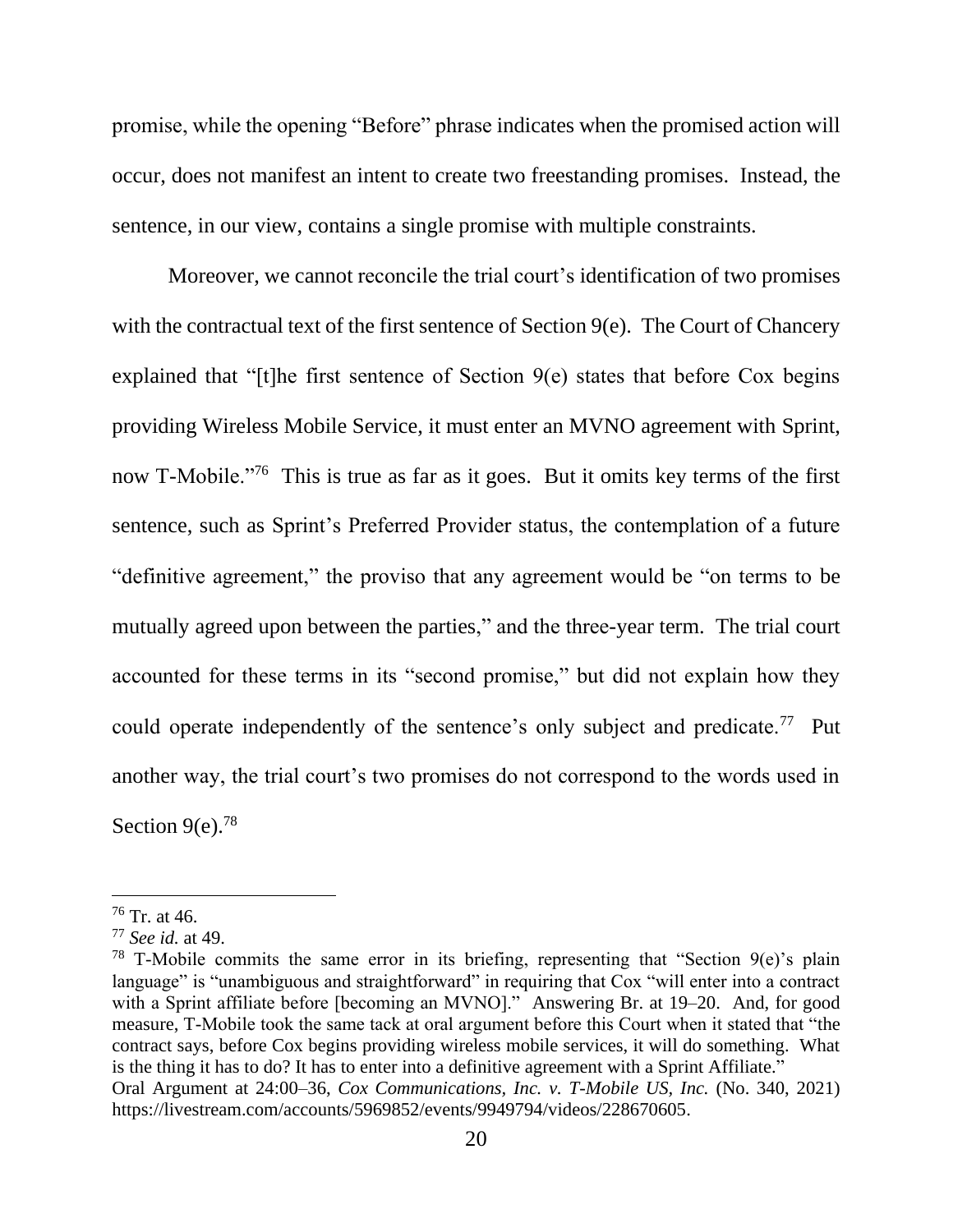The Court of Chancery's second principal reason for rejecting Cox's interpretation of Section 9(e) was that the provision served as consideration for Sprint's dismissal of the patent suit against Cox. Thus, according to the trial court, Section 9(e) should not be interpreted as "nearly worthless to Sprint."<sup>79</sup> T-Mobile adopts this logic on appeal, arguing that "the only way for Section 9(e) to provide meaningful consideration is to operate as an enforceable prohibition against Cox becoming an MVNO of another MNO before reaching agreement with Sprint."<sup>80</sup>

As an initial matter, Delaware law recognizes that obligations to negotiate in good faith are not worthless.<sup>81</sup> Indeed, the Type II preliminary agreement in *SIGA* ultimately supported a damages award of  $$113$  million.<sup>82</sup> More importantly, the argument that courts should ensure that each element of consideration in a contract rather than the contract's total consideration—is "meaningful" misses the mark.<sup>83</sup> Consideration requires that each party to a contract convey a benefit or incur a legal detriment, such that the exchange is "bargained for."<sup>84</sup> If this requirement is met,

 $79$  Tr. at 52.

<sup>80</sup> Answering Br. at 23.

<sup>81</sup> *SIGA II*, 132 A.3d at 1110.

<sup>82</sup> *Id.*

<sup>&</sup>lt;sup>83</sup> Answering Br. at 23 ("The only way for Section  $9(e)$  to provide meaningful consideration is to operate as an enforceable prohibition against Cox becoming an MVNO of another MNO before reaching agreement with Sprint.").

<sup>84</sup> *E.I. DuPont de Nemours and Co. v. Pressman*, 679 A.2d 436, 446 (Del. 1996) ("Contracting is a bargained-for exchange."); *see* Restatement (Second) of Contracts § 71 ("To constitute consideration, a performance or a return promise must be bargained for.").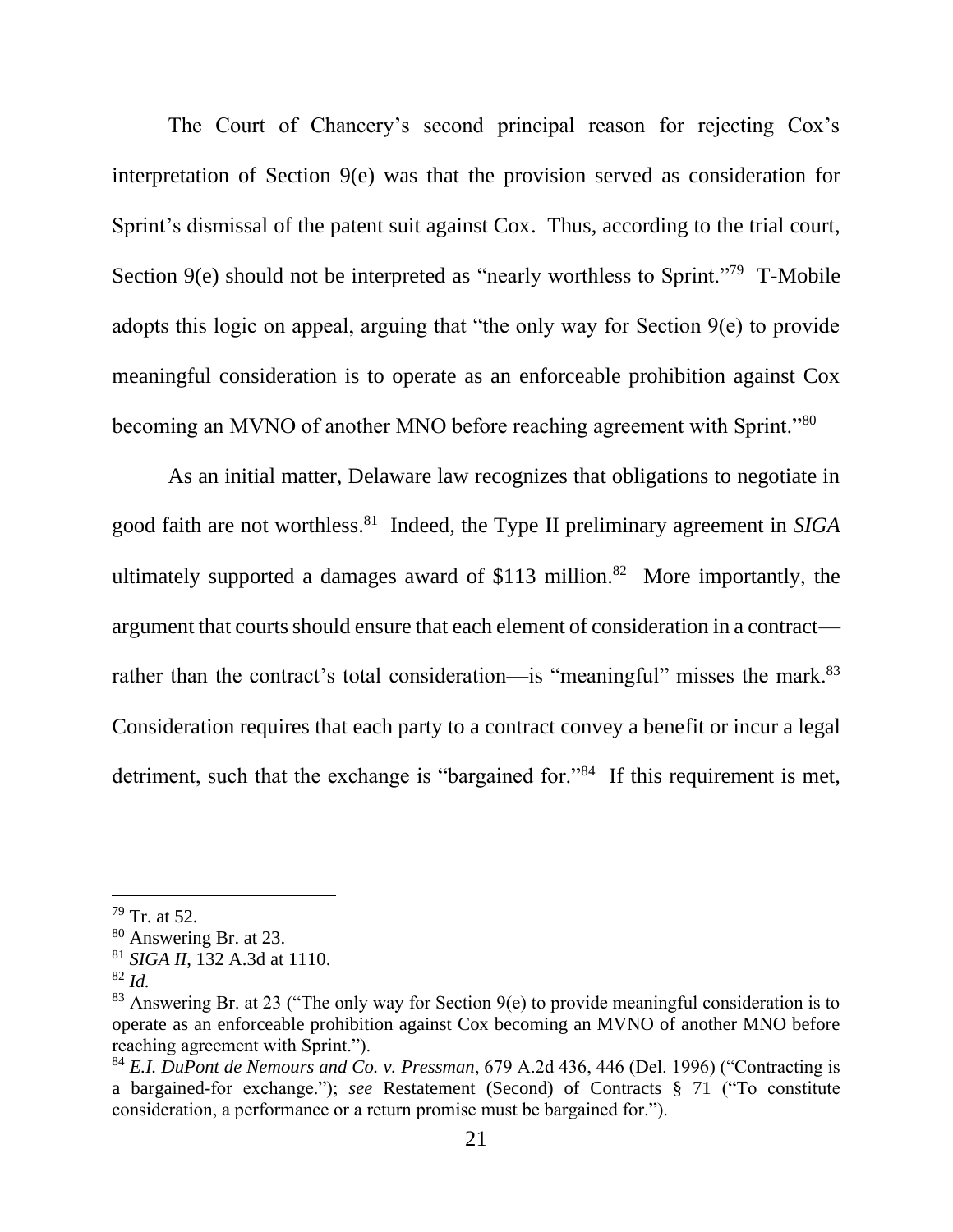"there is no additional requirement of  $\Box$  equivalence in the values exchanged"<sup>85</sup> because "we limit our inquiry into consideration to its existence and not whether it is fair or adequate."<sup>86</sup> In this case, neither party argues that the Settlement Agreement lacked consideration, and so we need not investigate whether Section  $9(e)$  provided sufficient value to Sprint.<sup>87</sup>

In sum, the Court of Chancery's interpretation strayed from the plain text of the first sentence of Section 9(e) when it gleaned two distinct promises from a sentence in which Cox promised to do one thing. And by failing to recognize that Cox's obligation to T-Mobile was limited to good-faith negotiations consistent with the agreed-upon terms in Section 9(e)—duration and exclusivity—the Court of Chancery thrust Cox into a state of limbo. Even though T-Mobile's negotiations with Cox are bounded by its own duty of good faith, $88$  it is possible—as conceivably happened here<sup>89</sup>— that the good-faith efforts of both parties will nevertheless fail to produce an agreement.<sup>90</sup> If Cox in good faith cannot come to an agreement with T-Mobile, it is permanently barred by the Court of Chancery's Order from becoming

<sup>85</sup> Restatement (Second) of Contracts § 79; *see also id.* § 72 (except for pre-existing obligations, "any performance which is bargained for is consideration.").

<sup>86</sup> *Osborn*, 991 A.2d at 1159.

<sup>&</sup>lt;sup>87</sup> Indeed, in the Settlement Agreement, Cox transferred in-kind value estimated by Sprint to be worth \$195 million, a figure that left the value embodied in Section 9(e) "TBD." App. to Opening Br. at A1144.

<sup>88</sup> Tr. at 52 ("[T-Mobile's] negotiation tactics are still bounded by good faith.").

<sup>&</sup>lt;sup>89</sup> As explained below, the Court of Chancery stopped short of determining whether Cox negotiated in good faith. *See id*. at 78.

<sup>90</sup> *SIGA I*, 67 A.3d at 349 & n.85.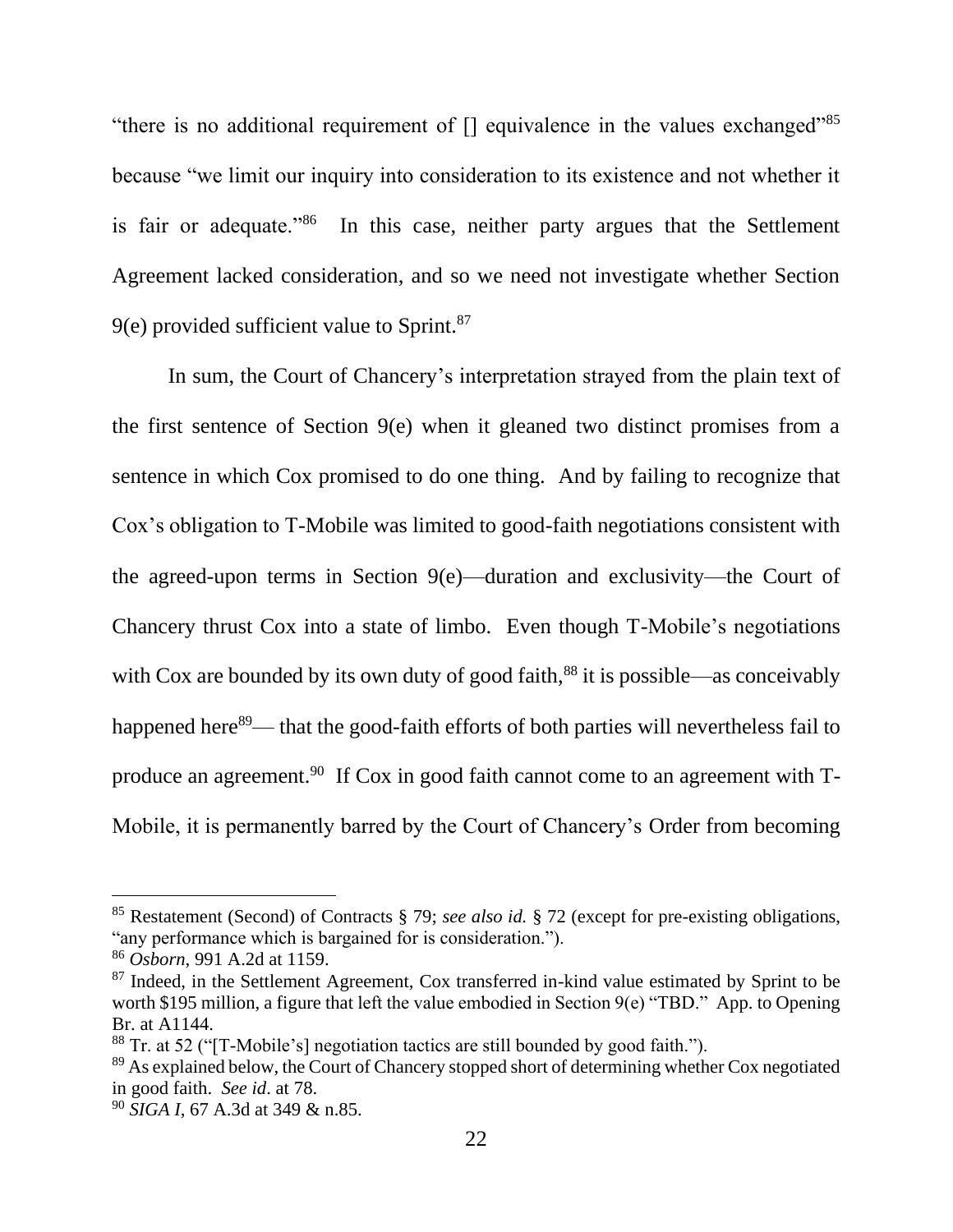an MVNO with any other provider.<sup>91</sup> In our view, reasonable actors in the position of Cox and Sprint would not have intended this result at the time of contracting. 92 The text of Section 9(e), moreover, cannot bear the weight of this result, nor can our decision in *SIGA I*, which explicitly contemplates that parties to Type II agreements have no obligation to enter a final agreement once they negotiate in good faith.<sup>93</sup> For these reasons, we vacate the Court of Chancery's injunction against Cox.<sup>94</sup>

3

Section 9(e) required Cox and T-Mobile to negotiate open terms in good faith.

Because the Court of Chancery found that Cox violated a "prohibitory promise" that

is not in Section 9(e), the court did not fully consider whether the parties satisfied

their good-faith obligations. Instead, in denying T-Mobile's request for an order that

<sup>91</sup> *See* Final Order and J. ¶ 4, Ex. A to Opening Br. We observe, too, that were the Court of Chancery's interpretation to stand, Cox would find itself bound to what would be essentially a restrictive covenant under which it was barred from offering wireless mobile services in perpetuity—a result T-Mobile cannot credibly defend. Cox's only way out would be to accede to terms dictated by T-Mobile even if those terms were appropriately rejected during good-faith negotiations where, as here, the terms were inimical to Cox's business case. This would stand the language "on terms to be mutually agreed upon" on its head and effectively write it out of the contract.

<sup>92</sup> *See Rhone-Poulenc*, 616 A.2d at 1196 ("The true test is not what the parties to the contract intended it to mean, but what a reasonable person in the position of the parties would have thought it meant."); *see also Osborn*, 991 A.2d at 1160 (defining an unreasonable contractual interpretation as "one that no reasonable person would have accepted when entering the contract.").

<sup>93</sup> *SIGA I*, 67 A.3d at 349 & n.85.

<sup>&</sup>lt;sup>94</sup> *Id.* We note that the trial court in its transcript ruling referred on a single occasion to a "condition" precedent" in Section 9(e). Tr. at 46 ("An agreement between Cox and Sprint is a condition precent to Cox's entry into the Wireless Mobile Service market."). Otherwise, the court discussed the prohibition against Cox partnering with any entity other than Sprint as a "promise." *See id.* at 52, 53, 70. Neither party argues on appeal that Section 9(e) contains a condition. This may be because the provision does not contain conditional language. In any case, and as discussed, we conclude that Section 9(e) unambiguously contains a single promise, a Type II preliminary agreement.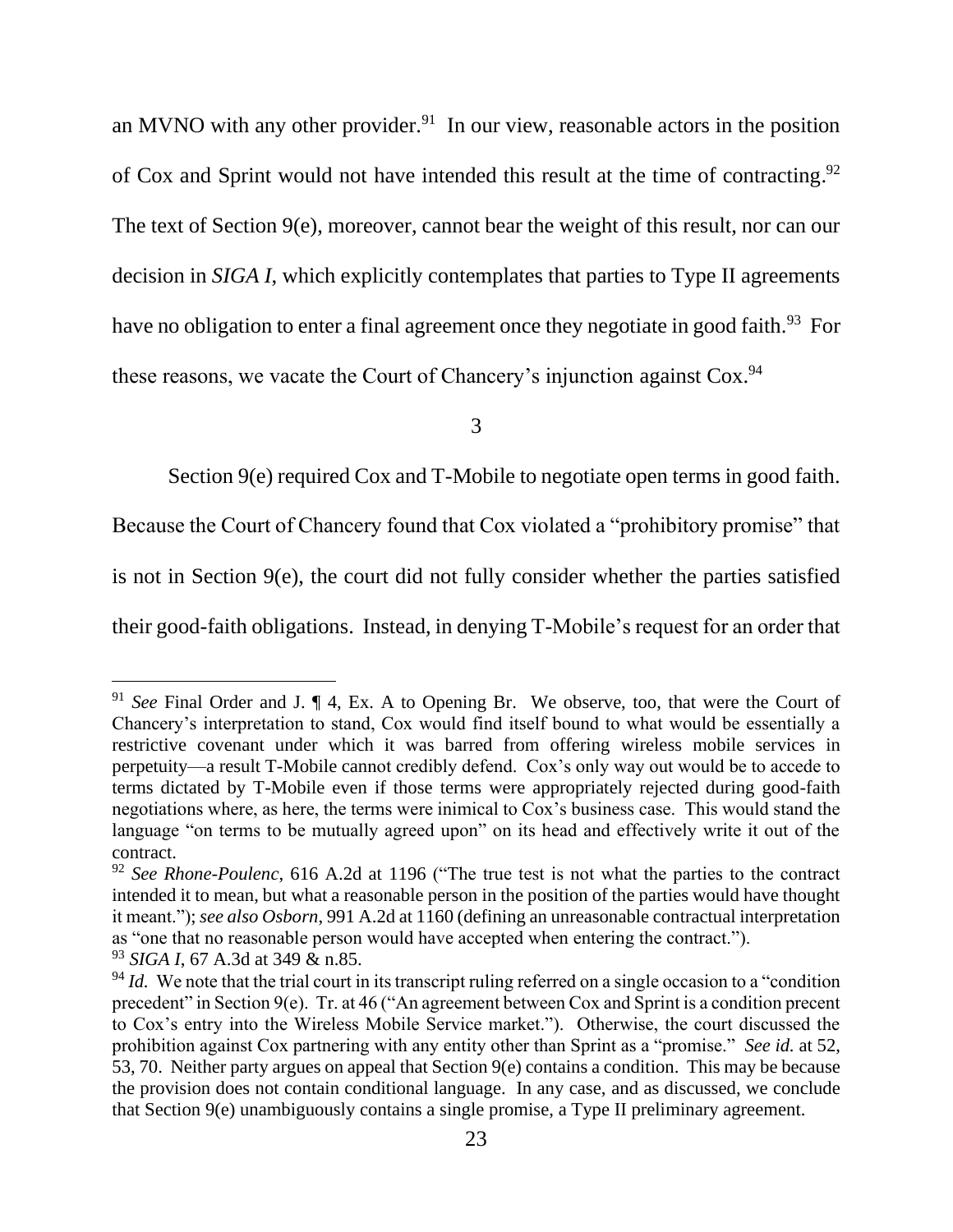would have required Cox to negotiate with T-Mobile in good faith, the court explained: "[e]ven assuming Cox breached that obligation [of good faith]—which I have declined to find—I would decline to order specific performance of that provision."<sup>95</sup> We do not understand this to mean—and Cox agrees—that the court found that Cox acted in good faith, but rather that the court made no finding one way or the other.<sup>96</sup> In consequence, a remand is required so that the Court of Chancery can apply our reading of Section 9(e) and determine whether Cox and T-Mobile discharged their good-faith obligations.

B

The preceding analysis is all for naught if, as Cox now argues, T-Mobile has no right to enforce Section 9(e). Cox sprung this argument on the Court of Chancery ten days before the expedited trial was to begin; in the preceding seven months, it had repeatedly conceded that T-Mobile was bound by Section 9(e). To give one example, Cox's complaint—which it has still not amended—asserts as a matter of

 $^{95}$  Tr. at 78.

<sup>96</sup> Oral Argument at 12:24–13:25, *Cox Communications Inc. v. T-Mobile US, Inc.* (No. 340, 2021) https://livestream.com/accounts/5969852/events/9949794/videos/228670605.

THE COURT: [I]f we were to agree with [you], where would that leave this case? . . . [T]here was something close to a finding by the Vice Chancellor as she discussed the specific performance remedy where she said she declined to find that Cox negotiated in bad faith or something to that effect. So if we were to agree with Cox, . . . where would that leave the case?

COUNSEL: [I]f the interpretation was that Cox could discharge its obligation by negotiating with T-Mobile . . . in good faith, I think you would have to remand for the determination of whether Cox did so. [T]he court went out of its way to not make findings about that issue and I don't think that this court could just render on the factual record that it has.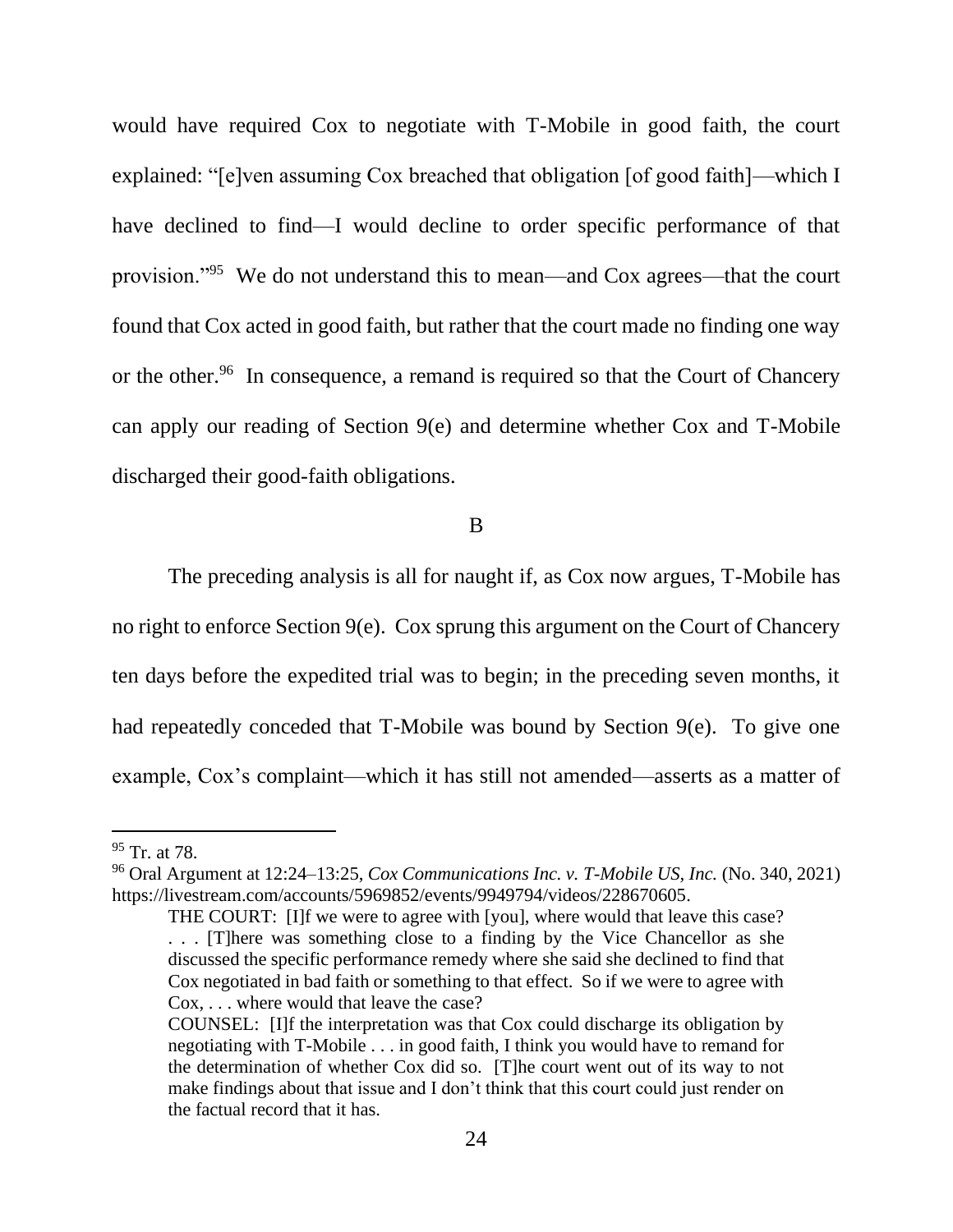fact that "T-Mobile is now the owner of Sprint and the successor-in-interest to Sprint's obligations under the Settlement Agreement."<sup>97</sup> The Court of Chancery credited this admission as binding.<sup>98</sup> We agree. For this reason, we decline to reach the merits of Cox's standing argument.

Judicial admissions are "[v]oluntary and knowing concessions of fact made by a party during judicial proceedings (*e.g.*, statements contained in pleadings, stipulations, depositions, or testimony; responses to requests for admissions; counsel's statements to the court)."<sup>99</sup> Generally, judicial admissions are "conclusive and binding both upon the party against whom they operate, and upon the court."<sup>100</sup> This doctrine does not apply to admitted legal conclusions.<sup>101</sup> That said, predicate facts that support a legal conclusion may be deemed admitted when a party "assume[s] and admit[s] the facts necessary to reach the conclusion[.] $1^{102}$  This is a narrow rule that applies under unique circumstances, but it fairly describes what happened in this case.

<sup>&</sup>lt;sup>97</sup> App. to Answering Br. at B6.

 $98$  Tr. at 36–38.

<sup>99</sup> *Merritt v. United Parcel Serv.*, 956 A.2d 1196, 1201 (Del. 2008).

<sup>100</sup> *Id.* at 1201–02.

<sup>101</sup> *Levinson v. Del. Comp. Rating Bureau, Inc.*, 616 A.2d 1182, 1186 (Del. 1992)

<sup>102</sup> *BE & K Engineering Co., LLC v. RockTenn CP, LLC*, 39 Del. J. Corp. L. 321, 2014 WL 186835 at \*12 (Del. Ch. 2014), *aff'd* 103 A.3d 512 (Del. 2014) (TABLE) (internal citation and quotation marks omitted); *see, e.g., Schott Motorcycle Supply, Inc. v. Am. Honda Motor Co., Inc.* 976 F.2d 58, 60–61 (1st Cir. 1992) (plaintiff's admission that a contract governed the dispute, which was incorporated into a count for breach of contract, was binding).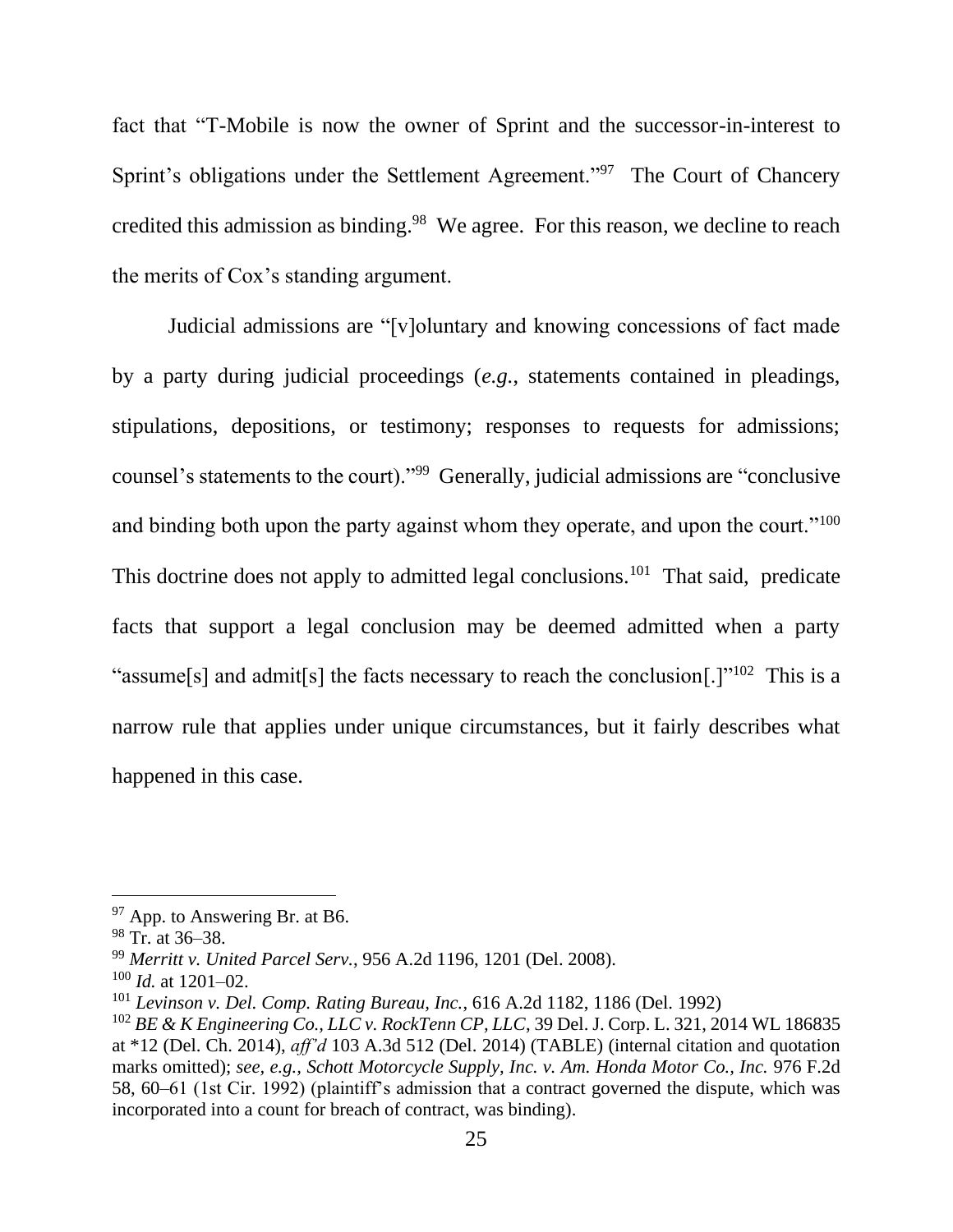Cox filed its complaint on January 6, 2021. In the caption, it named a single defendant: "T-Mobile US, Inc., as successor in interest to Sprint Corporation."<sup>103</sup> In the body, it asserted that T-Mobile had succeeded to Sprint's obligations and requested a declaration that "Section 9(e) is either (a) an unenforceable agreement to agree or (b) only requires Cox and T-Mobile to negotiate in good faith."<sup>104</sup> This complaint remains operative.

In the ensuing seven months of expedited litigation, Cox maintained its position that T-Mobile was contractually bound to the provisions of Section 9(e). For example, when it moved for judgment on the pleadings in March 2021, Cox represented to the trial court that its dispute with T-Mobile was "not about the enforceability of the Settlement Agreement, it is about how one narrow section of the Settlement Agreement is to be interpreted and (potentially) enforced."<sup>105</sup> Similarly, when Cox sought documents in discovery that T-Mobile wanted to shield, Cox told the trial court that they were "central to Cox's bad faith, unclean hands, and antitrust defenses." 106 These defenses were ostensibly dependent on T-Mobile being bound by Section 9(e), and the court granted Cox's motion as to two of the three sets of materials it requested.<sup>107</sup>

<sup>103</sup> App. to Answering Br. at B2.

<sup>104</sup> *Id.* at B24.

<sup>105</sup> D.I. 28 at 32.

 $106$  D.I. 62 at 2.

<sup>107</sup> D.I. 116.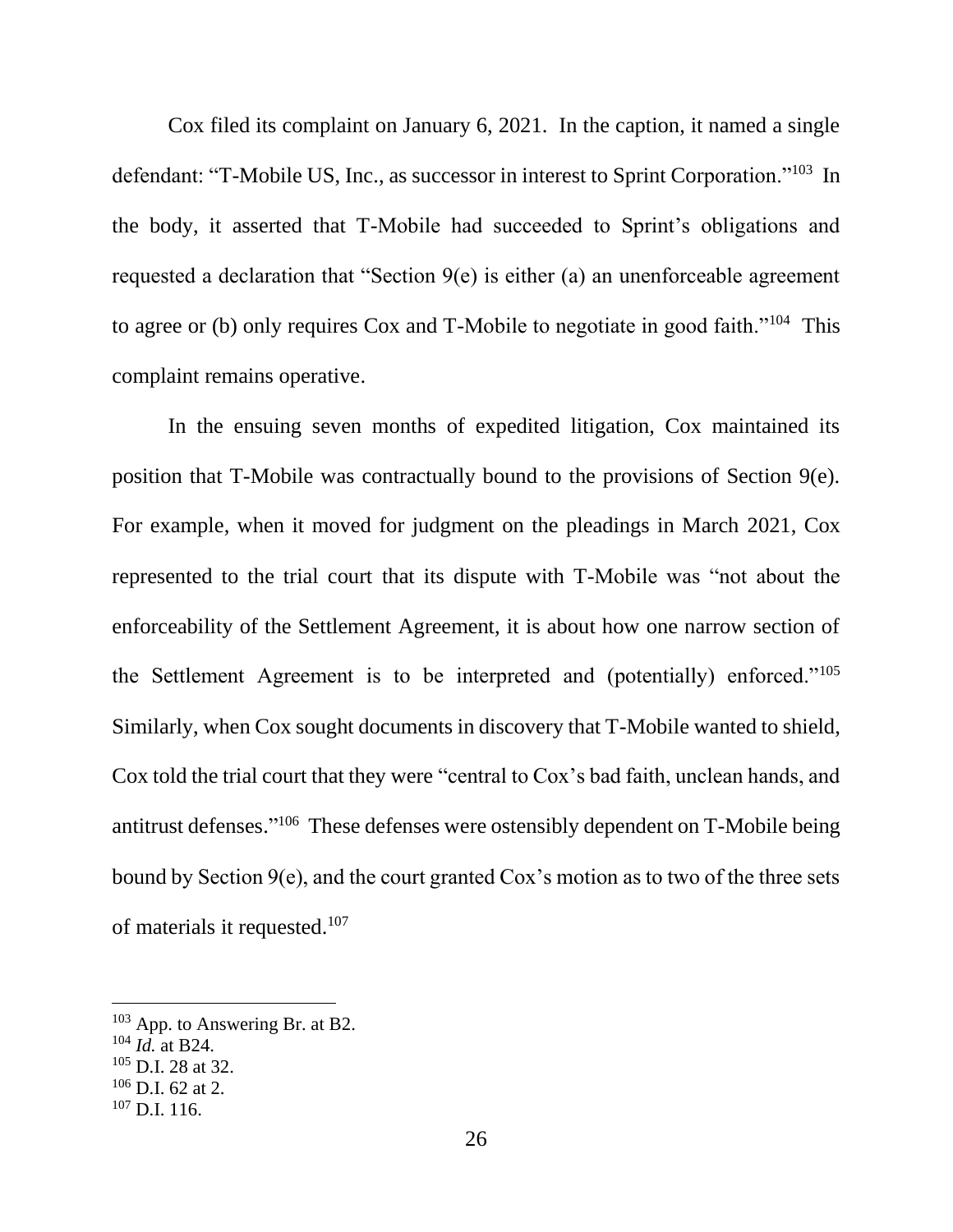Ten days before trial, Cox sought to walk back the repeated concessions that had dictated the course of the expedited proceedings. In its pretrial brief, Cox set aside two pages—out of 90—for its new claim that T-Mobile had no right to enforce Section 9(e) because Cox had not consented in writing as purportedly required by Section 19 of the Settlement Agreement.<sup>108</sup> Because the parties' pretrial briefs were simultaneously exchanged, T-Mobile could not address Cox's belatedly advanced argument at the time. What is more, Cox's anti-assignment claim was only halfheartedly offered: in the Joint Pre-Trial Stipulation and [Proposed] Order filed on August 10, 2021—four days *after* Cox put its new argument in play—neither party identified T-Mobile's right to enforce the Settlement Agreement as an issue of fact or law that remained to be litigated.<sup>109</sup> In the same document, Cox continued to press its request for a declaration that it had fulfilled its obligation "to negotiate in good faith toward a definitive MVNO agreement . . . with Sprint *and later T-Mobile*"—an odd request if T-Mobile had no right to enforce Section 9(e).<sup>110</sup>

We agree with the Court of Chancery that Cox's concessions of T-Mobile's standing over months of litigation preclude it from now arguing that T-Mobile is a stranger to Section 9(e).<sup>111</sup> The facts before us are similar to those at issue in *BE* & *K* 

<sup>108</sup> App. to Opening Br. at A238–40.

<sup>109</sup> *Id.* at A358–60.

<sup>&</sup>lt;sup>110</sup> *Id.* at A286 (emphasis added).

<sup>111</sup> *See* Tr. at 36–38.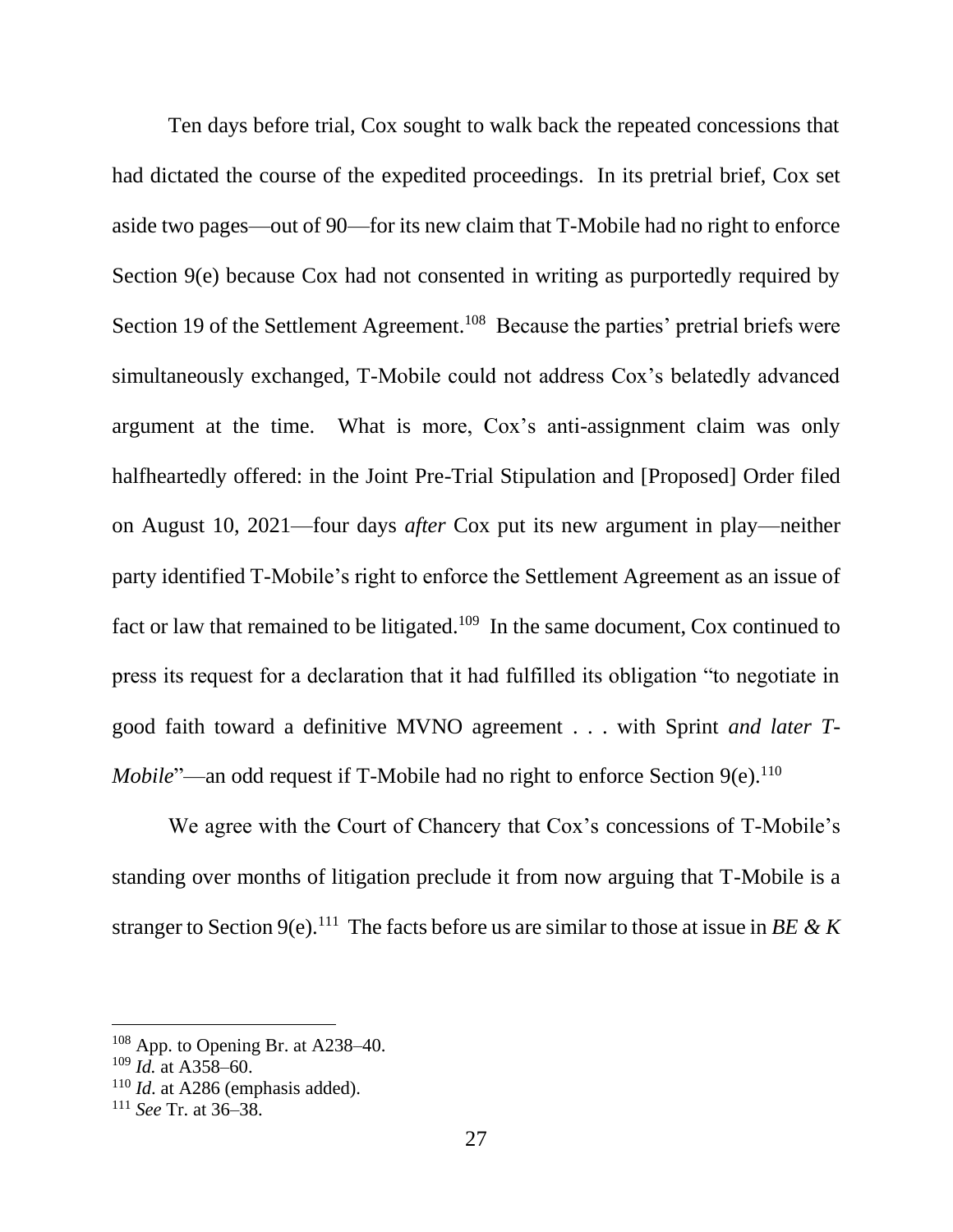*Engineering Co., LLC, v. RockTenn CP, LLC*. 112 In that case, the defendants asserted in an out-of-state lawsuit that one agreement, known as the Engineering Agreement, governed the plaintiff's services on a project.<sup>113</sup> This was important because the Engineering Agreement selected Wilmington, Delaware as the required forum for related disputes.<sup>114</sup> Appearing in the Court of Chancery, the same defendants "represented to th[e] court that the Engineering Agreement govern[ed.]"<sup>115</sup> The defendants in *BE & K* then changed course. Facing a summary judgment motion, they asserted—despite their "numerous [and] pervasive" admissions about which contract controlled—that the Engineering Agreement did not apply.<sup>116</sup>

The Court of Chancery held that the defendants' admissions were binding. It noted that the defendants had "represented clearly, directly, and repeatedly to this court and the Georgia Court" that the Engineering Agreement applied and had done so as a purported assertion of fact.<sup>117</sup> It further observed that the defendants "were unable to hew consistently to their new position and tried to play both sides of the

<sup>112</sup> *BE & K Engineering*, 2014 WL 186835, at \*1.

<sup>113</sup> *Id.*

<sup>114</sup> *Id.*

<sup>115</sup> *Id.* at \*6; *see also Schott Motorcycle*, 976 F.2d at 61 (plaintiff's admission that contract governed dispute, which was incorporated into a count for breach of contract, was binding). <sup>116</sup> *BE & K Engineering*, 2014 WL 186835, at \*6.

 $117$  *Id.* at \*11–12.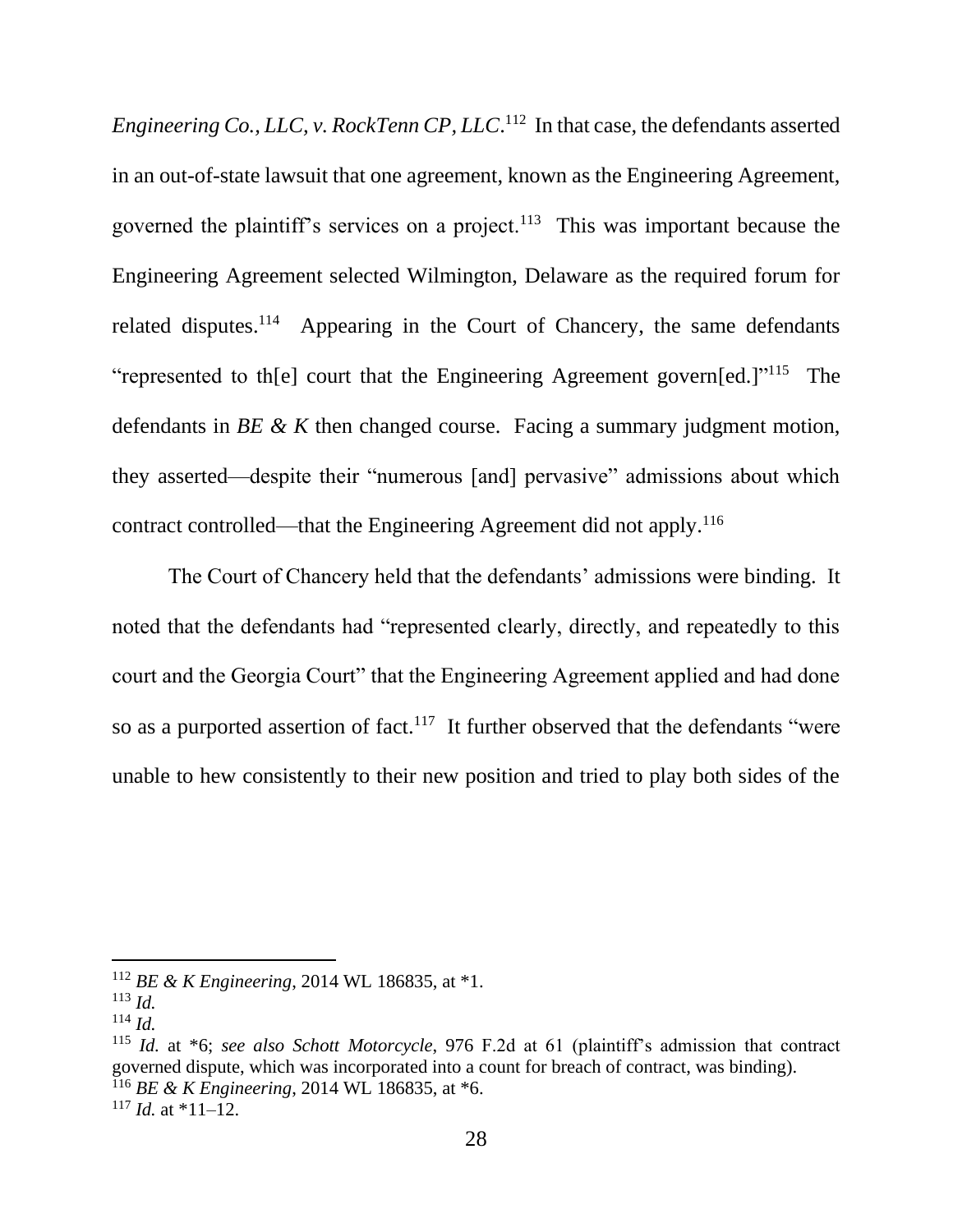fact/law divide."<sup>118</sup> It therefore entered summary judgment in favor of the plaintiffs and the application of the Engineering Agreement.<sup>119</sup>

We see no reason why the same result should not obtain here. Cox made clear, direct, and repeated concessions that T-Mobile had stepped into Sprint's contractual shoes. These admissions formed the basis of Cox's declaratory judgment action, which forced T-Mobile into court and required it to make compulsory counterclaims and cooperate with discovery. They were also central to Cox's attempt to secure judgment on the pleadings and to its discovery strategy. And even after Cox belatedly introduced its new claim in its pre-trial brief, it never fully embraced it, leaving it out of the Joint Pre-Trial Stipulation it prepared with T-Mobile. In short, Cox must live with its concessions that T-Mobile had assumed Sprint's rights and obligations under Section 9(e).

### III

We reverse the decision below, vacate the injunction against Cox, and remand the case so that the Court of Chancery can determine whether Cox and T-Mobile have discharged their obligations to negotiate in good faith as required by Section 9(e) of the Settlement Agreement.

<sup>118</sup> *Id.*

 $119$  *Id.* at \*1.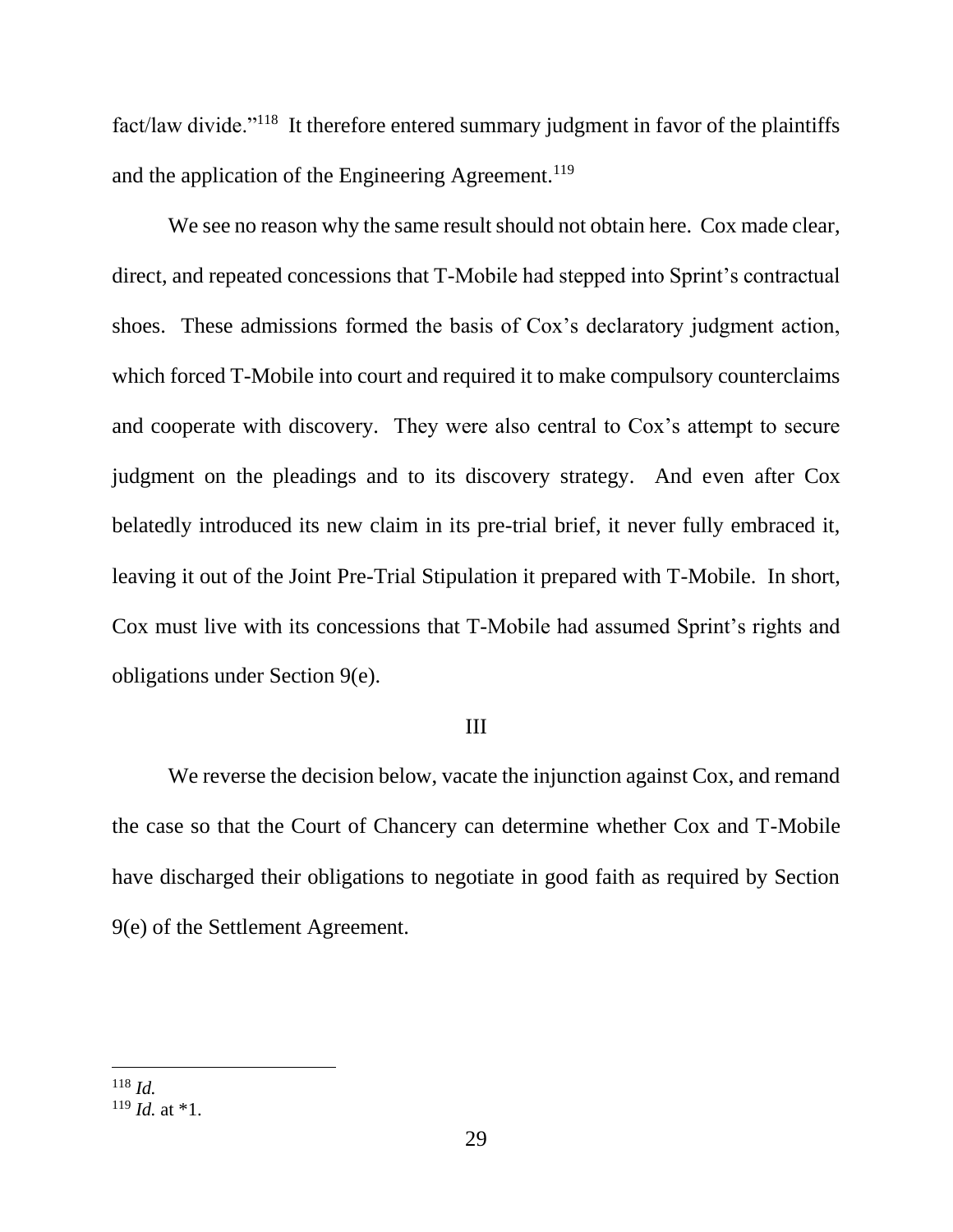**VALIHURA, J.**, Concurring in part, dissenting in part, joined by **MONTGOMERY-REEVES, J.**:

We agree with the Majority that Section 9(e) reasonably can be read as a Type II agreement. But we think the provision is ambiguous and can be read as the Vice Chancellor reads it as well. Although Section 9(e) is lengthy, for convenience, we quote the sentence that is the focus of this Court's attention:

*Before Cox or one of its Affiliates (the "Cox Wireless Affiliate"), begins providing Wireless Mobile Service (as defined below), the Cox Wireless Affiliate will enter into a definitive MVNO agreement with a Sprint Affiliate (the "Sprint MVNO Affiliate") identifying the Sprint MVNO Affiliate as a "Preferred Provider" of the Wireless Mobile Service for the Cox Wireless Affiliate, on terms to be mutually agreed upon between the parties for an initial period of 36 months (the "Initial Term")*. . . . 1

Also for convenience, we refer back to a description of a Type II agreement from

*Siga v. PharmAthene*: 2

Type II preliminary agreements are commitments that are "binding only to a certain degree," as parties to such instruments "agree on certain major terms, but leave other terms open for further negotiation."<sup>3</sup> In other words, a Type II preliminary agreement is "a contract 'that expresses mutual commitment to a contract" on certain agreed terms, with others to be negotiated.<sup>4</sup> In the context of a Type II preliminary agreement, the parties "recognize the existence of open terms, even major ones, but, having agreed on certain important terms, agree to bind themselves to negotiate in good faith to work out the terms remaining open."<sup>5</sup> However, Type II preliminary agreements

<sup>&</sup>lt;sup>1</sup> A1221 (Settlement Agreement, § 9(e)); A145 (T-Mobile Counterclaim) (emphasis added).

<sup>2</sup> *Siga Techs., Inc. v. PharmAthene, Inc.*, 132 A.3d 1108 (Del. 2015) (Valihura, J., dissenting).

<sup>3</sup> *Vacold LLC v. Cerami*, 545 F.3d 114, 124 (2d Cir. 2008) (internal quotations omitted) (quoting *Adjustrite Sys., Inc. v. GAB Bus. Servs. Inc.*, 145 F.3d 543, 548 (2d Cir. 1998)).

<sup>4</sup> *Westerbeke Corp. v. Daihatsu Motor Co., Ltd.*, 304 F.3d 200, 206 n.3 (2d Cir. 2002) (quoting *Tchrs. Ins. & Annuity Ass'n of Am. v. Tribune Co.*, 670 F. Supp. 491, 498 (S.D.N.Y. 1987)).

<sup>5</sup> *Vacold*, 545 F.3d at 124 (internal quotations omitted) (quoting *Shann v. Dunk*, 84 F.3d 73, 77 (2d Cir. 1996)).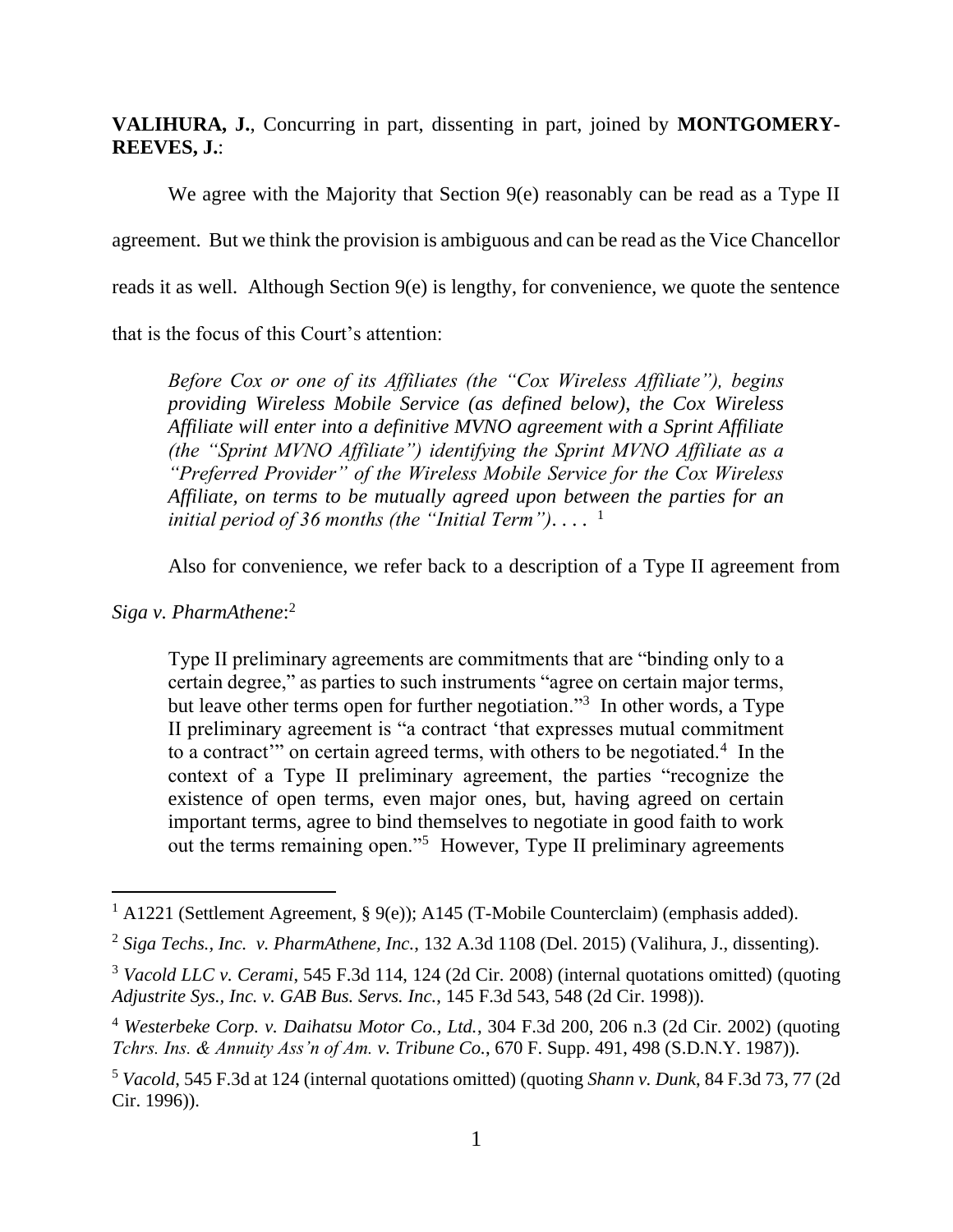"do[] not commit the parties to their ultimate contractual objective but rather to the obligation to negotiate the open issues in good faith in an attempt to reach the ... objective within the agreed framework."<sup>6</sup> Therefore, a party to a Type II preliminary agreement "may only demand that [the] counterparty negotiate the open terms in good faith toward a final contract incorporating the agreed terms. This obligation does not guarantee that the final contract will be concluded if both parties comport with their obligation, as good faith differences in the negotiation of the open issues may prevent a reaching of final contract."<sup>7</sup> However, a party to a Type II preliminary agreement is barred "from renouncing the deal, abandoning the negotiations, or insisting on conditions that do not conform to the preliminary agreement."<sup>8</sup> Ultimately, "[i]f the parties 'fail to reach such a final agreement after making a good faith effort to do so, there is no further obligation."<sup>9</sup>

The Court of Chancery found that Section 9(e) involved two promises: an enforceable prohibition, and an agreement to "certain terms" and to "negotiate in good faith."<sup>10</sup> The Majority holds that Section 9(e) can *only* be read as a Type II agreement. However, we think the Vice Chancellor's reading of the "before" modifying phrase is also reasonable, *e.g.,* that phrase carries more force than merely serving as a temporal modifier of "will enter." T-Mobile presses this point on appeal, arguing that "[n]o reasonable party

<sup>6</sup> *Brown v. Cara*, 420 F.3d 148, 153 (2d Cir. 2005) (internal quotations omitted) (alterations in original) (quoting *Adjustrite Sys., Inc.*, 145 F.3d at 548).

<sup>7</sup> *Westerbeke Corp.*, 304 F.3d at 206 n.3 (internal quotations omitted) (alternations in original) (quoting *Tribune Co.*, 670 F. Supp. at 498).

<sup>8</sup> *Tribune Co.*, 670 F. Supp. at 498.

<sup>9</sup> *Vacold LLC*, 545 F.3d at 124 (quoting *Adjustrite Sys., Inc.*, 145 F.3d at 548).

<sup>10</sup> Opening Br. Ex. A, at 46; *see also id*. at 77 ("Section 9(e) comes in two parts: A prohibition on Cox offering wireless mobile services unless with Sprint, and an obligation that Cox negotiate with T-Mobile in good faith.").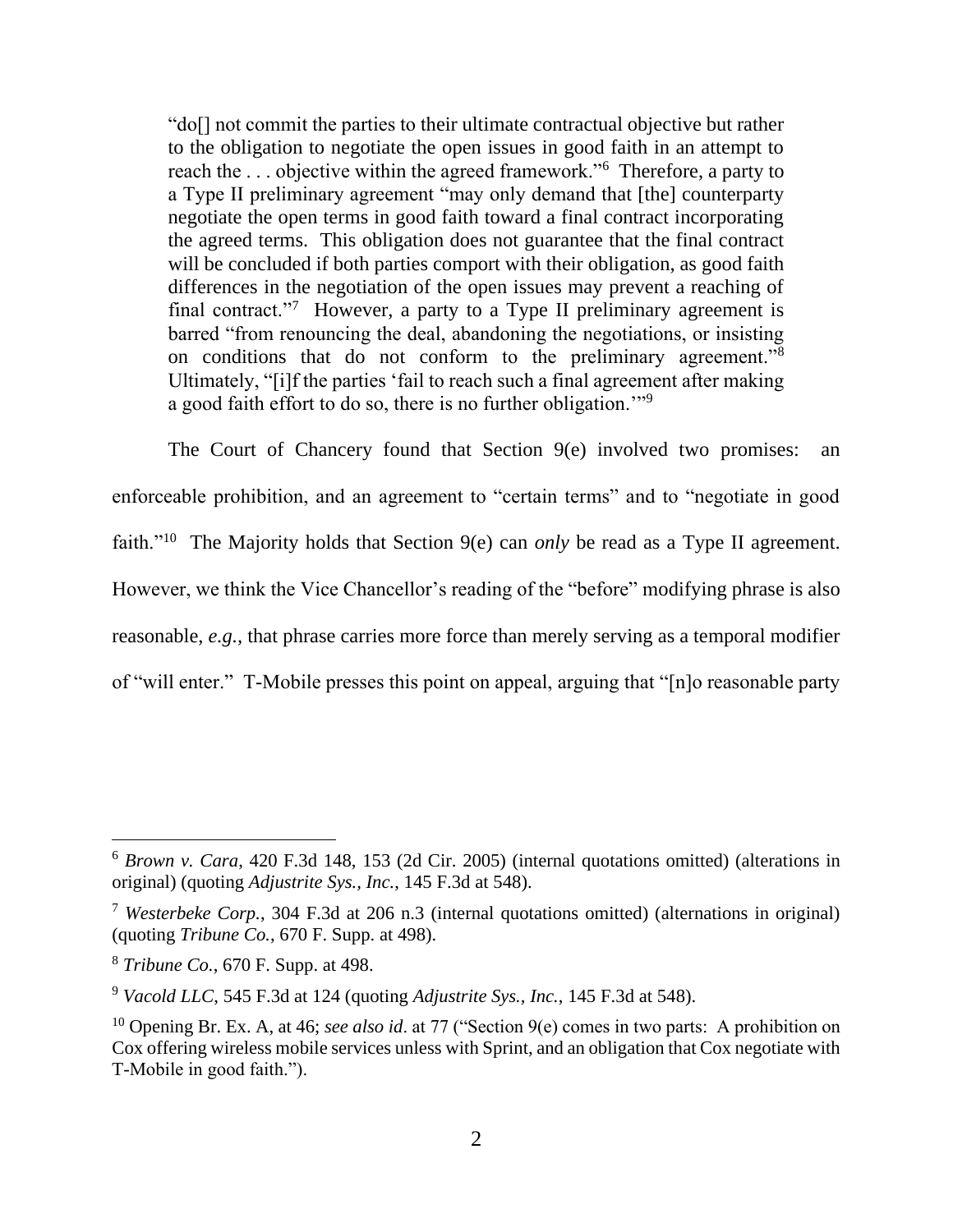would understand a promise to 'enter into' a contract 'before' providing Wireless Mobile

Service, to mean only 'negotiate in good faith' before providing that service."<sup>11</sup>

As to the enforceable prohibition in the "before" clause, the Vice Chancellor reasoned that it was in the nature of a condition precedent:

Cox's interpretation, that any MVNO Agreement must be exclusive with Sprint but that Cox is free to partner with a different MNO, is inconsistent with the plain use of the word "before."

An agreement between Cox and Sprint is a condition precedent to Cox's entry into the Wireless Mobile Service market. Sprint cannot force Cox to enter into an MVNO agreement, nor can it force Cox to become a Wireless Mobile Service provider. But if Cox chooses to go down that path, it must strike a deal with Sprint.<sup>12</sup>

The Vice Chancellor's view that under Section  $9(e)$ , Cox could not enter the market unless

and until it entered into an agreement with a Sprint Affiliate is supported by the plain

language of the provision.

The Court of Chancery further explained that "before" means that upon the execution of the Settlement Agreement, Cox was "immediately" bound to an obligation

<sup>&</sup>lt;sup>11</sup> Answering Br. at 21. As T-Mobile contends, the first promise guaranteed Sprint a 36-month head-start with Cox's future MVNO business once Cox decided to enter the market. The second promise reflects the reality that the industry was rapidly changing and that price negotiations needed to be deferred until Cox decided to become an MVNO. *Id.* at 25–26.

<sup>&</sup>lt;sup>12</sup> Opening Br. Ex. A, at 46. Although the Majority contends that no party on appeal advances this "condition precedent" argument, T-Mobile, in essence, does. T-Mobile argues on appeal that if Cox wants to start providing wireless mobile service, it 'will enter into' a contract with a Sprint Affiliate 'before' doing so." Answering Br. at 20; *see also id*. at 27 (arguing that, "[b]ut to enter that market, Cox needed to reach agreement with T-Mobile").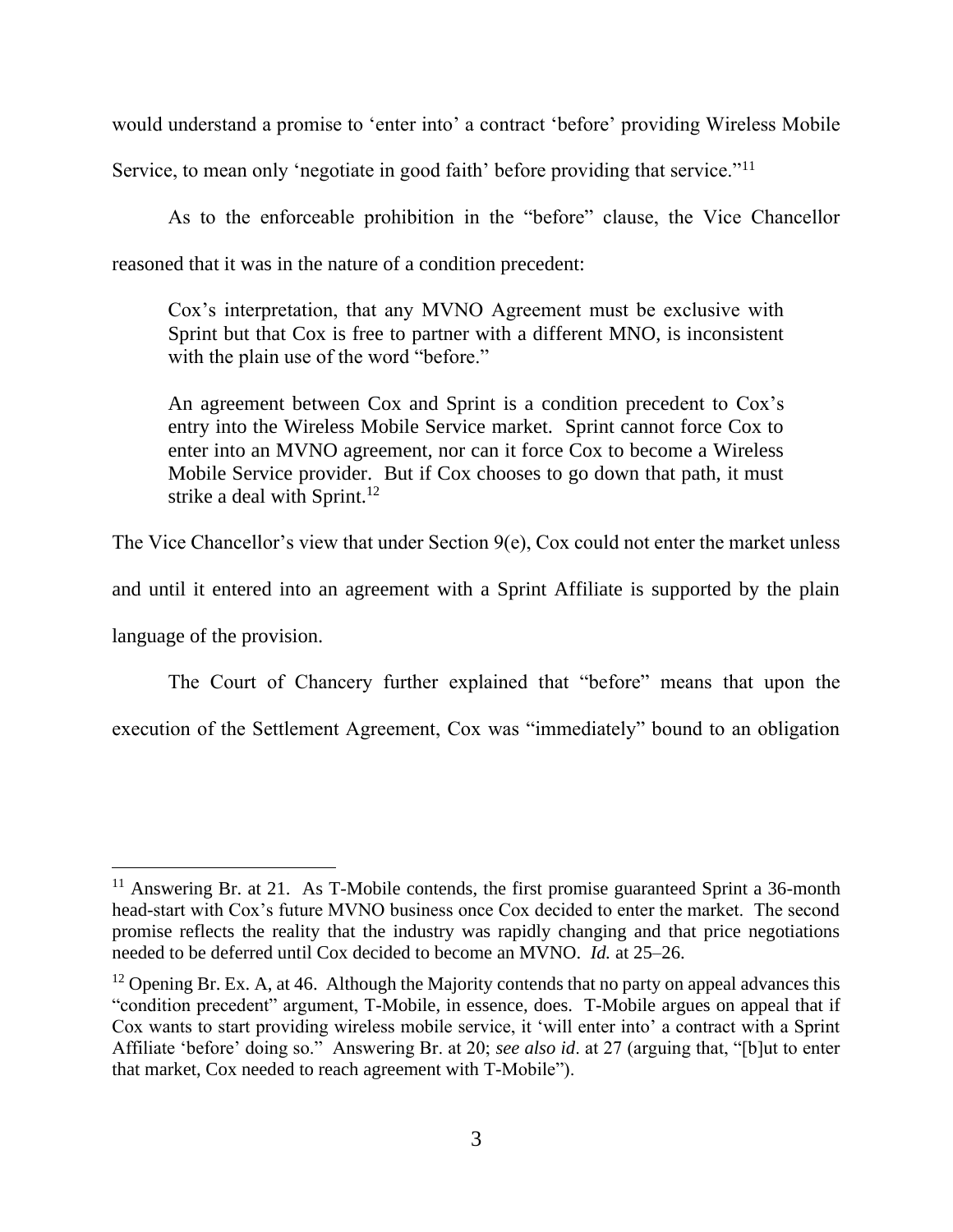either to refrain from providing such service or to enter into a contract with a Sprint

Affiliate. It concluded that:

This promise is not preliminary, nor is it part of an agreement to agree: It is an enforceable freestanding promise that if the parties do not come to a definitive MVNO agreement, Cox cannot provide Wireless Mobile Services. This promise imposes on Cox a present obligation, immediately applicable, that it either refrain from entering the Wireless Mobile Services market or make a deal with Sprint.<sup>13</sup>

The Vice Chancellor's reading of the word "before" is reasonable *i.e.,* that as a condition

to Cox proceeding "down that path," Cox must strike a deal with Sprint. Accordingly, we

submit that there are two reasonable readings of Section  $9(e)$ .<sup>14</sup>

When DAIHATSU desires to sell in the Territory other water-cooled gasoline engines of fewer than four cylinders for the Products than the Engines [sic]. WESTERBEKE shall have the first refusal during the first six months after the date of DAIHATSU's first offer of the Estimate for the said engines. During the said six months of the first refusal for WESTERBEKE, DAIHATSU shall not offer the said engines to any third party in the Territory and if DAIHATSU/NM and WESTERBEKE come to an agreement on the specifications, prices, minimum purchase quantities, delivery terms, etc. of the said engines, such engines shall be added to the Engines as defined by the [sic] paragraph 1 of the [sic] Article 2 of this agreement. In such case, if need be, the parties shall amend the provisions of this agreement on the Engines added.

*Id.* at 204. Daihatsu argued that the provision was a preliminary agreement to agree, whereas Westerbeke argued it was a contract with a condition precedent. After finding the provision to be ambiguous, the arbitrator in the case agreed with Westerbeke, but the district court agreed with Daihatsu. Writing for the Second Circuit, then-judge Sotomayor referred to the provision as "facially ambiguous," pointing specifically to the first phrase. (Like the lack of grammatical structure in the first phrase in *Westerbeke*, the first comma in Section 9(e) appears to be a mistake.). The Second Circuit determined that Daihatsu could not show that the arbitrator had disregarded a clearly applicable principle of contract construction in reading the provision as a contract with a condition precedent. It noted also that the arbitrator had found that the evidence supported that

 $13$  Opening Br. Ex. A, at 47.

<sup>14</sup> *See also Westerbeke Corp.*, 304 F.3d 200. In *Westerbeke Corp.* the Second Circuit Court of Appeals resolved a similar dispute where the parties, an arbitrator, and a district judge had divergent views as to whether a contractual provision was a preliminary agreement or a contract with a condition precedent. The contract provision in *Westerbeke* stated: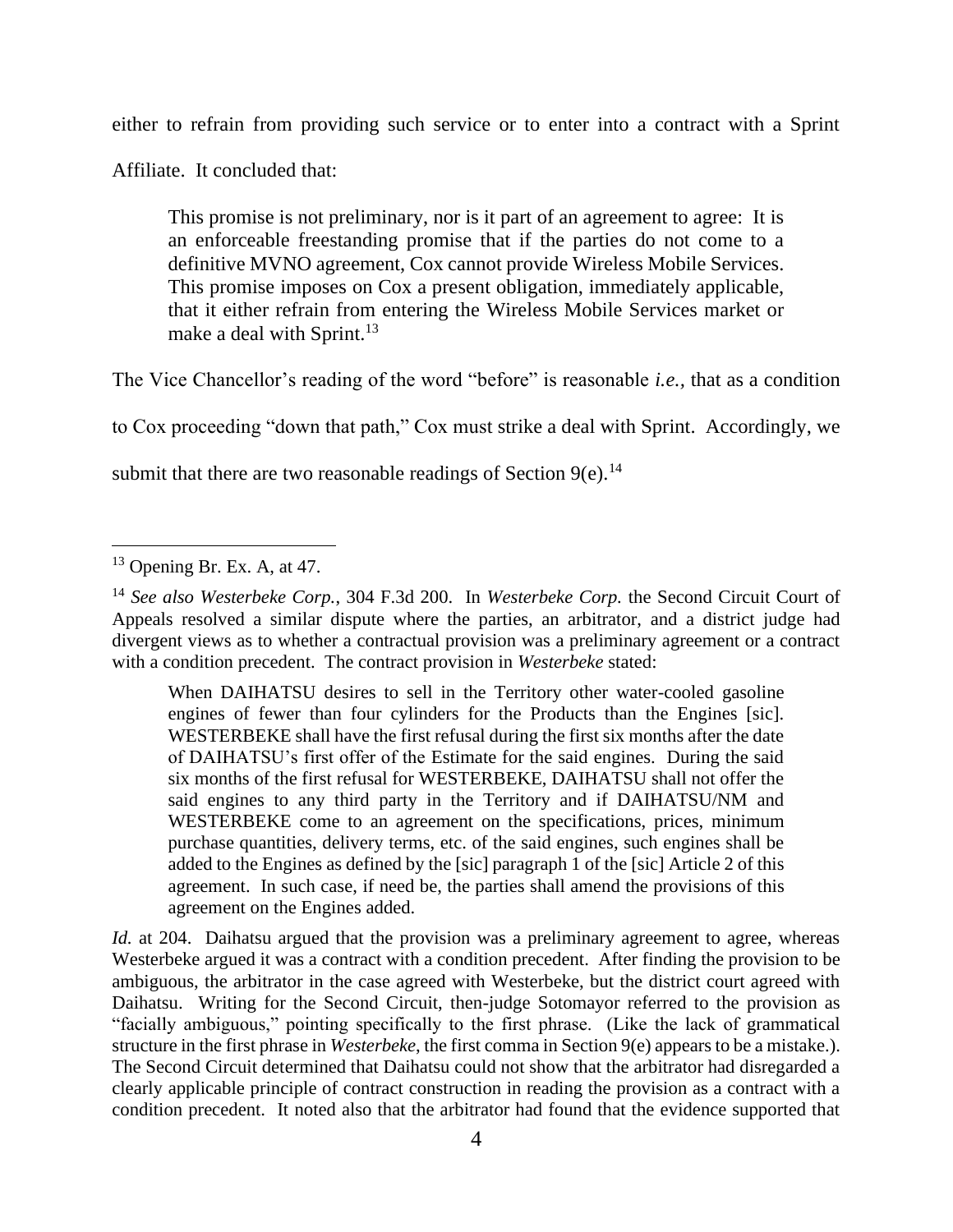The Majority's holding that Section 9(e) is unambiguous means that there is only one reasonable reading of it.<sup>15</sup> The fact that sophisticated contracting parties may have divergent readings of a contractual provision does not necessarily render it ambiguous.<sup>16</sup> As this Court recently observed:

When interpreting a contract, Delaware courts read the agreement as a whole and enforce the plain meaning of clear and unambiguous language. Contracts will be interpreted to "give each provision and term effect" and not render any terms "meaningless or illusory." "When a contract is clear and unambiguous, the court will give effect to the plain meaning of the contact's terms and provisions." Language is ambiguous if it is susceptible to more than one reasonable interpretation. An interpretation is unreasonable if it "produces an absurd result" or a result "that no reasonable person would have accepted when entering the contract." "The parties' steadfast disagreement over interpretation alone will not render the contract ambiguous."<sup>17</sup>

This is a well-established proposition. Here the parties both maintain that Section

9(e) is unambiguous, but disagree on its meaning. The trial judge viewed Section 9(e) as

conclusion. Accordingly, and in keeping with wide deference granted to arbitral awards, it reversed the district court and remanded with instructions to confirm the arbitral award.

<sup>15</sup> *See In re Solera Ins. Coverage Appeals*, 240 A.3d 1121, 1131 (Del. 2020) (recognizing that under Delaware law, a contract "is ambiguous only when the provisions in controversy are reasonably or fairly susceptible of different interpretations or may have two or more different meanings"); *BLGH Holdings LLC v. enXco LFG Holding, LLC*, 41 A.3d 410, 414 (Del. 2012) (stating that "the plain language of a contract is unambiguous" when it is "fairly or reasonably susceptible to only one interpretation"); *CML V, LLC v. Bax*, 28 A.3d 1037, 1042 (Del. 2011), *as corrected* (Sept. 6, 2011) (applying the plain language of the Limited Liability Company Act because the text was deemed "unambiguous" as "it is not susceptible of two reasonable interpretations").

<sup>16</sup> *See, e.g., Rhone-Poulenc Basic Chems. Co. v. Am. Motorists Ins. Co.*, 616 A.2d 1192, 1196 (Del. 1992) ("A contract is not rendered ambiguous simply because the parties do not agree upon its proper construction. Rather, a contract is ambiguous only when the provisions in controversy are reasonably or fairly susceptible of different interpretations or may have two or more different meanings.").

<sup>17</sup> *Manti Holdings, LLC v. Authentix Acquisition Co., Inc.*, 261 A.3d 1199, 1208 (Del. 2021) (footnotes omitted).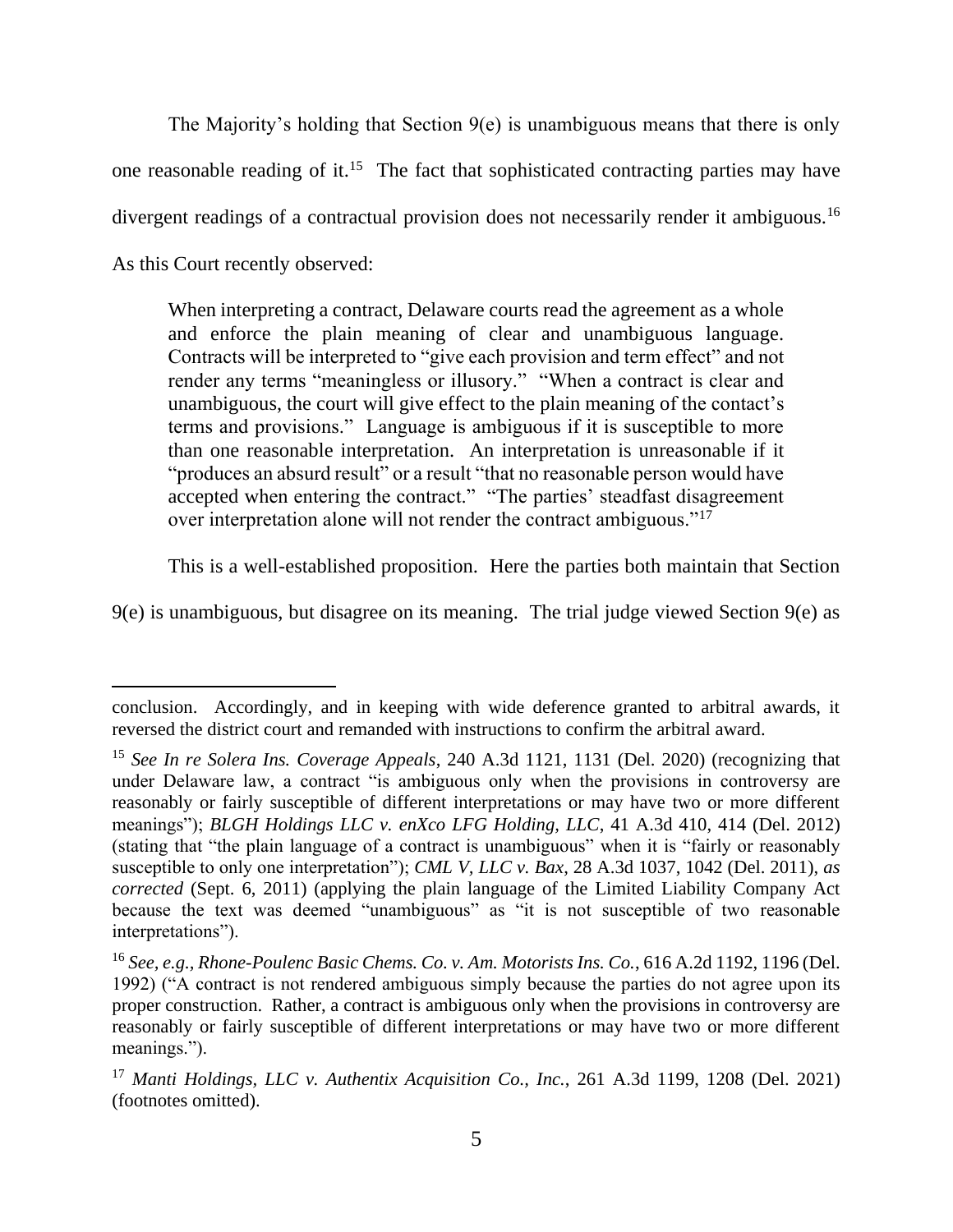unambiguous as does the Majority — but they also disagree on its meaning. Our panel is divided with the Majority holding that its view is the only reasonable one,<sup>18</sup> and two panel members contending that there could be two reasonable readings rendering Section 9(e) ambiguous.

Differences among panel members have not precluded similar findings by this Court that a provision can be read reasonably only one way.<sup>19</sup> Although there is authority to the

contrary,<sup>20</sup> we are not, here suggesting that a divided panel — where one or more members

<sup>&</sup>lt;sup>18</sup> "Unreasonable" means: "not guided by reason; irrational or capricious." Black's Law Dictionary (11th ed. 2019).

<sup>19</sup> *See, e.g., Manti Holdings, LLC*, 261 A.3d at 1211 (holding that, "[t]he only reasonable interpretation of the Refrain Obligation is that the Petitioners agreed to not seek a judicial appraisal if Carlyle and the board approved a Company Sale," and noting that "[i]f the Termination Provision is read in isolation, the Court might be inclined to agree with [Petitioner's] analysis," but, nevertheless, finding that reading to be "commercially unreasonable"); *see also id.* at 1212 n.89 (The Majority acknowledges that "[t]he Petitioners and the Dissent suggest several changes the parties could have made to make it clearer that the Refrain Obligation was intended to survive termination," . . . and that "[w]ith the benefit of hindsight, these changes might have headed off the current dispute," but, nevertheless, holding that the "Refrain Obligation in present form *clearly waives* the Petitioners' appraisal rights."); *but see id*. at 1237 (Valihura, dissenting) ("Given that there is a reasonable reading of these provisions in Petitioner's favor, I would find the Stockholder's Agreement's unclear drafting renders it at least ambiguous, and so not sufficiently clear to divest Petitioners of their statutory right to appraisal."). *See also Bartolomucci v. Fed. Ins. Co.*, 770 S.E.2d 451, 456 (Va. 2015) ("Contract language is not ambiguous simply because the parties or courts in different jurisdictions disagree about how to understand the language.").

<sup>20</sup> *See Petersen v. Magna Corp.*, 773 N.W.2d 564, 575 (Mich. 2009) ("[T]he mere fact that different justices of this Court, judges of the Court of Appeals, and trial judges disagree on the meaning of statutory language suggests that ambiguity exists."); *Lincoln Sav. Bank, S.A. v. Wisconsin Dep't. of Revenue*, 573 N.W.2d 522, 531 (Wis. 1998) (Abrahamson, C.J., concurring) ("[W]hen courts or judges disagree about the interpretation of a law, the law is, by definition, capable of being understood in two or more different senses by reasonably well-informed persons even though one interpretation might on careful analysis seem more suitable to this court."); *Pitcher v. Principal Mut. Life Ins. Co.*, 870 F. Supp. 903, 915 (S.D. Ind. 1994), *aff'd,* 93 F.3d 407 (7th Cir. 1996) ("The fact that the parties disagree does not prove, of course, that the policy is ambiguous. But the disagreements among the district court and the panel members . . . show that there is room for reasonable argument about how to apply the policy phrase" at issue.).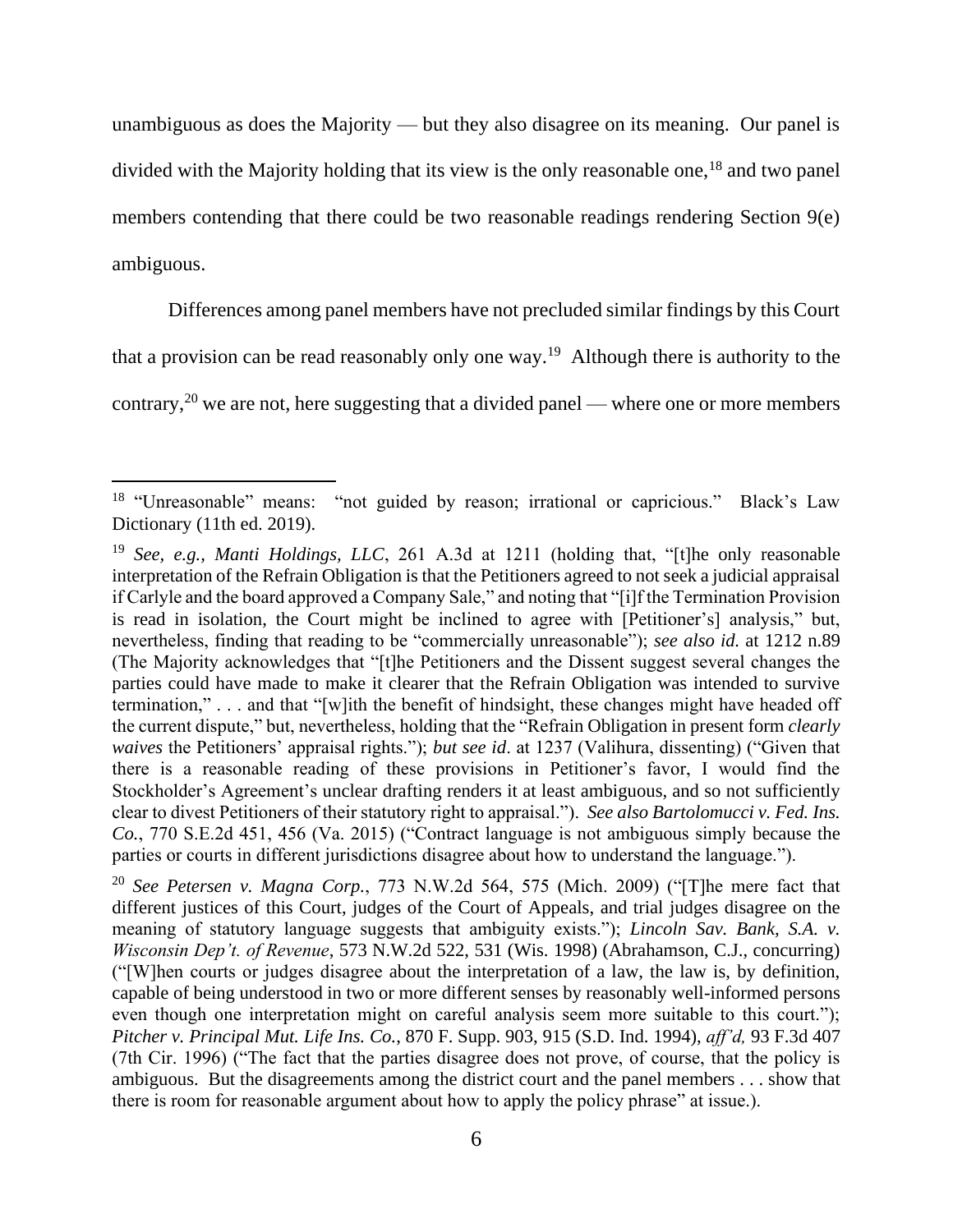contend that there is another reasonable interpretation — automatically "creates" an ambiguity. Nor is it necessary to wade into that interesting debate because here, the lessthan-ideally-drafted provision alone is facially ambiguous and allows ample support for both views. Even Cox has suggested that "[t]o the extent the Court concludes that the provision is ambiguous because there are two reasonable interpretations of 9(e), it should consider parole evidence."<sup>21</sup>

In addition, the trial court more firmly grounds the reasonableness of its reading in the commercial context the parties were in which included, among other things, the fact that Sprint was on the eve of pressing forward with its patent infringement suit against Cox. The court also considered that Cox was not yet an MVNO, and its entry into that market, according to the Vice Chancellor, had been on the back burner since  $2007<sup>22</sup>$  By contrast, the Majority summarily concludes that "reasonable actors in the position of Cox and Sprint would not have intended this result at the time of contracting."<sup>23</sup> It also points to the generic and uncontested notion that an agreement to agree can have value.

Finally, although the Vice Chancellor discussed her factual findings in the context of balancing the equities, the Vice Chancellor's reading of Section 9(e) is also consistent with the weight of the evidentiary record as she summarized it. The Majority's

<sup>&</sup>lt;sup>21</sup> Opening Br. at 26. As noted, though, Cox's main argument is that Section  $9(e)$  is "unambiguously a Type II preliminary agreement." *Id*.

 $22$  Opening Br. Ex. A., at 7.

<sup>23</sup> Maj. Op. at 25.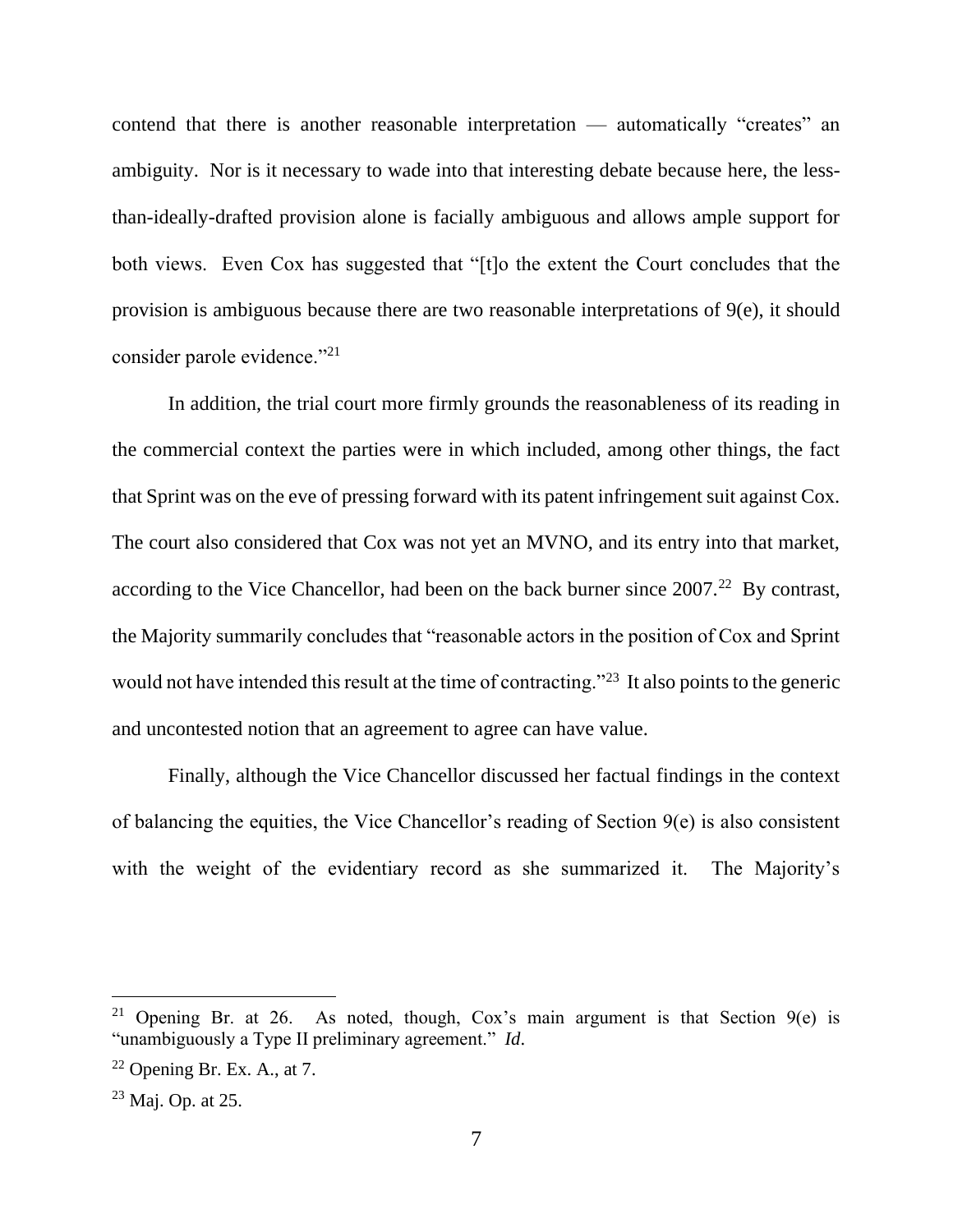interpretation, although also reasonable on its face, by contrast, is out of synch with the evidentiary record.

The evidentiary record regarding Section 9(e), including the trial testimony and depositions, not only supports the Vice Chancellor's interpretation, it decidedly points in favor of reading Section 9(e) as more than a Type II agreement. For example, the Court of Chancery found that:

- "*At the time of contracting*, both Cox and Sprint understood that Section 9(e) meant that if Cox wanted to become an MVNO and offer wireless mobile service, it had to reach an exclusive agreement with Sprint. As a preview, I find these facts not to inform the unambiguous contract language, but because they inform the equities of remedying Cox's breach by entering into an MVNO agreement with Verizon."<sup>24</sup>
- "*Contemporaneous documents* reflect that at the time of contracting, Cox understood Section 9(e) to require it to partner with Sprint in order to offer wireless mobile service."<sup>25</sup>
- "[Cox] understood Section 9(e) to mean exactly how I have construed it today, *at the time of contracting* and when it decided to abandon the Sprint MVNO and pursue other options."<sup>26</sup>

These broadly-phrased findings are clearly based upon the court's assessment of the evidence of the parties' intentions at the parties' time of contracting. In making these factual findings, the Court of Chancery did note the dearth of helpful testimony from witnesses with knowledge of the contractual negotiations:

> • "In considering the parties' understandings through negotiations and at the time of contracting, I note that Cox's lead negotiator and CFO,

 $24$  Opening Br. Ex. A, at 10.

<sup>25</sup> *Id.* at 14.

<sup>26</sup> *Id*. at 76.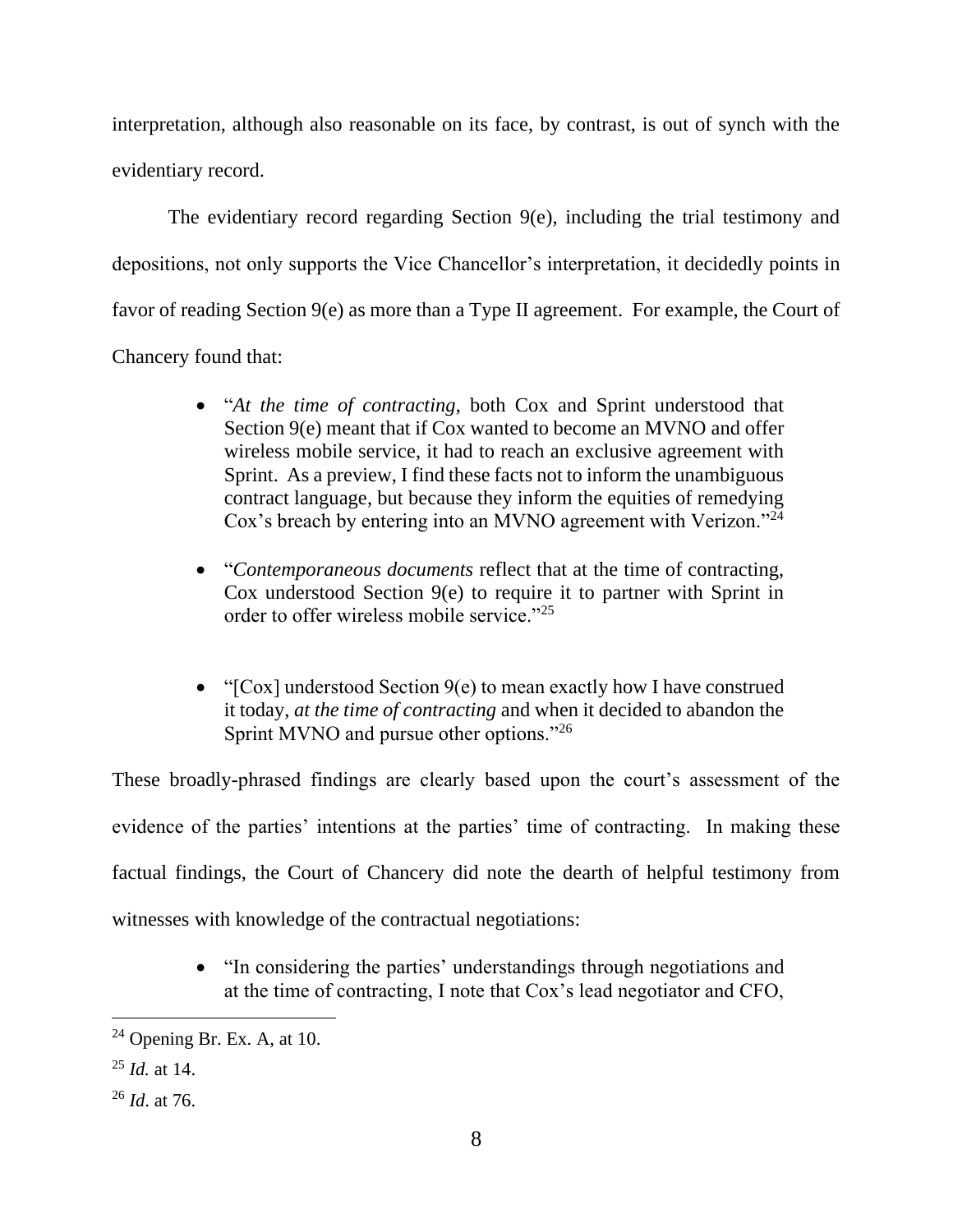Mark Bowser, could remember almost nothing at trial, and Cox did not call the in-house counsel who did the drafting as a witness."<sup>27</sup>

• "Bowser, Cox's lead negotiator, testified at trial only as to Cox's new litigation position. He could not remember specifics of the negotiations, who was present, or anything of substantial importance from 2017."<sup>28</sup>

Nevertheless, the trial court based its conclusions on the contemporaneous evidence that

did exist. As detailed by the trial court, overall, the evidence did not aid Cox's position.

For example, the trial court found:

- "Sprint raised the idea of including a potential MVNO commitment as a term. Sprint requested that Cox agree to make Sprint its exclusive supplier of wireless service if Cox launched an MVNO business."<sup>29</sup>
- "Cox proposed language minimizing the obligation, suggesting that (i) it only be required to 'engage in good faith negotiations,' or that (ii) Sprint would get 'first priority' only if Sprint's pricing was 'substantially similar to a competitive, commercial offering,' Sprint rejected those proposals."<sup>30</sup>
- "Sprint's November 22, 2017 'best and final' . . . asked Cox to commit that '[b]efore Cox begins reselling Wireless Mobile Service,' it 'will enter into a definitive MVNO agreement with Sprint,' and 'will exclusively purchase Wireless Mobile Service from Sprint . . . for an initial period of 36-months' with a price match to follow. Sprint explained to Cox that these terms gave Sprint '36-month head-start exclusivity' if Cox decided to sell wireless mobile services."<sup>31</sup>

<sup>27</sup> *Id*. at 10.

<sup>28</sup> *Id.* at 17.

<sup>29</sup> *Id.* at 10.

<sup>30</sup> *Id.* at 10–11.

 $31$  *Id.* at 11.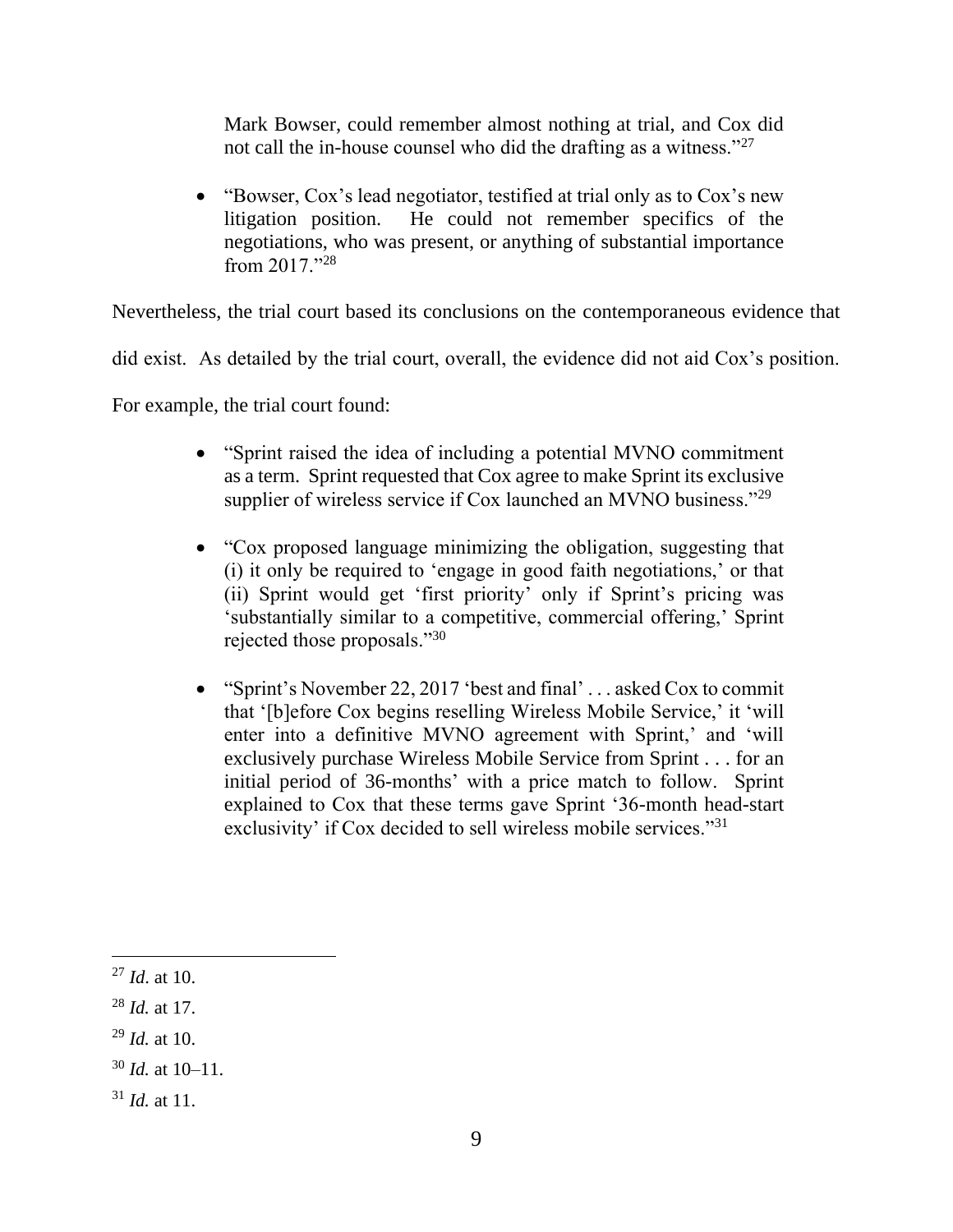- "As Sprint's then-chief intellectual property counsel Lee Lauridsen explained, this best and final offer expressly rejected Cox's proposal that they just be required to have good faith negotiations."<sup>32</sup>
- "Cox's attorney, Marcus Delgado, confirmed that there was no other conversation between Cox and Sprint memorializing a shared understanding of  $9(e)$ ."33
- "Both sides testified they didn't agree on any price for an eventual MVNO agreement because that would have been too speculative. It was unknown if or when Cox would enter that business, and it made much more sense to negotiate price closer in time to entering the market. This is supported by testimony from Bowser, Lauridsen, and Sprint's former CFO, Tarek Robbiati. Robbiati testified that because the parties did not know when or if Cox would enter the wireless market, the parties deferred discussing a final price in the Settlement Agreement. As he explained, 'You couldn't negotiate the price at this stage of the settlement agreement because of the dynamics of this industry and how quickly prices change."<sup>34</sup>

Although the Majority places great weight on the "comment bubble" in its

single footnote discussing the evidentiary record, the Vice Chancellor considered

that also and apparently declined to weigh the evidence in Cox's favor:

- "During drafting, a Cox 'comment bubble' referenced the MVNO agreement as an 'agreement to agree,' explaining it needed to be placed within the Settlement Agreement as opposed to a separate agreement because there was not yet any MVNO Agreement."<sup>35</sup>
- "Sprint's negotiator, Lauridsen, emphatically testified that this comment was in response to his question about the placement of the MVNO term, that the comment bubble did not change the meaning of the MVNO term, and if it had, he would have pushed back and gone

<sup>32</sup> *Id.* at 11–12.

<sup>33</sup> *Id.* at 12.

<sup>34</sup> *Id.* at 12–13.

<sup>35</sup> *Id.* at 13.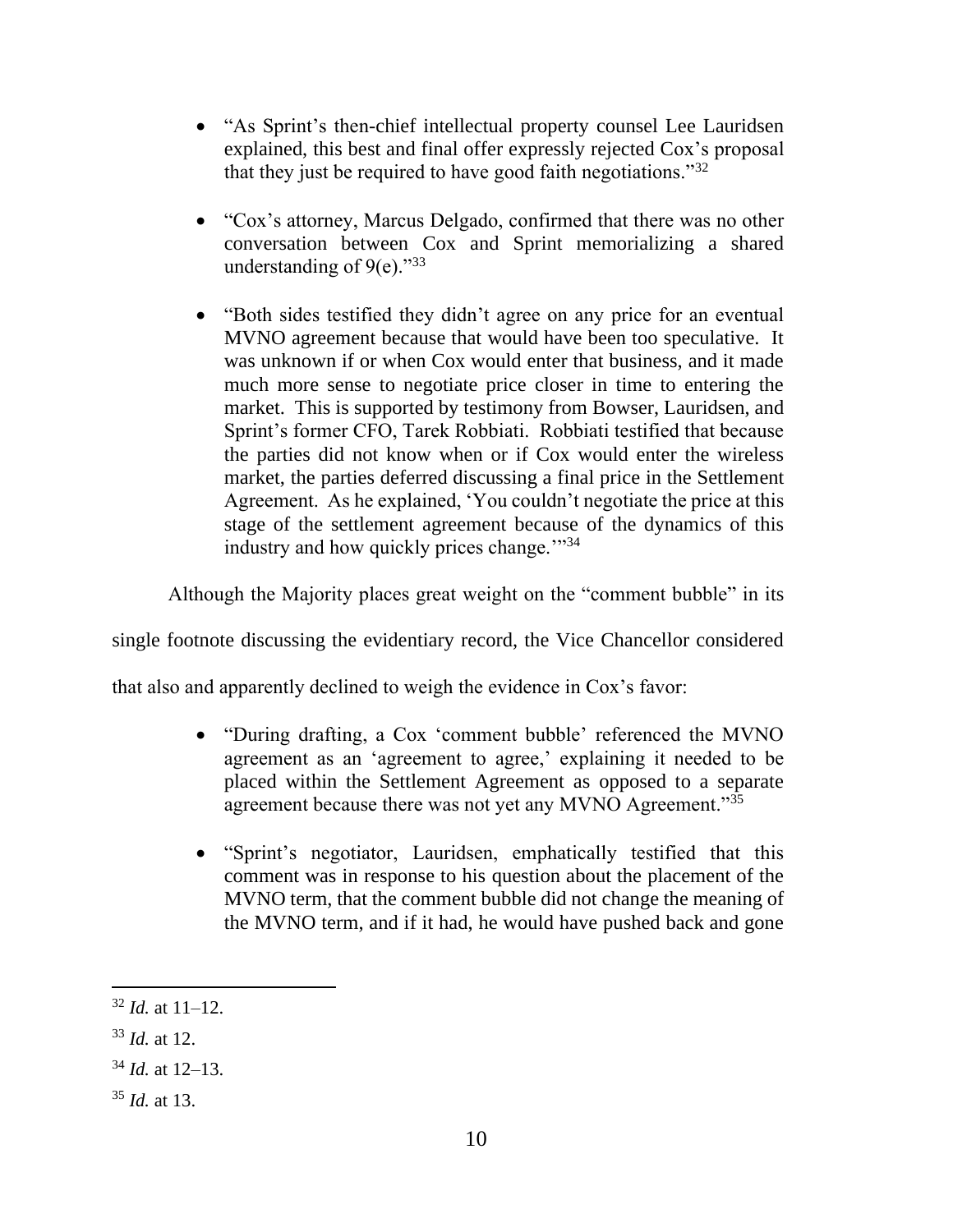to trial. Delgado also testified that the comment bubble pertained to the term's placement."<sup>36</sup>

Other evidentiary findings undercutting Cox' position include:

- "JX 136, a December 2019 [sic] Cox internal evaluation of the settlement, stated 'MVNO – Sprint to be Preferred Partner' if 'Cox enters wireless market and Sprint remains within 3 percent of top industry performance standards."<sup>37</sup>
- "Sprint's Lauridsen credibly reiterated on cross that 'there could not have been any possibility that Cox believed that this wasn't an enforceable agreement if they became a[n] MVNO." Sprint also shared this understanding."<sup>38</sup>
- "Cox's Executive VP and Chief Product and Technology Officer Kevin Hart explained to a Cox VP that the team signed an NDA 'and we have the Sprint MVNO obligation so I would only share on a need to know and remind them of our legal situation."<sup>39</sup>
- "[Krueck] knew Section 9(e) imposed an 'MVNO obligation to Sprint' that 'potentially blocked' Cox from 'moving forward with Verizon,' and the team would have to plan around it."<sup>40</sup>
- "Hart instructed Krueck to use Sprint as the first scenario for the analysis, which Krueck understood was 'due to the settlement agreement between Sprint and Cox.'"<sup>41</sup>

<sup>38</sup> *Id.* at 15.

<sup>39</sup> *Id.*

<sup>36</sup> *Id.* at 14.

<sup>&</sup>lt;sup>37</sup> *Id.* Although the transcript ruling suggests that the slide is dated December 2019 (Tr. at 14), the slide that appears in the appendix (identified as JX136) is actually dated December 12, 2017. A1501. We believe the reference to 2019 is likely a transcription error. Thus, this evidence is nearly contemporaneous with the Settlement Agreement.

 $40$  *Id.* at 15–16.

 $41$  *Id.* at 16.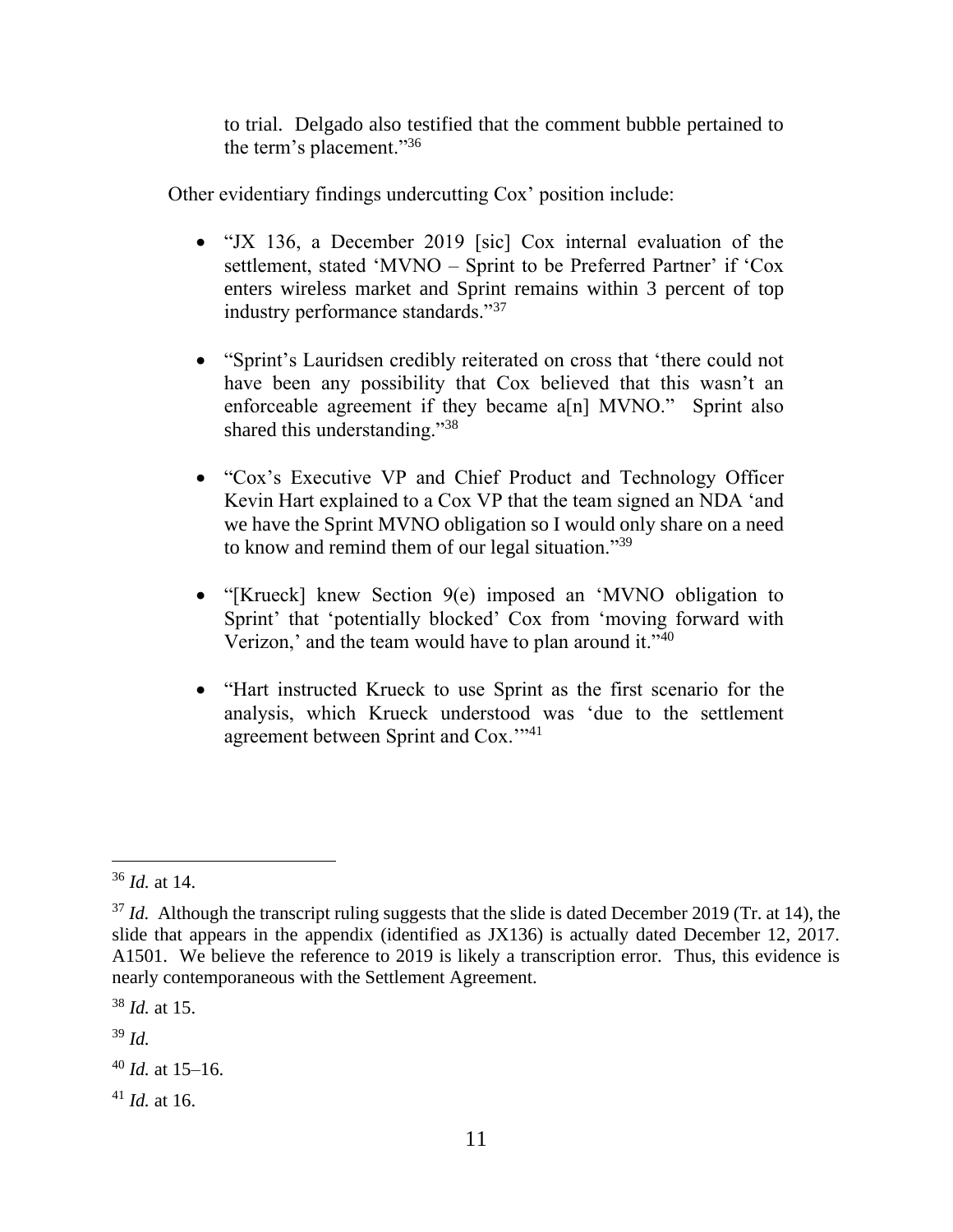Further, the Court of Chancery expressly found that Cox's current litigation position was not developed until 2019, and then, only after consulting with Cox's outside litigation counsel:

- "In March of 2019, Cox's legal team and outside counsel strategized about how to handle Section 9(e). After months of work, the team offered its 'key deliverable' per JX 211: Cox's litigation interpretation of 9(e), that at most it requires Cox to negotiate in good faith. *Delgado conceded this position developed in 2019 was not Cox's contemporaneous understanding of Section 9(e). In fact, Sprint had rejected this term in negotiations*."<sup>42</sup>
- "As Sprint's former employee Gordon Simonson explained, Sprint and Cox had it figured out until T-Mobile bought Sprint."<sup>43</sup>
- "Cox's legal team developed its litigation interpretation of Section 9(e) and took a gamble with its eyes wide open, modeling the cost of litigation and settlement."<sup>44</sup>

Although this evidence may be "backward-looking," it reveals a concession that the

interpretation Cox is advancing now is not one that it held at the time of contracting.

- A: I believe we formed this interpretation in 2019 sometime.
- Q: And, indeed, it was only after consulting with outside counsel more than a year after this agreement was signed that Cox developed the interpretation of Section 9(e) that it's offering in this litigation. Correct?
- A: That's correct.

A403 (Delgado Testimony at 99).

 $43$  Opening Br. Ex. A, at 19.

<sup>44</sup> *Id.* at 76.

<sup>&</sup>lt;sup>42</sup> *Id.* at 17 (emphasis added). Delgado conceded that this position, developed in 2019, was not Cox's contemporaneous understanding of Section 9(e):

Q: Mr. Delgado, do you recall when Cox formed this interpretation of Section 9(e)?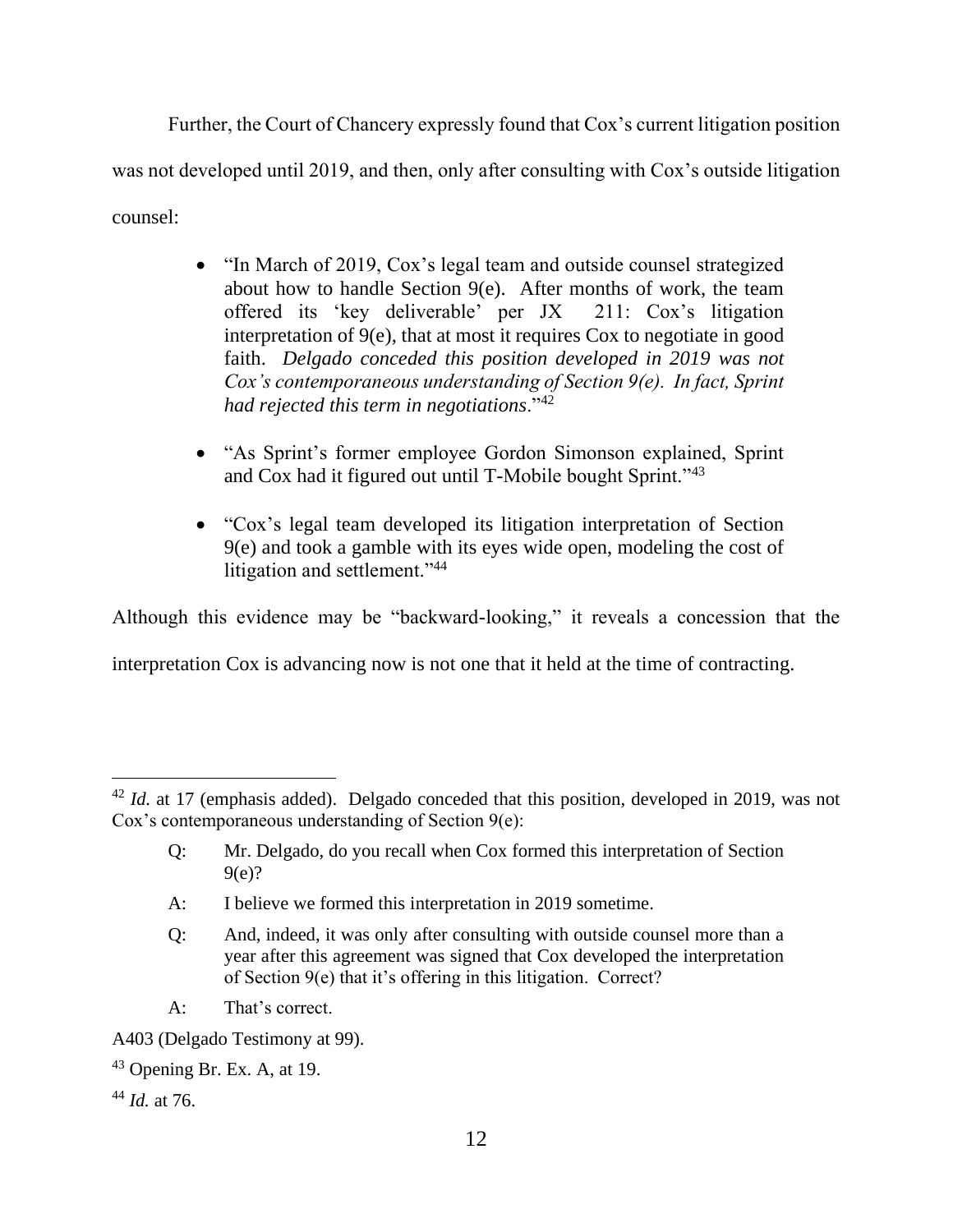These detailed findings, which support the Vice Chancellor's reading, were made after considerable effort by the Vice Chancellor as part of expedited proceedings. The proceedings included five days of trial where the record included 968 exhibits, as well as testimony from 23 witnesses, including three experts, followed by post-trial argument. Against the Vice Chancellor's careful consideration and synthesis of the complete evidentiary record, the Majority rejects this careful consideration in a lone footnote observing that there is compelling record evidence supporting Cox's reading of Section 9(e) based primarily on three pieces of evidence -- which the Vice Chancellor considered. Because we typically defer to the trial judge's weighing of the evidence and credibility findings,<sup>45</sup> we prefer to defer to the trial judge's overall assessment of the weight of the evidence.

In sum, we believe that the language of Section 9(e), reinforced by the evidentiary record, suggests that the better course here would have been to reverse the trial court's conclusion that Section 9(e) was clear and unambiguous, and instead, hold that Section 9(e) is ambiguous. This Court could then have remanded the case to request the Vice Chancellor to make fact findings as to what the extrinsic evidence shows as to the parties' intention regarding Section 9(e). However, based on the extensive record and fact findings

<sup>45</sup> *See AT&T Corp. v. Lillis*, 970 A.2d 166, 169-70 (Del. 2009) ("We defer to the trial court's findings as to the significance of the extrinsic evidence[.]"); *Hudak v. Procek*, 806 A.2d 140, 150 (Del. 2002) (observing that "this Court regularly defers to the unique opportunity of the fact-finder, whether judge or jury, to evaluate live witnesses, to evaluate their demeanor and credibility and to resolve conflicts in the testimony," and that "[t]he weight to be given to evidence, however, is for the trier of fact to determine.").